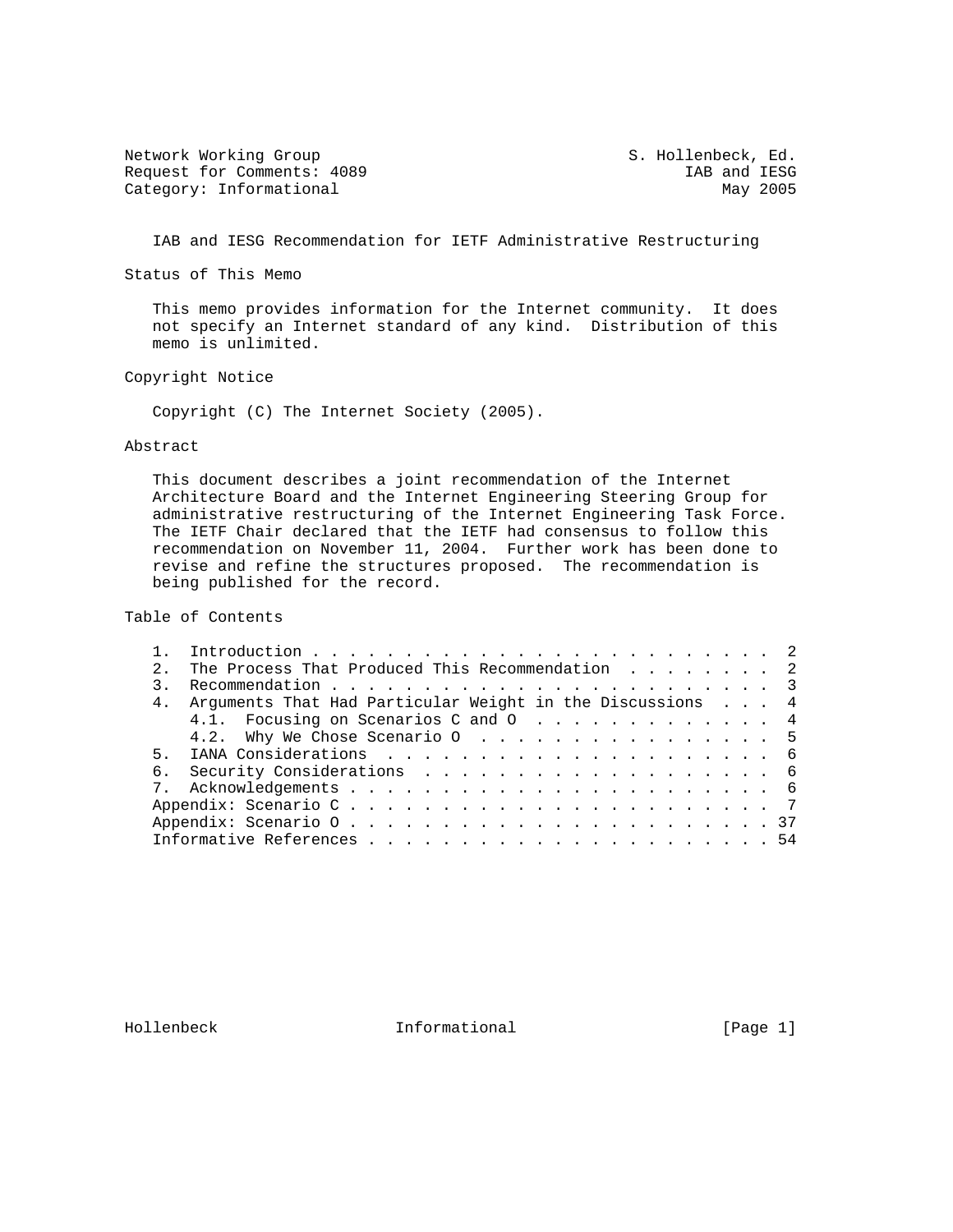# 1. Introduction

 The Internet Engineering Task Force (IETF) has a need for administrative support functions. The debate and dialogue of 2003 and 2004 has led to the belief that the way these functions are provided needs to be changed.

 This document gives the recommendation of the Internet Engineering Steering Group (IESG) and Internet Architecture Board (IAB) on what the next step in that change process should be, and some of the background and reasoning behind this recommendation.

2. The Process That Produced This Recommendation

 During several months in 2004, the Internet Architecture Board (IAB) and the Internet Engineering Steering Group (IESG) worked together to consider several different options for restructuring the Internet Engineering Task Force (IETF) administrative functions. The goal of this effort was to produce a recommendation for consideration by and approval of the IETF community. The rationale for this effort is described in RFC 3716 [1]. Much background work and several detailed proposals for community consideration are provided in a report prepared by a consultant titled "IETF Administrative Support Functions" [2].

 The consultant's report included several possible scenarios for administrative restructuring (named scenario A, B, C, and D). As discussion took place within the IETF community, it became clear that some of the scenarios had features that appeared more promising than others, but that we did not have enough of a concrete proposal to crystallize opinions into a consensus for action. Members of the IESG and IAB took on the task of working out more complete descriptions of two of the scenarios. They were:

- o Scenario C (section 4.4 of the report) describes when "administrative support functions for the IETF are legally housed in a focused, incorporated institution" with close ties to the Internet Society (ISOC). Scenario C is included here as the first appendix.
- o A new scenario, called Scenario O, that includes features derived from scenarios A and B (sections 4.2 and 4.3 of the report), focusing on the formalization of the ISOC/IETF relationship while housing administrative support functions for the IETF within ISOC. Scenario O is included here as the second appendix.

Hollenbeck Informational [Page 2]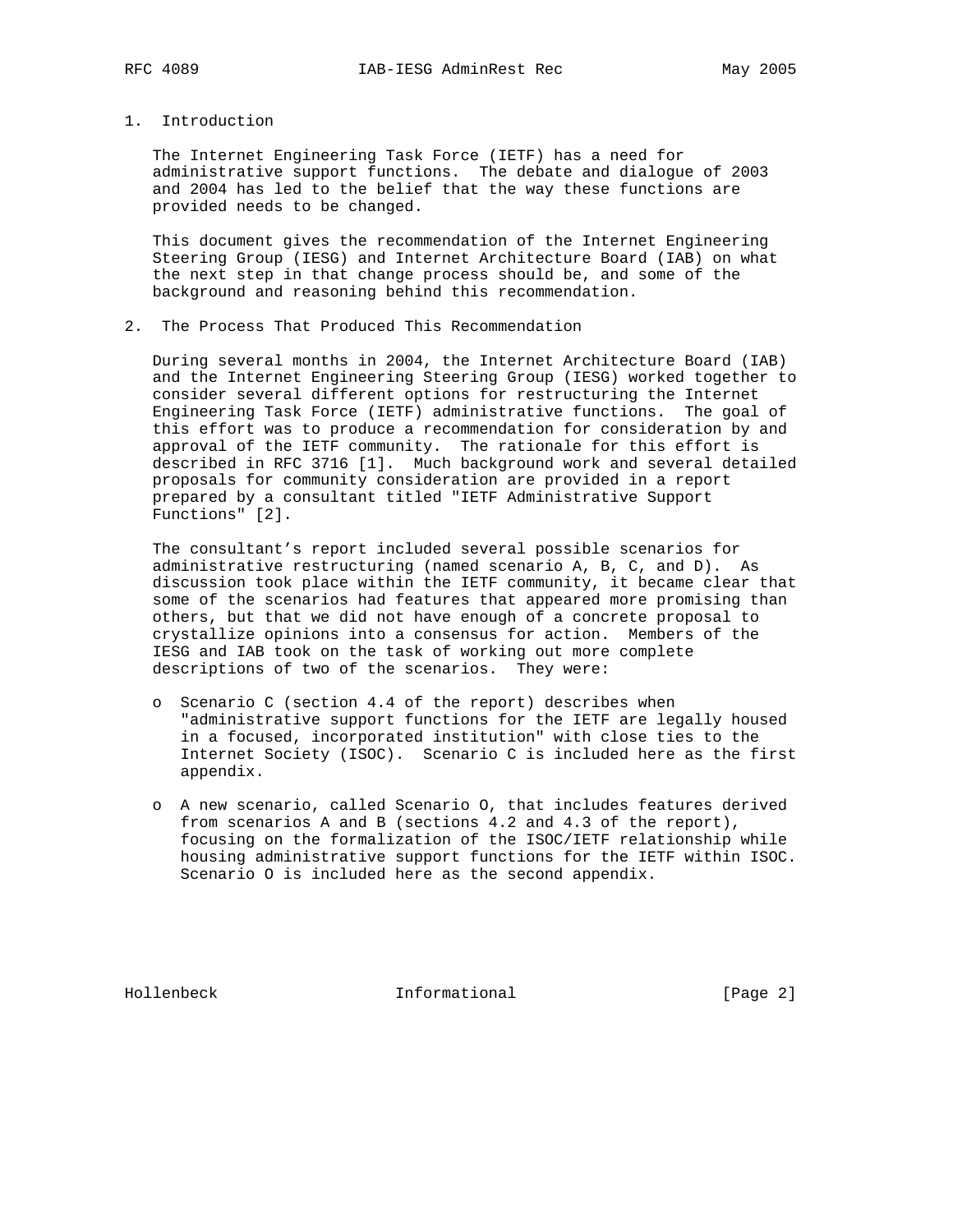These descriptions were not intended to close off discussion of other scenarios, but to focus discussion on what appeared to be two independent loci of support.

 Both scenarios were presented to the IETF community as mail notes (Scenario C [3], Scenario O [4]) sent to the IETF discussion list. IETF participants' opinions, while quite divided on the subject, seemed to indicate a preference for Scenario O as a "lower risk operation", but some participants indicated that they felt unable to give an informed opinion, disagreed with the process, or declared the subject out of their field of competence. This discussion garnered perhaps 40 participants who contributed on the list.

 The IETF Chair then requested an informal poll of IETF opinion. People interested in participating in the poll were directed to a web site where their opinions could be noted, including whether they wanted to state an opinion or not. The raw poll results [5] were also shared with the community via a mail note to the IETF discussion list.

 The poll sparked additional discussion on the list, and not all participants agreed with the methodology of the poll. Taken with the discussion, though, the IESG and IAB members believe that there is a stronger indication of community support for change based on Scenario O than on other scenarios. The IESG and IAB members believe that Scenario O can be a workable basis for further progress, even if it is not the first preference for all members. Taken together, this has led to the IESG/IAB recommendation given below.

3. Recommendation

 The collective recommendation of the IAB and IESG was presented to the IETF community of Friday 8 October 2004 via a mail note [6] sent to the IETF mailing list:

"IETF folks,

 The IESG and IAB have been considering the input from the IETF community on the next steps going forward in IETF administrative restructuring.

 It appears clear to us that the community mostly sees scenario O as the lower-risk scenario, and the one that gives us the greatest probability of successfully doing what we have to do.

 Based on this, the IESG and the IAB make the following recommendation:

Hollenbeck Informational [Page 3]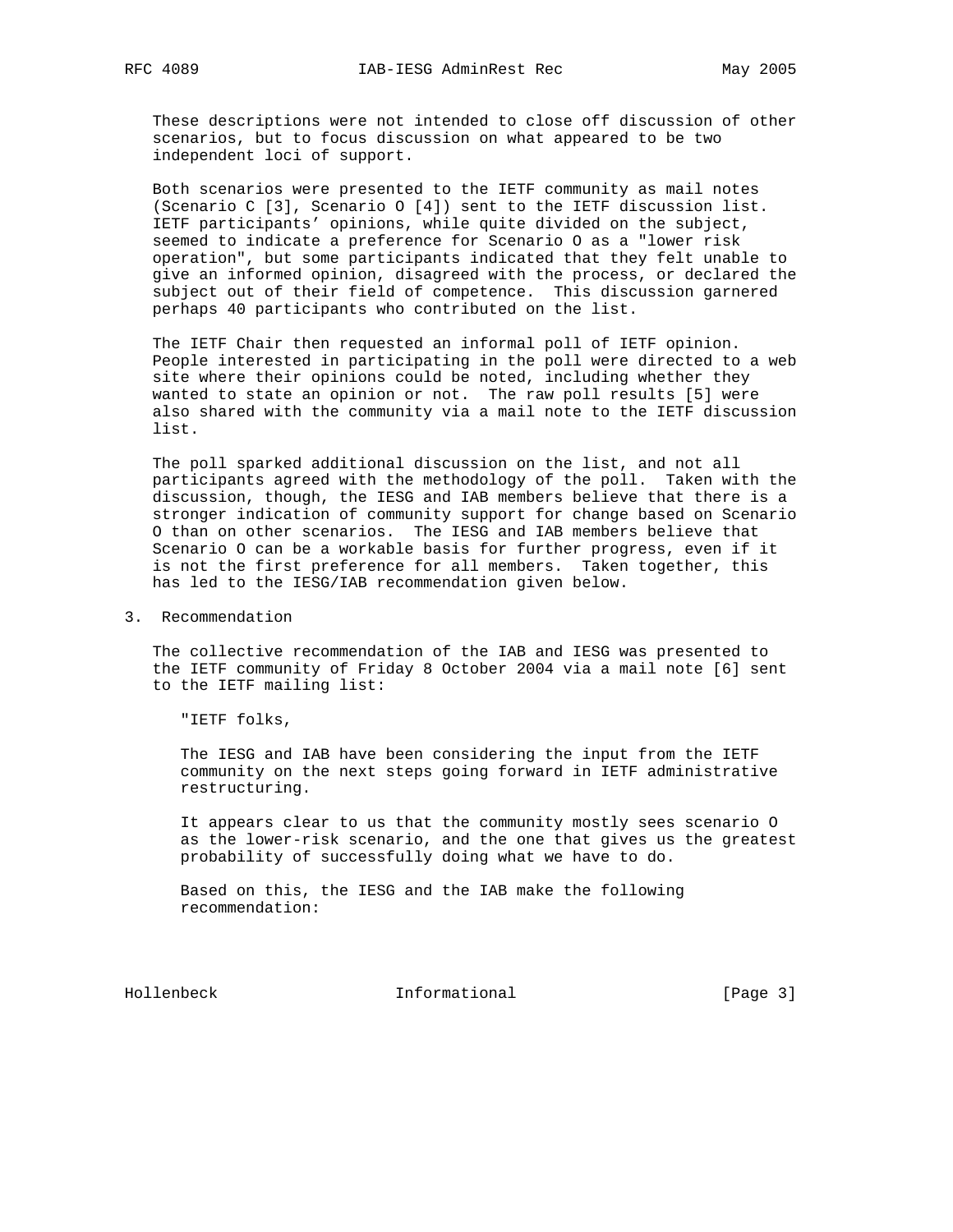We recommend that the IETF pursue scenario O, with the understanding that further work is needed to define the roles and responsibilities of the IETF, the IAOC and the ISOC BoT under this scenario.

 The "BCP section" of the scenario O note will be pulled out and published as an internet-draft. We'd like to put this description to the IETF community for a formal Last Call before the November IETF meeting, if possible.

 Also, as noted in the recommendation above, there are a number of points where we need to work out in more detail how the system is going to work - who takes decisions, who accepts those decisions, and what conflict resolution mechanisms may be necessary, and so on. The IAB and IESG are drafting a document that will describe the finer level of detail as to the respective roles and responsibilities of each of the players. We will publish this as an internet-draft shortly.

We will continue to work intensely on this!"

- 4. Arguments That Had Particular Weight in the Discussions
- 4.1. Focusing on Scenarios C and O

 The IETF list was presented with four scenarios in the consultant report [2], which should be read for the full context. In slogan form, they might be rendered as

- o A: Leave it to ISOC.
- o B: Increase IETF control of ISOC, and use ISOC to do it.
- o C: Isolate the functions, let ISOC gather money, share control.
- o D: Cut the IETF off from ISOC and do it ourselves.

 On the list, there seemed to be very few who were comfortable with the idea that "we" (for some version of "we") could "do it ourselves" as envisioned in Scenario D. There was also considerable worry about the risk associated with Scenario C, especially with regard to financial stability, and that the perceived danger of problems would cause sponsors to withhold funding, thus precipitating problems even if there was no other reason for them. Scenario C spoke strongly to those who worried about a possible conflict of interest between ISOC and the IETF community at some future date - "we don't know what ISOC will turn into" was the capsule summary.

Hollenbeck Informational [Page 4]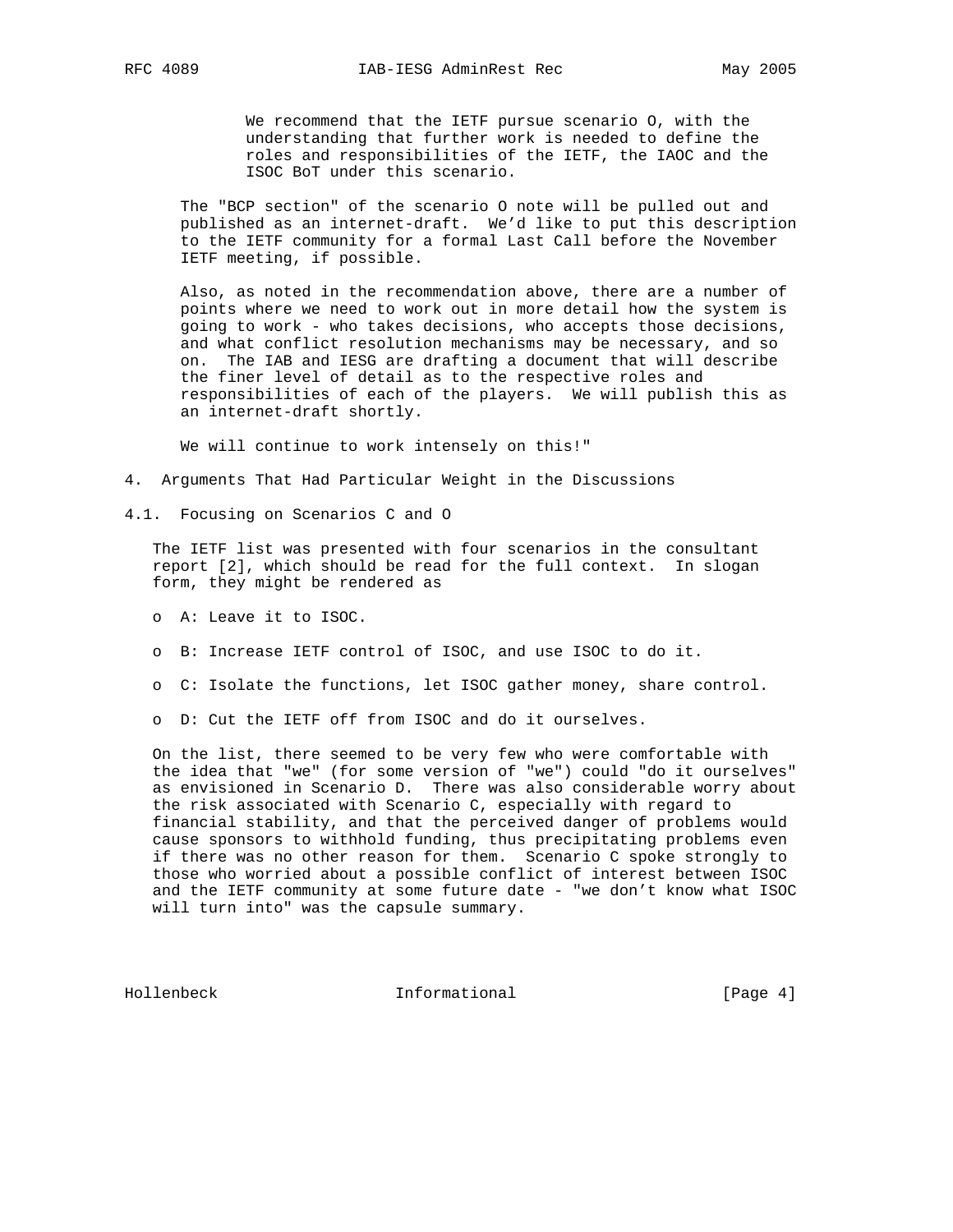Scenario A worried people because it did not seem to acknowledge the IETF community's ability to determine if its needs were being met and what could be done if they were not. The phrase "replace existing problematic structures by ISOC" was perhaps a capsule summary. However, Scenario B's list of possible mechanisms for involving IETF community directly in ISOC's operations was not viewed as acceptable or in balance with the full scope of ISOC's activities. Members of the IAB & IESG developed Scenario O, a solution scenario that put the administrative activity within ISOC, but aimed to provide a means for the IETF to provide oversight and control of that specific activity within ISOC. Its name is derived from the classification of blood types -- "neither A nor B".

 Thus, the decision to focus on C and O as "alternatives to be worked out in detail" was made.

4.2. Why We Chose Scenario O

 Capsule summary: It might be possible to make either scenario work. But Scenario O could be made to work faster, and less painfully.

 The ISOC Board of Trustees was significantly worried that scenario C would make fundraising more difficult, which would necessarily affect its ability to support the IETF.

 The question of tax status for the new corporation was debated at some length on the list; legal counsel indicated that a corporation that did the IETF work (Scenario D) would probably be easy to get classified as  $501(c)(3)$  (a type of non-profit corporation defined by U.S. Internal Revenue Service (IRS) regulations). However, a corporation that did only administrative support functions, as scenario C envisioned, would have more problems. In all cases, the process of determining this would take months, and could be dragged out longer if we were unlucky.

 The community feedback, in addition to contributing many well-formed and well-argued points to the discussion, gave a powerful indication on where it was possible to get IETF consensus:

- o It seemed possible to garner IETF consensus around Scenario O; the people arguing for Scenario C indicated that they "could live with" the alternative.
- o It seemed much more difficult to garner IETF consensus around Scenario C; many people arguing against it indicated that they were firmly convinced that it was the wrong choice for the IETF.

Hollenbeck Informational [Page 5]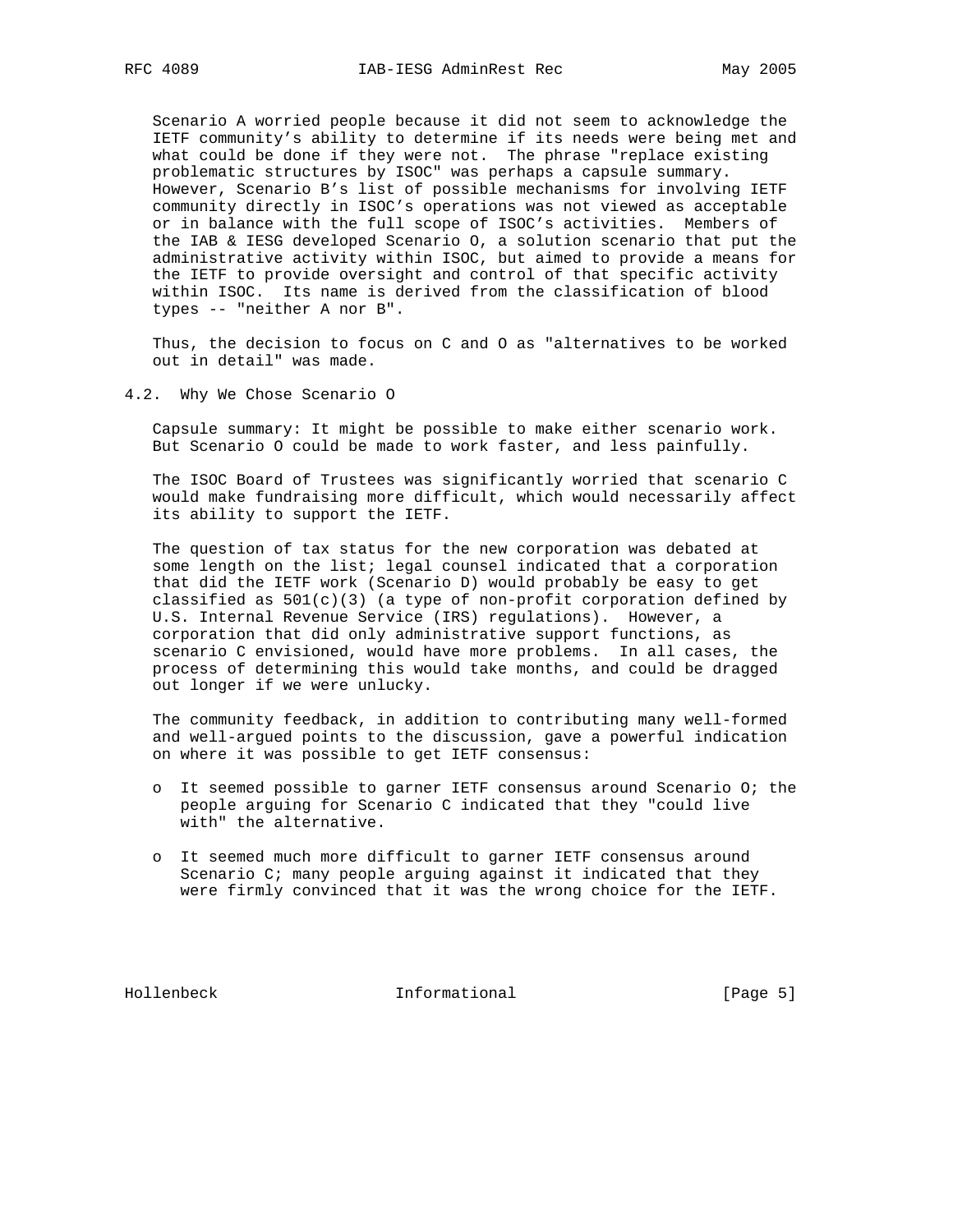The IETF is based on the idea that the consensus process, when it works, comes up with reasonable decisions. We concluded that the apparent drift of community consensus was a reasonable basis for the IESG/IAB recommendations.

## 5. IANA Considerations

 This document does not require any IANA actions. However, the IETF administrative restructuring process is likely to affect how the relationship between the IETF and the IANA is managed.

### 6. Security Considerations

 This document does not introduce any security considerations for the operation of the Internet. However, administrative restructuring introduces several areas of risk to the future of the IETF. The risks and their mitigation strategies are described in the scenarios as appended to this document.

#### 7. Acknowledgements

 This document is a collective work of the members of the IAB and the IESG. Members of the IAB at the time of this writing include Bernard Aboba, Harald Alvestrand, Rob Austein, Leslie Daigle, Patrik Faltstrom, Sally Floyd, Mark Handley, Bob Hinden, Geoff Huston, Jun ichiro Itojun Hagano, Eric Rescorla, Pete Resnick, and Jonathan Rosenberg. Members of the IESG at the time of this writing include Harald Alvestrand, Steve Bellovin, Bill Fenner, Ted Hardie, Scott Hollenbeck, Russ Housley, David Kessens, Allison Mankin, Thomas Narten, Jon Peterson, Margaret Wasserman, Bert Wijnen, and Alex Zinin.

 The administrative restructuring effort cannot succeed without community support and participation. Thus, the IAB and IESG wish to acknowledge the collective contributions of members of the IETF community who have participated in the discussion of this topic.

Hollenbeck **Informational Informational** [Page 6]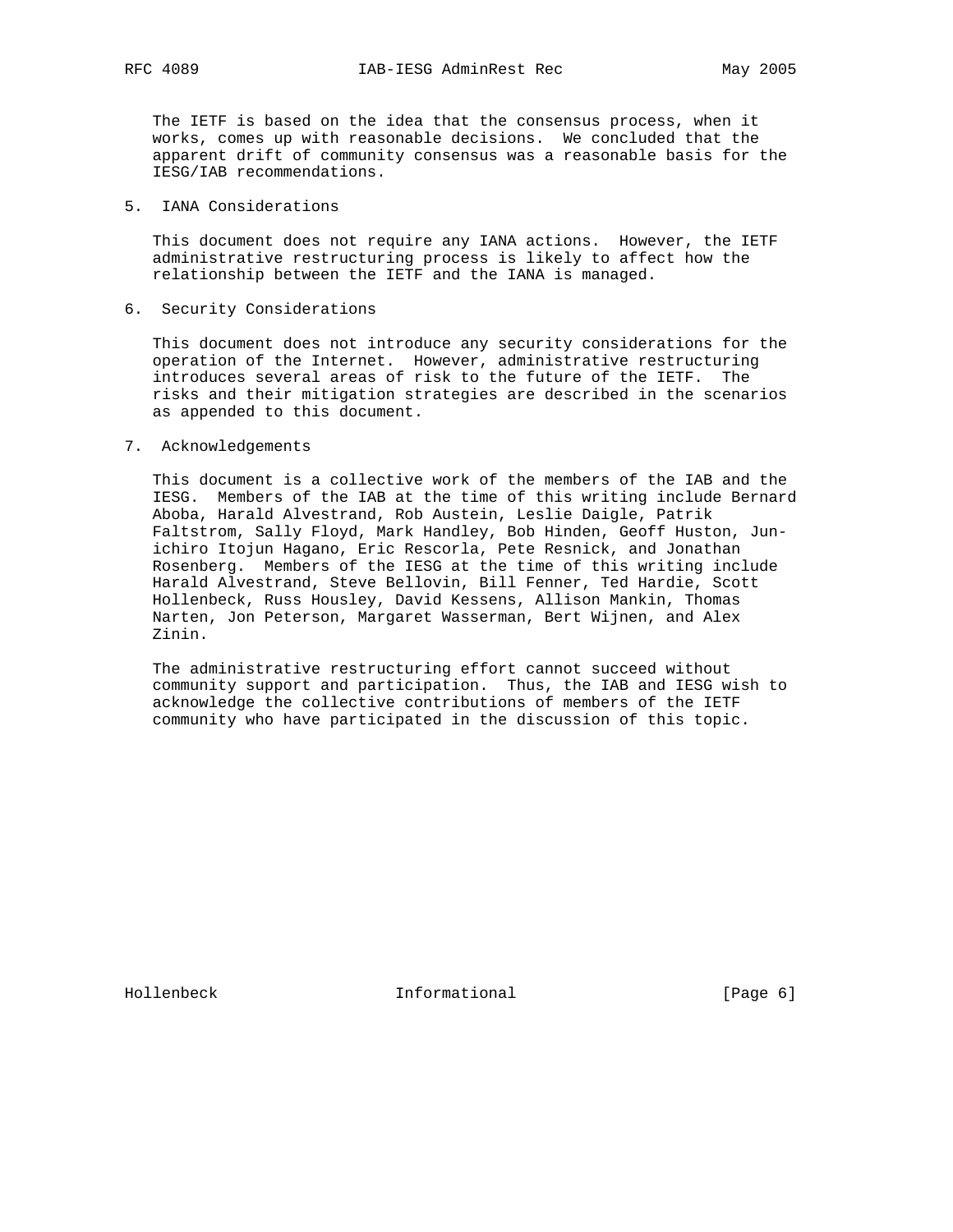Appendix: Scenario C

 This Appendix reproduces the contents of an Internet-Draft defining Scenario C, as it was posted on 20 September 2004. A table of contents has been removed from this copy and the text has been reformatted to fit within IETF publication guidelines. Each line is prefixed with "C>>".

C>> B. Wijnen C>> LucentTechnologies C>> H. Alvestrand C>> Cisco Systems C>> P. Resnick C>> QUALCOMM Incorporated C>> September 20, 2004  $C>>$ C>> AdminRest Scenario C: An IETF Administrative Support Foundation as C>> an Independent Nonprofit Corporation  $C>>$ C>> Abstract  $C>>$ C>> This document defines a proposal for an IETF Administrative C>> Support Foundation (IASF) as an independent not-for-profit C>> corporation as a means for providing focused support for IETF C>> community activities. It proposes the creation of an IASF Board C>> of Trustees (BoT) that is mainly selected by and accountable to C>> the IETF community and would provide oversight for the IETF C>> Administrative Support Foundation. The IASF will also establish<br>C>> and maintain a strong relationship with the Internet Society C>> and maintain a strong relationship with the Internet Society<br>C>> (ISOC) and the current relationships between IETF and ISOC w (ISOC) and the current relationships between IETF and ISOC will C>> basically be left unchanged.  $C>>$ C>> In order to allow the community to properly evaluate this C>> scenario, some draft Articles of Incorporation and draft Bylaws C>> for the IASF are included. Some draft BCP wording for the IASF, C>> IETF and ISOC relationships is also included.  $C>>$ C>> 1. Overview of Scenario C  $C>>$ C>> This document follows from two previous documents. [RFC3716] C>> defined the overall parameters and criteria for an administrative C>> restructuring. [I-D.malamud-consultant-report] provided an C>> analysis of the implications of several of the suggested C>> strategies. This document picks one strategy and develops it C>> further.  $C>>$ 

Hollenbeck **Informational** [Page 7]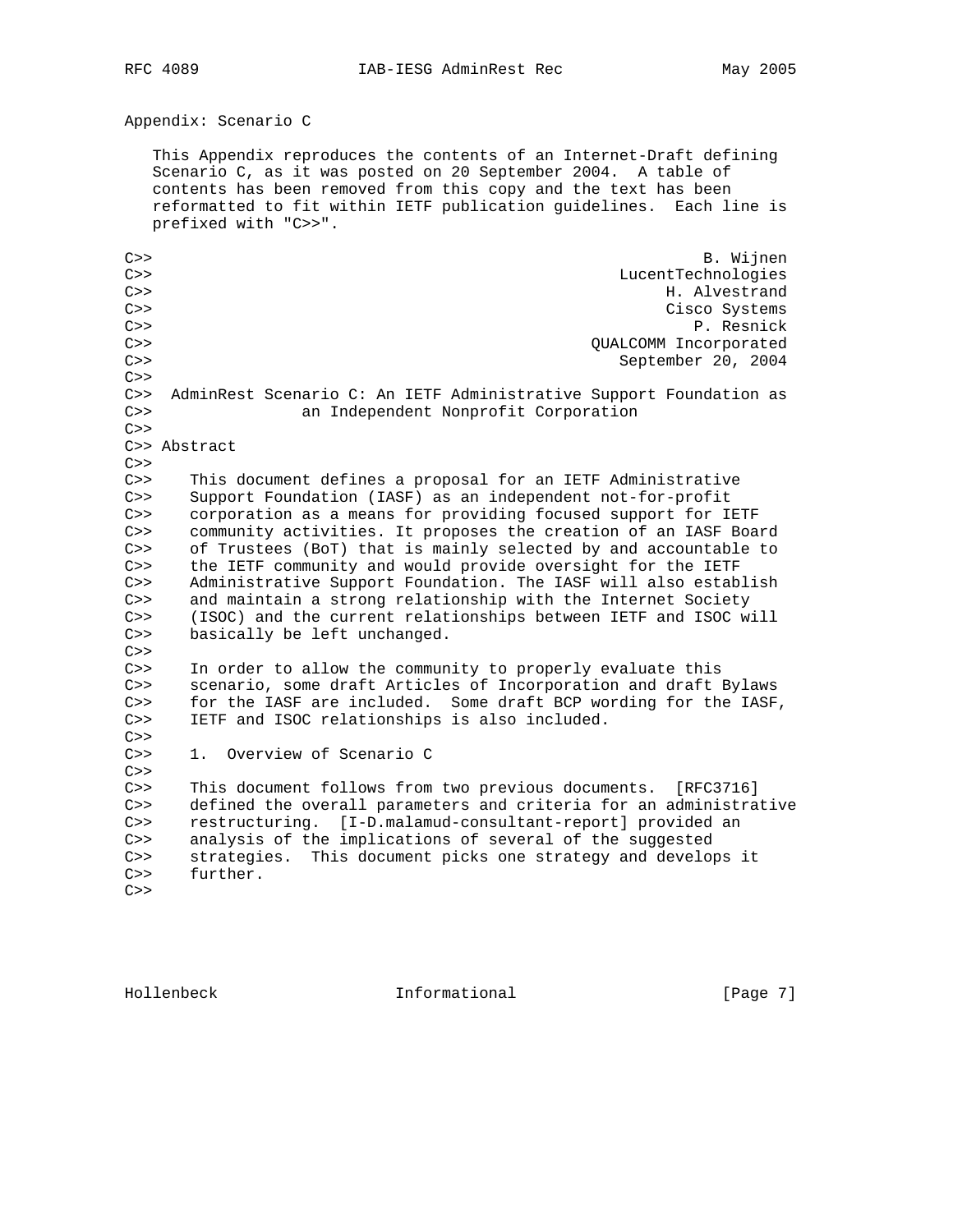C>> In order to provide the most focused and effective administrative C>> support to the IETF community, this updated scenario C proposes a C>> new and well-defined legal entity to support the IETF C>> administrative functions. The name of that new entity is "The C>> IETF Administrative Support Foundation" (IASF).  $C>>$ C>> First, it is important to understand that the IETF has been C>> organized as an Activity of the Internet Society (ISOC) and as C>> such represents the "Standards and Protocols" pillar of ISOC. C>> Under this proposal, the IETF would continue to be an integral C>> part of the Standards and Protocols pillar of ISOC. ISOC C>> currently provides these important functions to the IETF:  $C>>$ C>> 1. Standards Process Functions. ISOC plays a fundamental role in C>> the IETF Standards Process, including appointment of the C>> Nominating Committee (Nomcom) chair, confirmation of IAB C>> members, confirmation of documents that describe the C>> standards processes, and acting as the last resort in the<br>C>> appeals process. These Standards Process Functions are appeals process. These Standards Process Functions are C>> defined in [RFC2026], [RFC2028], [RFC2031], and [RFC3677].  $C>>$ C>> 2. IETF Fund Raising Functions. ISOC provides the fund raising C>> function as one source for financial support the IETF.  $C>>$ C>> 3. Administration Functions. ISOC provides administrative and C>> financial functions, managing the contract with the RFC C>> Editor, providing insurance for selected IETF participants, C>> and administering a discretionary fund for use by the IAB and C>> the IETF Chairs.  $C>>$ C>> The administrative restructuring of the IETF proposed in this C>> document keeps that basic relationship between IETF and ISOC. C>> Specifically, the recommendation does not propose any changes to C>> the "Standards Process Functions" or to the "IETF Fund Raising C>> Functions".  $C>>$ C>> Under the "Administration Functions", ISOC both funds and C>> administers some (as stated above) parts of the IETF C>> Administrative Support Functions. Some of the funds (like for C>> the RFC-Editor) go directly to the contractor who executes the C>> administrative function. The streamlining of the administrative C>> support for the IETF ultimately intends to put the complete C>> Administrative Support Functions under the newly recommended C>> IASF. This means that we recommend that ultimately, ISOC funds C>> for the IETF will be transferred to the IASF, which will then C>> administer all the contracts and payments according to an

Hollenbeck **Informational** [Page 8]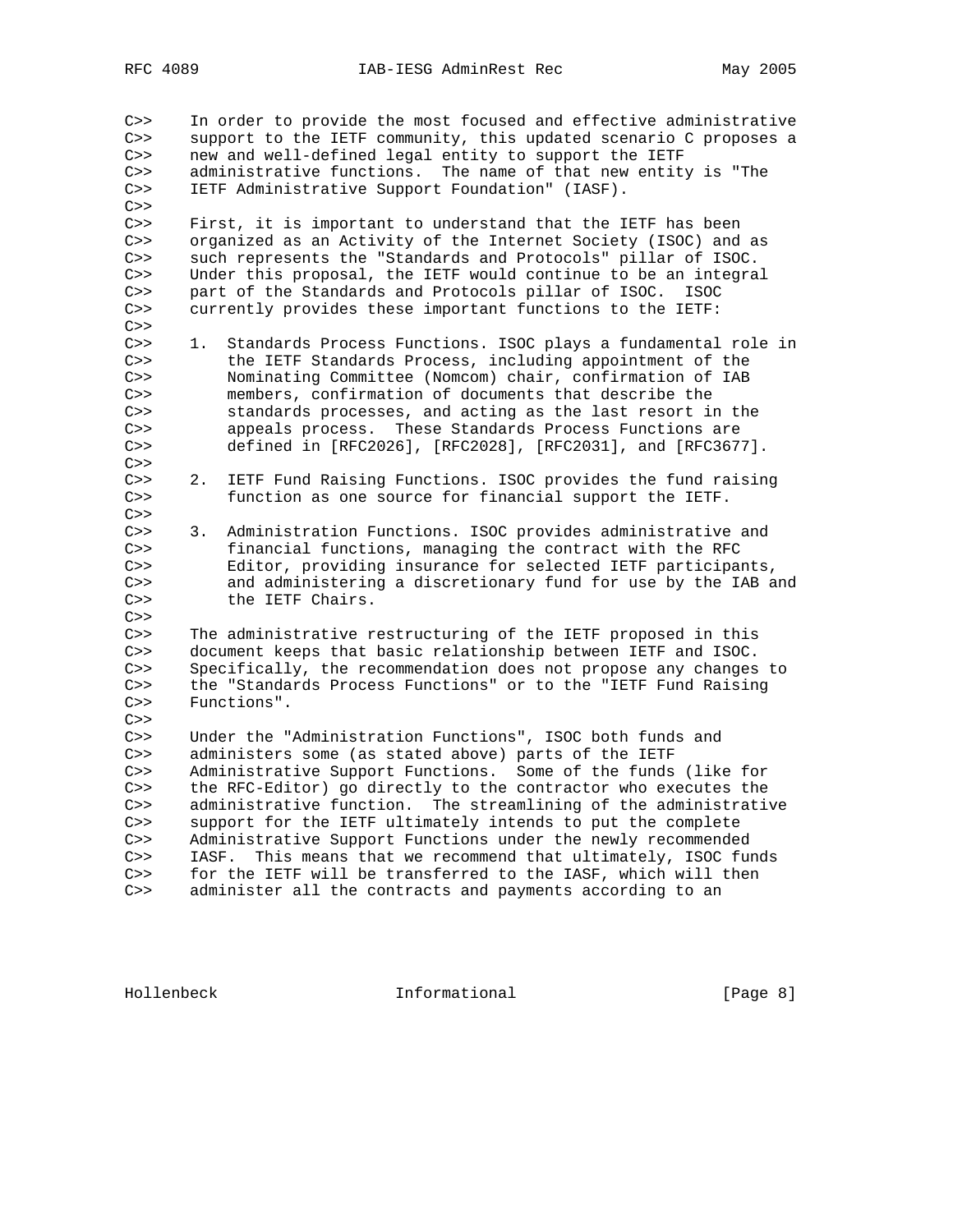C>> approved yearly budget. The details of that process will be C>> documented in a Memorandum of Understanding (MoU) between ISOC, C>> IETF and IASF.  $C>>$ C>> This updated AdminRest Scenario C aims to provide the following:  $C>>$ C>> o A continued close relationship between IETF and ISOC. C>> C>> o A well defined legal entity within which the IETF can define C>> the administrative activity in terms of IETF community needs.  $C>>$ C>> o A Board of Trustees with operational oversight that is C>> accountable to the IETF community. C>> C>> o Continued separation between the IETF standards activity and C>> any fund-raising for standards work.  $C>>$ C>> o A close and well defined relationship between IASF and ISOC, C>> documented in a BCP (or MoU). C>> C>> o Appropriate ISOC oversight of its standards activities funds C>> via a yearly budget approval and open reporting of funds C>> spent.  $C>>$ C>> In scenario C, it is intended that the IETF Administrative C>> Support Foundation will be a tax-exempt not-for-profit C>> corporation as defined by Articles of Incorporation and a set of C>> Bylaws. These will describe the scope and purpose of the IASF C>> and they also define the structure and responsibility of the C>> Board of Trustees (BoT), a body that is mainly selected by the C>> IETF and which is responsible for overseeing the IASF. A draft C>> of the Articles of Incorporation and Bylaws is included in the C>> next sections of this document.  $C>>$ C>> Scenario C allows us (IETF) to establish IETF control over our C>> administrative support functions in terms of determining that<br>C>> they meet the community's needs, and adjusting them from time they meet the community's needs, and adjusting them from time to C>> time using IETF processes. This is to address the pressing C>> administrative issues outlined in [RFC3716].  $C>>$ C>> Scenario C also encourages us (the IETF) to regularly evaluate C>> that we do want to continue the relationships with ISOC and the C>> contracts with our services providers (contractors). It is based C>> on the premise that we prefer to actively maintain relationships C>> with other organizations and service providers instead of being C>> bound to such relationships based on poorly defined and poorly

Hollenbeck Informational [Page 9]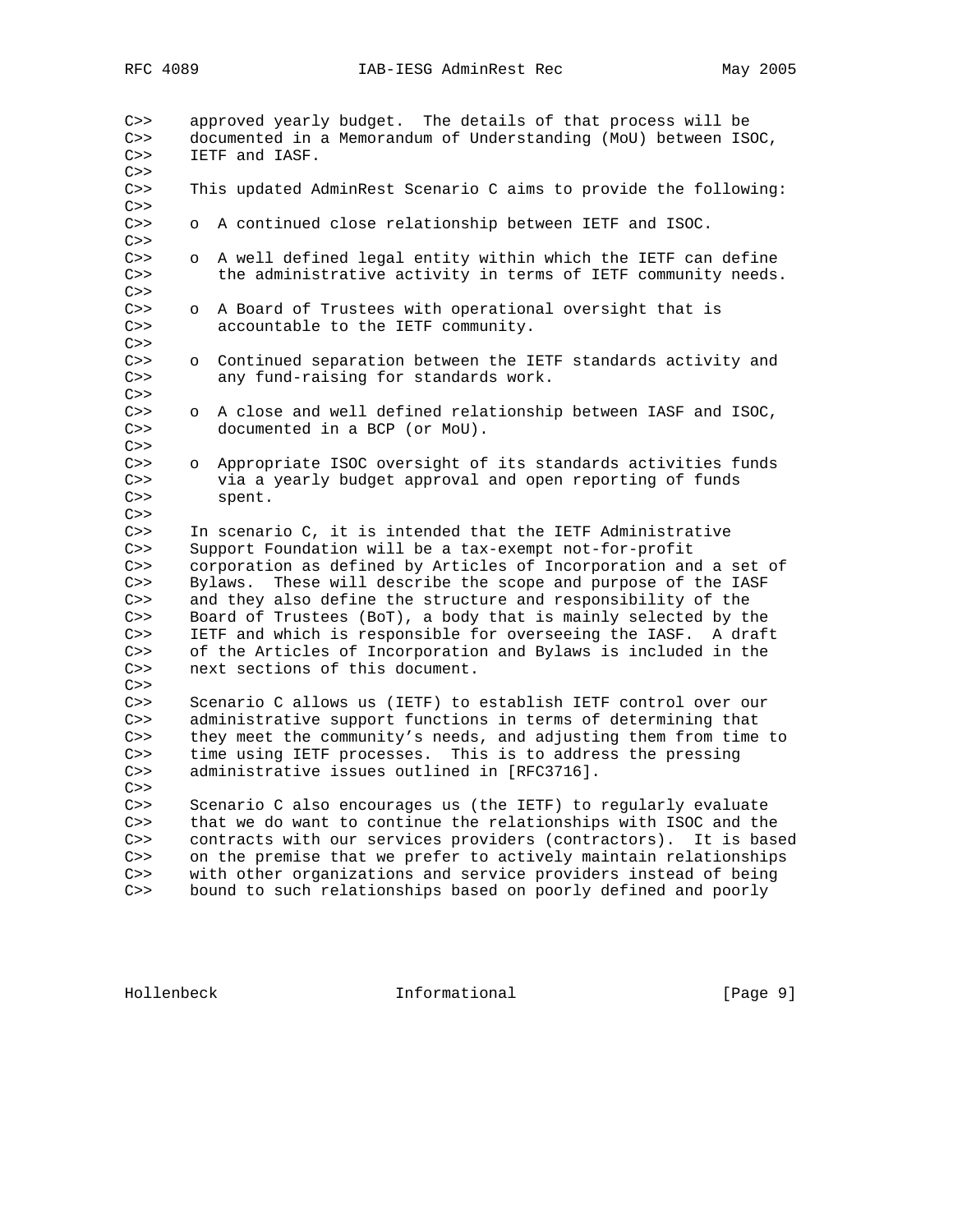C>> documented historical facts. A draft BCP for the relationship C>> between ISOC, IETF and IASF is included as a separate section in C>> this document.  $C>>$ C>> Scenario C does however bring the burden of creating a new legal C>> entity (IASF) and such an undertaking is also not without risks. C>> It will need careful planning and execution. Migration from the C>> current structure to this new structure is probably also somewhat C>> more costly and time and labour consuming. The sections below C>> try to show how that would be achieved and outlines what further C>> steps are needed to provide more detail if this scenario is C>> chosen.  $C>>$ C>> 2. Work Plan for the IETF Administrative Support Foundation  $C>>$ C>> This section gives the work plan for the IETF Administrative C>> Support Foundation (IASF) for the remainder of 2004 and the year  $C>> 2005.$  $C>>$ C>> 2.1 Workplan goals  $C>>$ C>> The work plan below is intended to satisfy three goals:  $C>>$ C>> o Satisfy the IETF's need for support functions in 2005  $C>>$ C>> o Operate with a positive account balance throughout 2005  $C>>$ C>> o Start building up a fund inside the IASF to serve as a buffer C>> against budgetary emergencies in later years (such as meetings C>> with a severe cost overrun, or force-majeure cancellations).  $C>>$ C>> The fund target is 6 months of operating revenue, and the target C>> for building up the fund is 3 years. The budgeted set-aside for C>> the fund should thus be approximately 17% of operating revenue.  $C>>$ C>> 2.2 Incorporation process  $C>>$ C>> There are 3 things that need to be in place before that C>> corporation can be considered viable at all:  $C>>$ C>> o IETF consensus on the plan  $C>>$ C>> o ISOC agreement on a reasonable support contract C>> C>> o Assurance that the corporation will have tax-exempt status  $C>>$ 

Hollenbeck Informational [Page 10]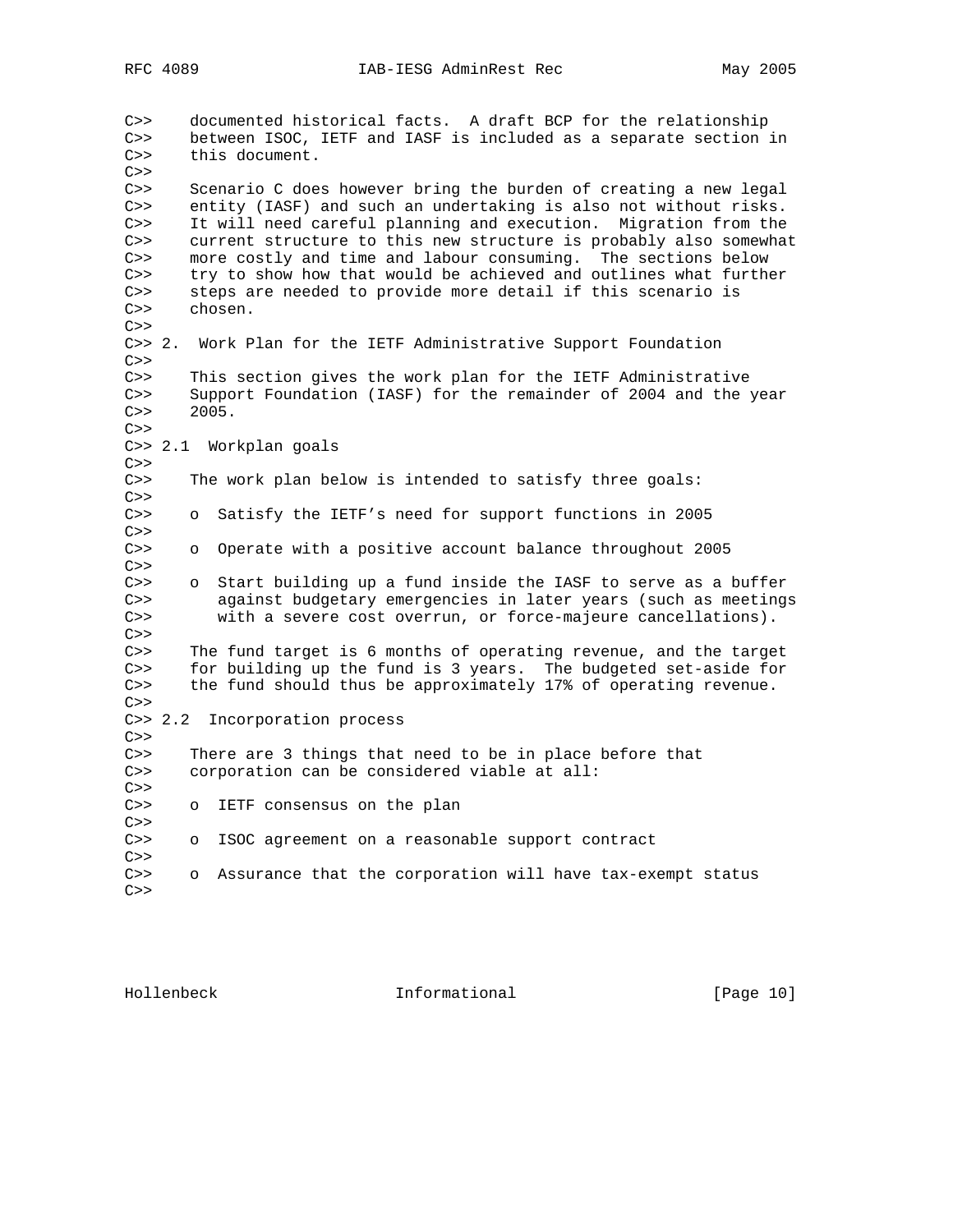C>> Once this document has been discussed in the IETF, and the IESG C>> and IAB gauges that rough consensus seems reached, the IETF C>> leadership will take the following actions:  $C>>$ C>> o Publish a Last Call on this document (to determine plan C>> consensus).  $C>>$ C>> o Choose a negotiating team to negotiate the ISOC contract.  $C>>$ C>> o Choose an executive search team to find the IASF C>> Administrative Director (IAD).  $C>>$ o Consult with legal counsel to determine how best to achieve C>> tax-exempt status; this will affect the bylaws and articles of C>> incorporation.  $C>>$ C>> When the Last Call is over, the IESG will consider whether there C>> is still consensus, and if there is, approve this document for C>> publication. Once that happens, it will take the following C>> steps:  $C>>$ C>> o As soon as negotiations conclude, publish a Last Call on the C>> ISOC contract.  $C>>$ C>> o As soon as drafting of legal documents is completed, publish a C>> Last Call on the Bylaws and Articles of Incorporation, and ask C>> the Nomcom to start the process of selecting Nomcom-selected C>> board representatives.  $C>>$ C>> $C>>$ These Last Calls are "speak now" Last Calls - if someone wishes C>> to challenge the IETF consensus to go ahead with these actions, C>> knowing what the formal documents will look like, this is their C>> last chance.  $C>>$ C>> When these Last Calls are over, the IETF chair, the IAB chair and C>> the ISOC President will jointly file the articles of the ISOC President will jointly file the articles of C>> incorporation, and the IESG, IAB and ISOC will fill their board C>> seats.  $C>>$ C>> Note: This document does not say when a Request for Information C>> (RFI) for IETF support services such as meeting planning is sent C>> out. Advice is sought on the earliest point where this can be C>> done.  $C>>$ 

Hollenbeck Informational [Page 11]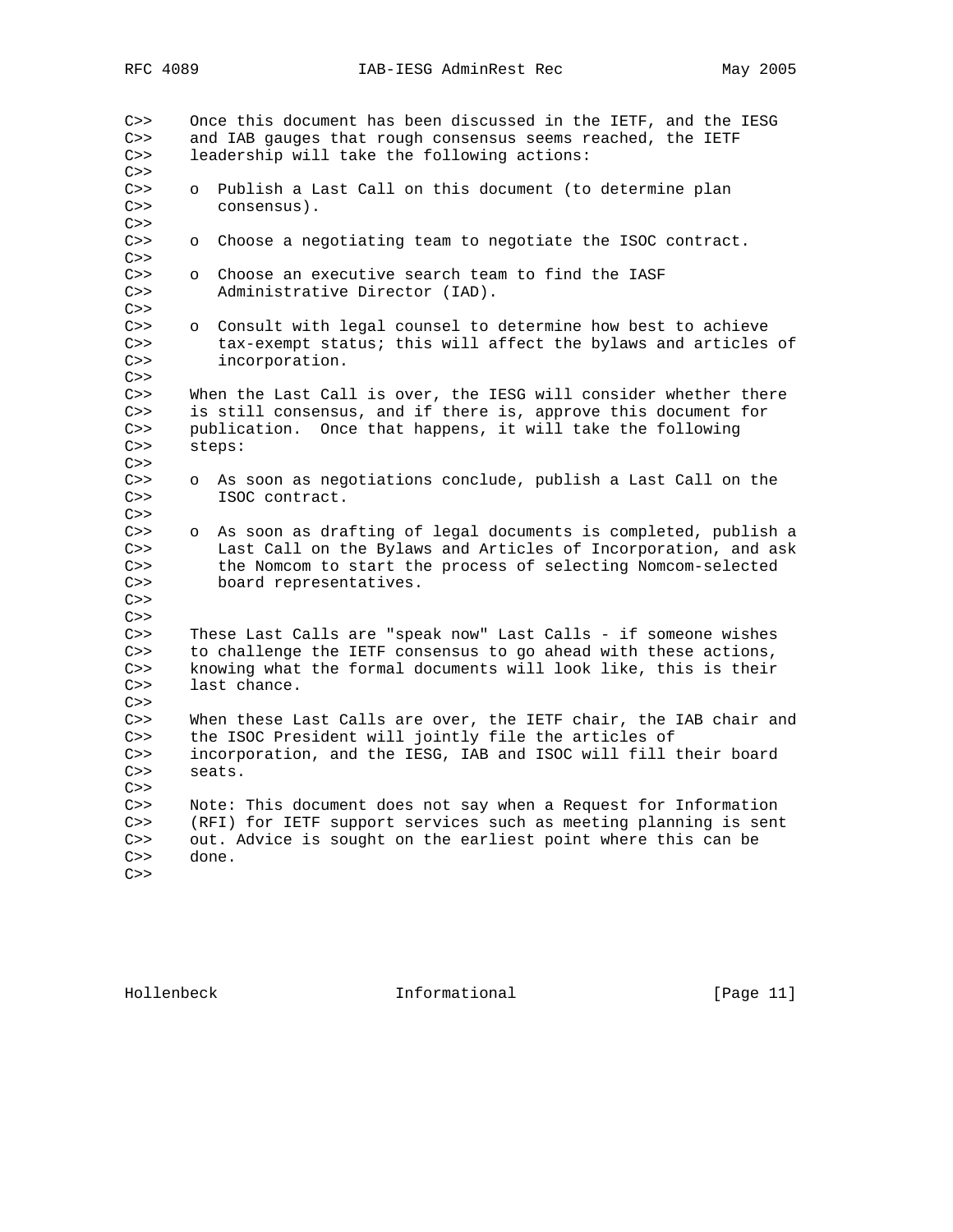| C>> 2.3<br>C>> |                                                                | Contract establishment                                            |  |  |  |  |  |
|----------------|----------------------------------------------------------------|-------------------------------------------------------------------|--|--|--|--|--|
| C>>            |                                                                | The most important activity for late 2004/early 2005 is to        |  |  |  |  |  |
| C>>            | finalize contracts for the support of the IETF. This includes: |                                                                   |  |  |  |  |  |
| C>>            |                                                                |                                                                   |  |  |  |  |  |
| C>>            | $\circ$                                                        | Funding                                                           |  |  |  |  |  |
| C>>            |                                                                |                                                                   |  |  |  |  |  |
| C>>            | $\circ$                                                        | Technical infrastructure                                          |  |  |  |  |  |
| C>>            |                                                                |                                                                   |  |  |  |  |  |
| C>>            | $\circ$                                                        | Meeting management                                                |  |  |  |  |  |
| C>>            |                                                                |                                                                   |  |  |  |  |  |
| C>>            | $\circ$                                                        | Clerk's office                                                    |  |  |  |  |  |
| C>>            |                                                                |                                                                   |  |  |  |  |  |
| C>>            | $\circ$                                                        | RFC Editor                                                        |  |  |  |  |  |
| C>>            |                                                                |                                                                   |  |  |  |  |  |
| C>>            | $\circ$                                                        | <b>IANA</b>                                                       |  |  |  |  |  |
| C>>            |                                                                |                                                                   |  |  |  |  |  |
| C>>            | There appears to be consensus in the IETF community that these |                                                                   |  |  |  |  |  |
| C>>            |                                                                | functions, whether they are offered for free, remunerated or      |  |  |  |  |  |
| C>>            |                                                                | arranged for other consideration, should be under contract.       |  |  |  |  |  |
| C>>            |                                                                |                                                                   |  |  |  |  |  |
| C>>            |                                                                | The contract for funding is expected to be with ISOC, and should  |  |  |  |  |  |
| C>>            |                                                                | be finalized before IASF is established.                          |  |  |  |  |  |
| C>>            |                                                                |                                                                   |  |  |  |  |  |
| C>>            |                                                                | The contract for technical infrastructure is expected to be an    |  |  |  |  |  |
| C>>            |                                                                | RFP, published in November of 2004, with responses being          |  |  |  |  |  |
| C>>            |                                                                | evaluated in December 2004, and services rendered from a mutually |  |  |  |  |  |
| C>>            |                                                                | agreed date early in 2005.                                        |  |  |  |  |  |
| C>>            |                                                                |                                                                   |  |  |  |  |  |
| C>>            |                                                                | The contract for meeting management will be influenced by the     |  |  |  |  |  |
| C>>            |                                                                | need to have stable agreements for the 2005 meetings at an early  |  |  |  |  |  |
| C>>            |                                                                | date. This indicates that IASF will honor a pre-IASF agreement    |  |  |  |  |  |
| C>>            |                                                                | to have these meeting contracts signed by Foretec (if that can be |  |  |  |  |  |
| C>>            | achieved).                                                     |                                                                   |  |  |  |  |  |
| C>>            |                                                                |                                                                   |  |  |  |  |  |
| C>>            |                                                                | It is not clear how the contract for the clerk's office is to be  |  |  |  |  |  |
| C>>            |                                                                | managed at the time of this writing.                              |  |  |  |  |  |
| C>>            |                                                                |                                                                   |  |  |  |  |  |
| C>>            |                                                                | The contract for the RFC Editor is expected to be with ISI, and   |  |  |  |  |  |
| C>>            |                                                                | is expected to be a continuation of the current contract with     |  |  |  |  |  |
| C>>            |                                                                | ISOC, which runs until the end of 2005.                           |  |  |  |  |  |
| C>>            |                                                                |                                                                   |  |  |  |  |  |
| C>>            |                                                                | The contract with IANA will replace or augment the current MoU    |  |  |  |  |  |
| C>>            |                                                                | between the IETF and ICANN. In its simplest form, it would        |  |  |  |  |  |
| C>>            |                                                                | simply be a reconfirmation of the duties of ICANN under the MoU.  |  |  |  |  |  |
| C>>            |                                                                |                                                                   |  |  |  |  |  |
|                |                                                                |                                                                   |  |  |  |  |  |

Hollenbeck **Informational Informational** [Page 12]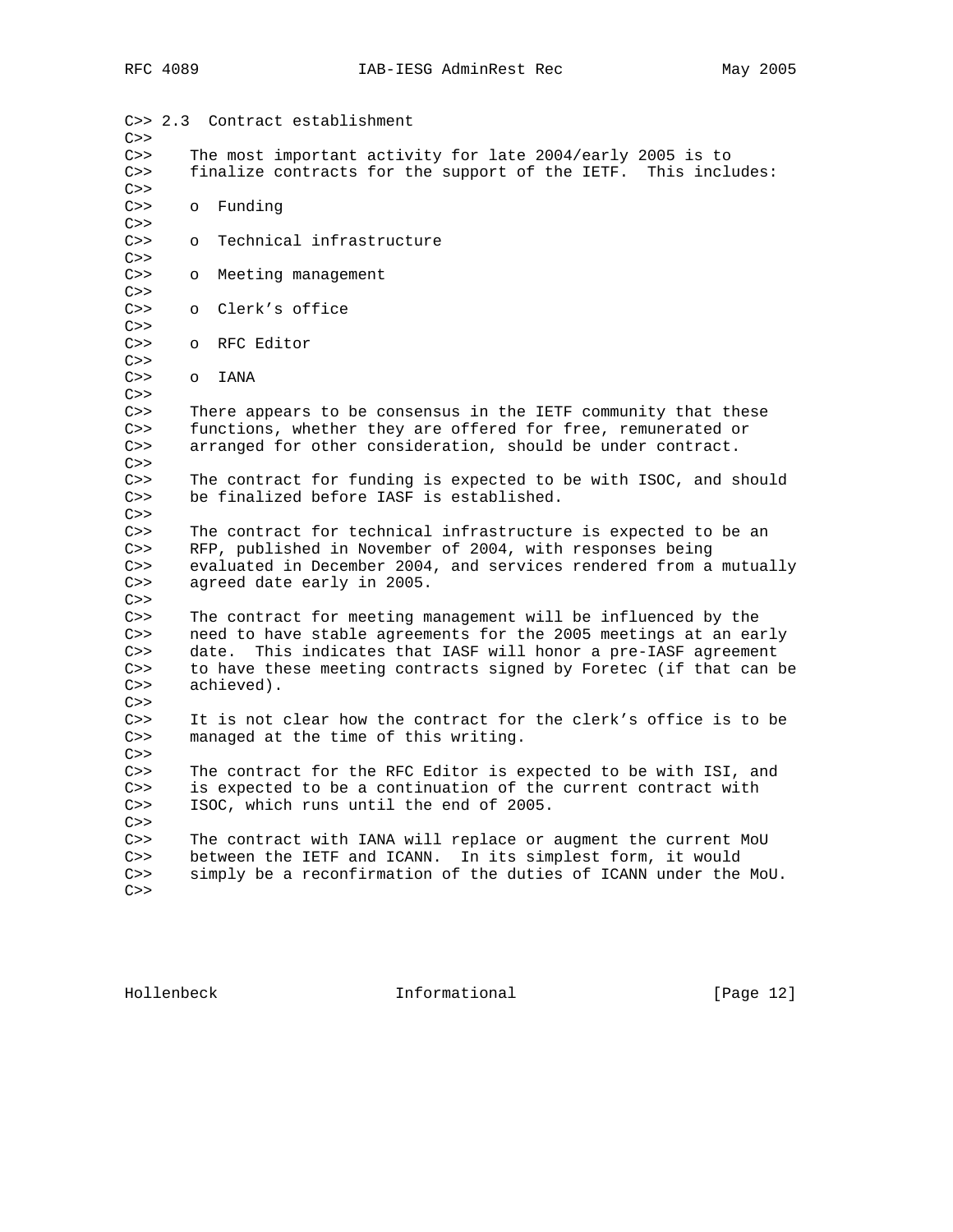C>> 2.4 Performance evaluation  $C>>$ C>> The second task of the IASF is to make sure the IETF gets the C>> support it needs. The IASF will work together with the IETF C>> community to make an effort to identify whether or not the IETF's C>> needs are being met, and to coordinate improvements with the C>> contractors. This is an ongoing activity.  $C>>$ C>> 2.5 Budgeting for 2006  $C>>$ C>> In June 2005, the IASF will start the yearly budgeting process C>> with ISOC, as specified in the ISOC contract, leading to a work C>> plan and budget for 2006.  $C>>$ C>> 2.6 Reporting  $C>>$ C>> The IASF will present monthly updates on its economic status. C>> These will be delivered to ISOC as part of the ISOC contract, and C>> also be made publicly available so that the IETF community can C>> inspect them.  $C>>$ C>> 3. Details of the IETF Administrative Support Foundation  $C>>$ C>> This section contains details about the proposal to change how C>> the day-to-day IETF administrative support functions are C>> provided. This recommendation is based on the initial C>> description of "Scenario C" in the "Administrative Support C>> Analysis" [I-D.malamud-consultant-report] provided by Carl C>> Malamud. It is further based on discussion in the IESG and IAB C>> and on feedback on Carl's document as received on the IETF C>> mailing list. Further justifications, reasoning and motivations C>> are given in Appendix A. Risk Analysis is done in Appendix C.  $C>>$ C>> This document recommends to create a well defined and legal C>> entity called "The IETF Administrative Support Foundation"  $C>>$ C>> (IASF). The name intends to clearly express that this new legal C>> entity has only one single function, namely to provide the C>> administrative support of the IETF Standardization and Protocol C>> Development activities. This entity will ultimately manage and C>> administer all the administrative functions that are needed to C>> support the IETF - the Standardization and Protocol Development C>> activity of ISOC.  $C>>$ 

Hollenbeck Informational [Page 13]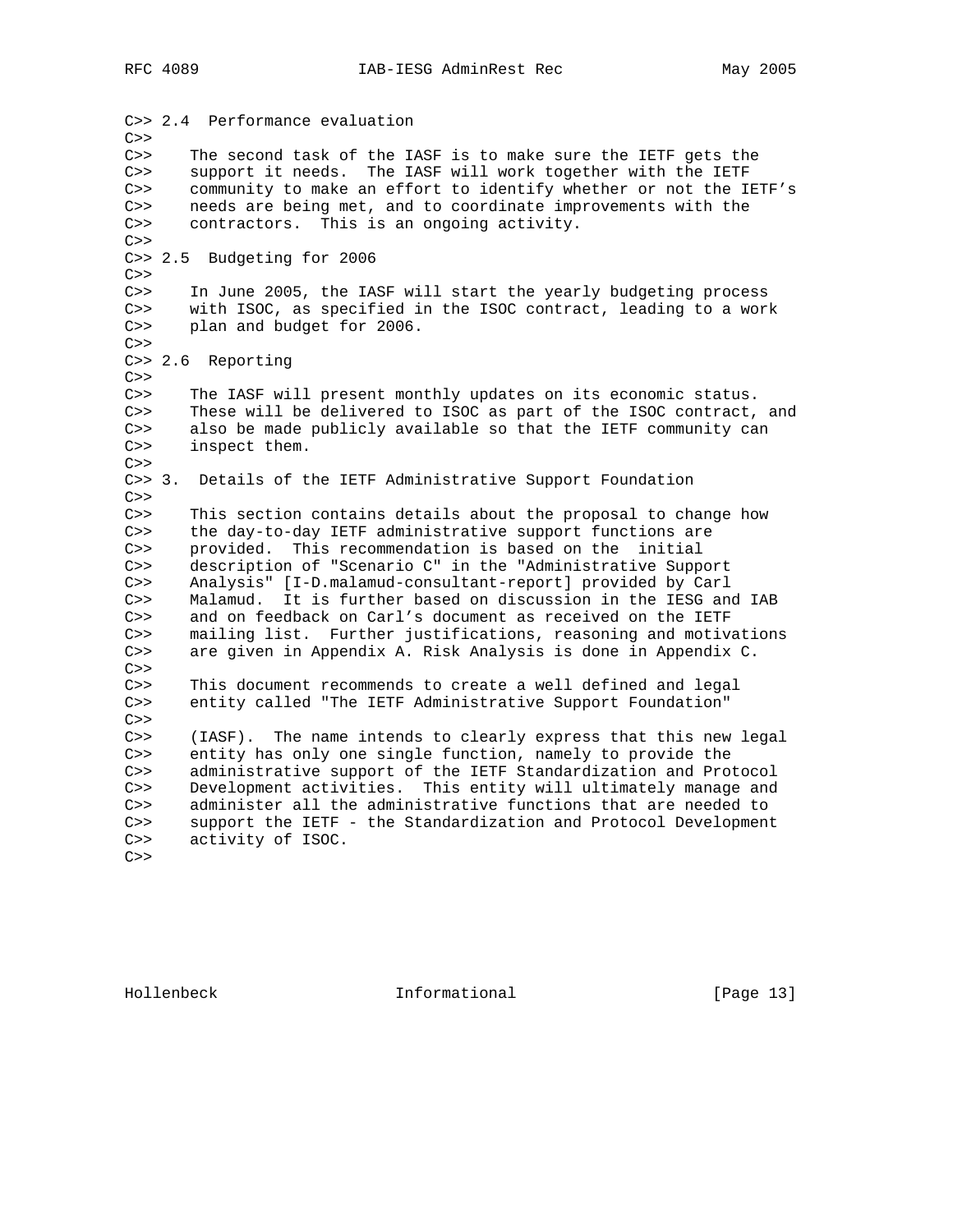C>> 3.1 Organizational Form and Legal Domicile  $C>>$ C>> The consultant report [I-D.malamud-consultant-report] contains a C>> writeup on various choices in terms of how and where to C>> incorporate. This recommendation has made the choice to C>> incorporate in the US in the state of Virginia. Some detail can C>> be found in Appendix B. C>> C>> In this scenario, administrative support functions for the IETF C>> are legally housed in a focused, incorporated institution C>> (although the Administrative Director might be physically housed C>> within the Internet Society).  $C>>$ C>> This scenario defines a number of concrete linkages with the C>> Internet Society, which supplement the current close C>> interconnection of the IETF community with ISOC. The C>> relationship is to be documented in a MoU (initial text is in C>> Section 4).  $C>>$ C>> 3.2 Draft Core Principles  $C>>$ C>> 3.2.1 Principles of Establishment and Governance  $C>>$ C>> The following principles are to be respected for the C>> establishment and governance of the IETF Administrative Support C>> Foundation (IASF) and are the basis for the Draft Articles of C>> Incorporation as in Section 6.1 and the Draft Bylaws as in C>> Section 6.2:  $C>>$ C>> 1. The IASF shall be governed by a Board of Trustees (BoT), who C>> shall be responsible for the fiscal, legal, and C>> administrative infrastructure that supports the activities of C>> the IETF.  $C>>$ C>> 2. The governance of the IETF, the standards process, and all C>> other aspects of how we make our standards are defined in the C>> procedural Best Current Practice (BCP) RFC series, which will C>> be explicitly referenced in the organization documents of the C>> IASF.  $C>>$ C>> 3. The IASF shall be transparent and responsible to the IETF.  $C>>$ C>> 4. The BoT shall appoint a Secretary and a Treasurer, who need C>> not be members of the BoT. The IETF Administrative Director C>> (IAD) of the IASF shall provide staff support to the BoT.  $C>>$ 

Hollenbeck Informational [Page 14]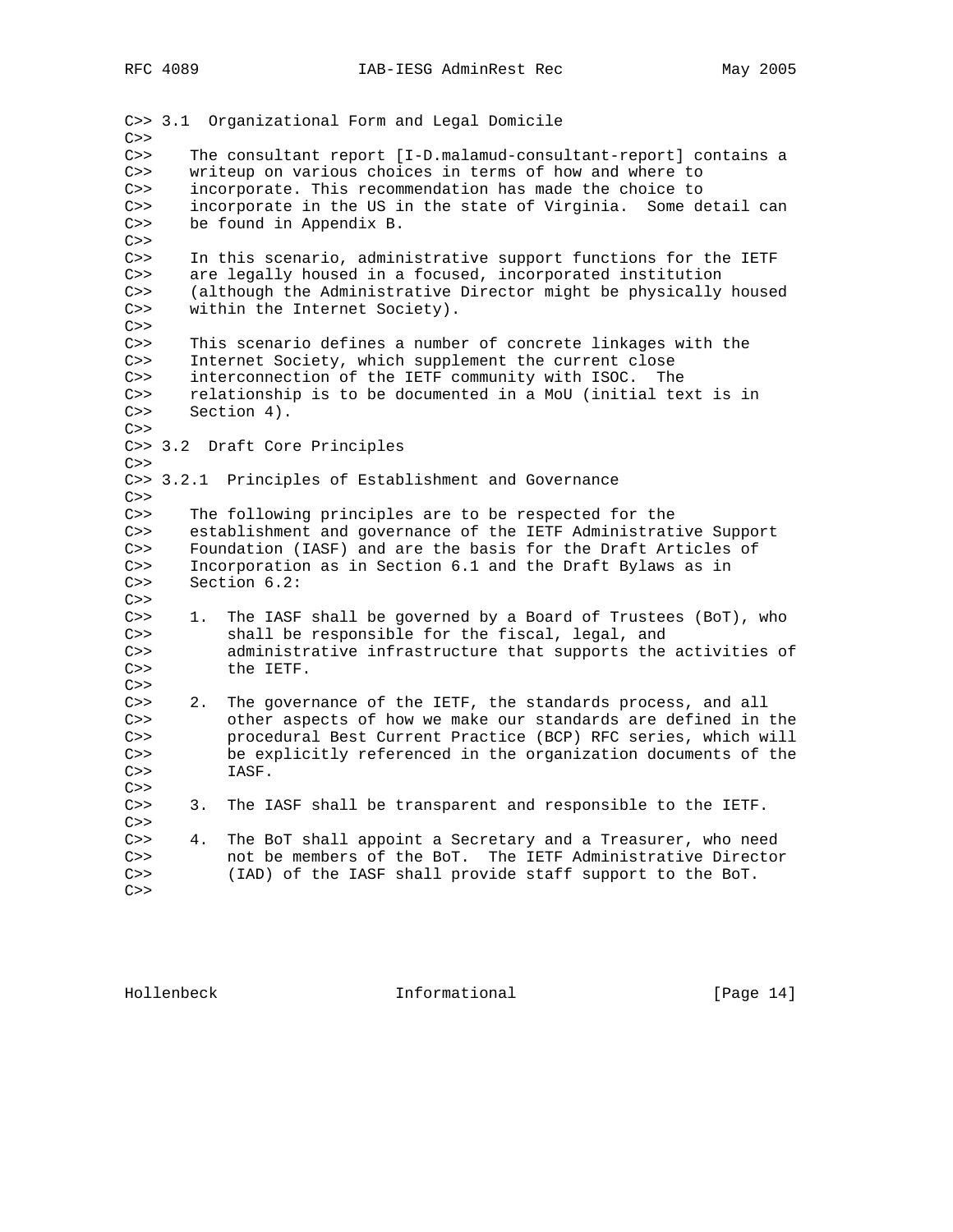C>> 5. The BoT shall be composed to strike a balance between C>> "outside" and "inside" directors. The IESG and IAB will each C>> select a representative to serve as a voting member of the C>> BoT. Mechanisms such as the Nominating Committee (Nomcom) and C>> the appointment of certain seats by the ISOC fulfill the C>> outside director obligations.  $C>>$ C>> 6. IAB, IESG and ISOC will have liaisons to the BoT in order to C>> have a good basis for interaction.  $C>>$ C>> The BoT will have strong governance over a limited scope of C>> activities (e.g., the fiscal, legal, and administrative C>> infrastructure that are the charter of the IASF) but will have no C>> authority over the IETF standards process. In this board C>> composition, the ISOC and Nomcom appointments ensure that outside C>> directors with no perceived conflicts of interest are on the C>> board.  $C>>$ C>> All nominating bodies should make strong fiscal, legal, and C>> administrative acumen essential selection criteria for this C>> position.  $C>>$ C>> IAB and IESG representatives will serve for one year. For other C>> appointments, a term proposed for the nominated positions is C>> three years with staggered appointments. However, the nominating C>> body might have the power to change their appointee during their C>> term.  $C>>$ C>> All members of the BoT selected by the IETF are subject to the C>> same recall procedures in effect for the IETF leadership such as C>> members of the IAB and IESG.  $C>>$ C>> 3.2.2 Principles of Operation of the IETF Administrative Support C>> Foundation  $C>>$ C>> The following are general principles for the operation of the C>> IASF: C>> C>> 1. The IASF shall employ an IETF Administrative Director (IAD) C>> of the IASF, who shall be hired by the BoT with the advice C>> and consent of the IESG and IAB.  $C>>$ C>> 2. All support services shall be contracted in an open and C>> transparent manner.  $C>>$ 

Hollenbeck Informational [Page 15]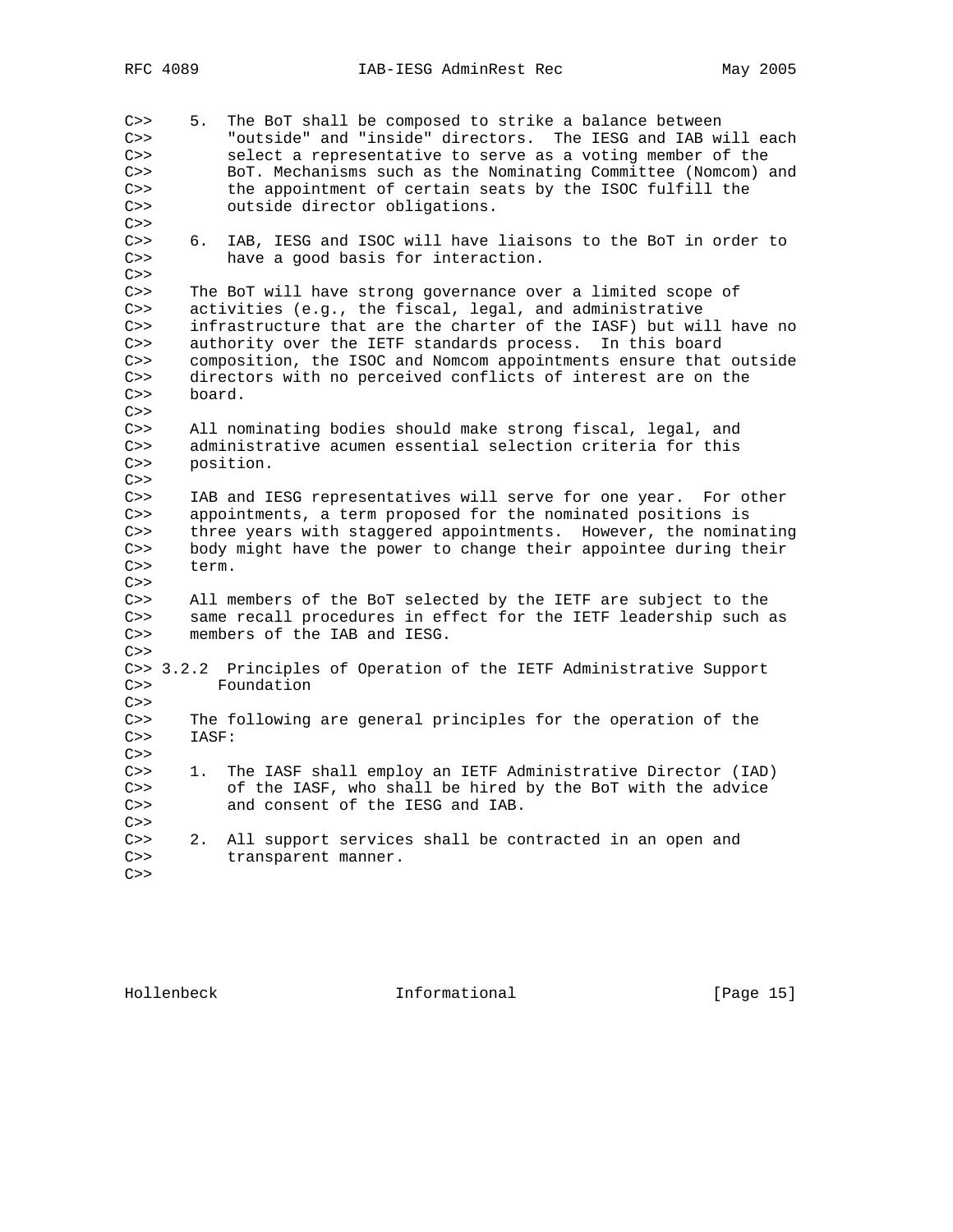C>> 3. The IAD shall submit a proposed annual budget to the BoT at C>> least 90 days before the beginning of the fiscal year. Such C>> budget shall be developed with the advice and consent of the C>> IAB and IESG.  $C>>$ C>> 4. The IAD shall serve on the BoT as a non-voting, ex-officio member. member.  $C>>$ C>> 5. The BoT shall select a professional audit firm and shall C>> commission an audit immediately upon the close of each fiscal C>> year.  $C>>$ C>> 6. The IASF will conduct financial reporting in a fully C>> transparent fashion. Audits shall be conducted promptly and C>> published. Tax returns shall be published. Detailed C>> financial statements will be published on a regular basis, C>> including timely reports on the financial results of IETF C>> meetings.  $C>>$ C>> 4. Draft MoU between ISOC, IETF and IETF Administrative Support C>> Foundation  $C>>$ C>> 4.1 Form and Scope of the Agreement  $C>>$ C>> This section presents some principles to be incorporated in a C>> draft MoU/Contract between the Internet Society (ISOC) and the C>> IETF Administrative Support Foundation (IASF), detailing the work C>> each is expected to perform, the responsibilities each has, and C>> the means by which these functions are accomplished. This C>> MoU/Contract shall be published as an RFC.  $C>>$ C>> The MoU/Contract will specify the responsibilities of the C>> Internet Society, including:  $C>>$ C>> o Reaffirmation of the Standards Process Function that ISOC C>> performs for the IETF.  $C>>$ C>> o Continuation of the Fund Raising Function that ISOC conducts, C>> in which a single, unified campaign is used to solicit C>> corporate, individual, and other organizational donations for C>> funding of the 3 Pillars.  $C>>$ C>> o Disbursement of funds to the IASF according to the agreed-upon C>> budgets and processes as specified in this agreement.  $C>>$ C>> o Verification that IASF spends these funds to support the work C>> of the IETF, within the scope described in the IASF bylaws.  $C>>$ 

Hollenbeck Informational [Page 16]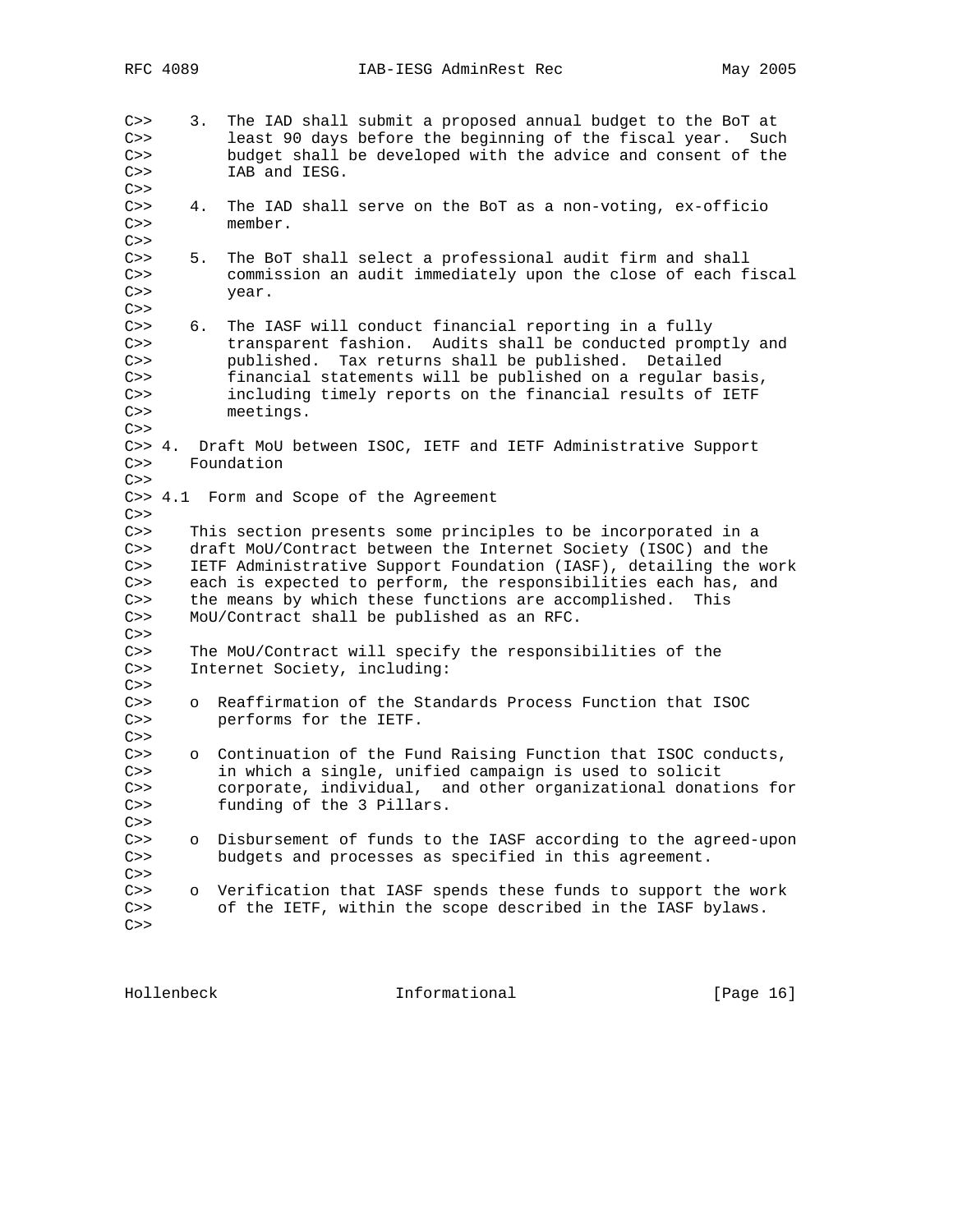| C>><br>C>>                             |          | Responsibilities of IASF:                                                                                                                                                                                                                                                                   |
|----------------------------------------|----------|---------------------------------------------------------------------------------------------------------------------------------------------------------------------------------------------------------------------------------------------------------------------------------------------|
| C>><br>C>><br>C>><br>C>>               | $\circ$  | Determine, in cooperation with the IETF, the support functions<br>that are needed for the IETF, and can be achieved within<br>available funds.                                                                                                                                              |
| C>><br>C>>                             | $\circ$  | Enter into contracts for these support functions.                                                                                                                                                                                                                                           |
| C>><br>C>><br>C>><br>C>>               | $\circ$  | Supervise these contracts and ensure that they are being<br>performed in the best interest of the IETF, within a<br>reasonable budget and with agreed-upon performance.                                                                                                                     |
| C>>                                    | C >> 4.2 | Cooperation mechanism                                                                                                                                                                                                                                                                       |
| C>><br>C>><br>C>>                      |          | IASF and ISOC agree that they will perform a budgeting procedure<br>each year, comprising the following steps:                                                                                                                                                                              |
| C>><br>C>><br>C>><br>C>><br>C>><br>C>> | $\circ$  | IASF puts together a budget proposal to ISOC, and presents it<br>This will specify the functions that need to be<br>in June.<br>performed, the cost of each, the expected revenue from IETF<br>meeting participation, and how much is being requested for<br>ISOC to contribute.            |
| C>><br>C>><br>C>><br>C>>               | $\circ$  | By the end of August, ISOC will give a budget number to IASF<br>that says how much ISOC is willing to contribute to support<br>the functions described in the IASF budget.                                                                                                                  |
| C>><br>C>><br>C>>                      | $\circ$  | Before November 1, ISOC and IASF will agree on a budget, an<br>ISOC contribution, and a disbursement schedule.                                                                                                                                                                              |
| C>><br>C>><br>C>><br>C>><br>C>>        | $\circ$  | If either party sees that there is reason to change the<br>budget, they can start a negotiation to do so at any time.<br>0n<br>mutual agreement to a change, payments are modified<br>accordingly.                                                                                          |
| C>><br>C>><br>C>><br>C>><br>C>><br>C>> | $\circ$  | ISOC may withhold funds if IASF fails to account for its<br>expenditures, if it determines that IASF has departed<br>significantly from its budgeted expenditures without agreement<br>with ISOC to do so, or if ISOC determines that IASF is<br>spending funds in violation of its bylaws. |

Hollenbeck **Informational Informational** [Page 17]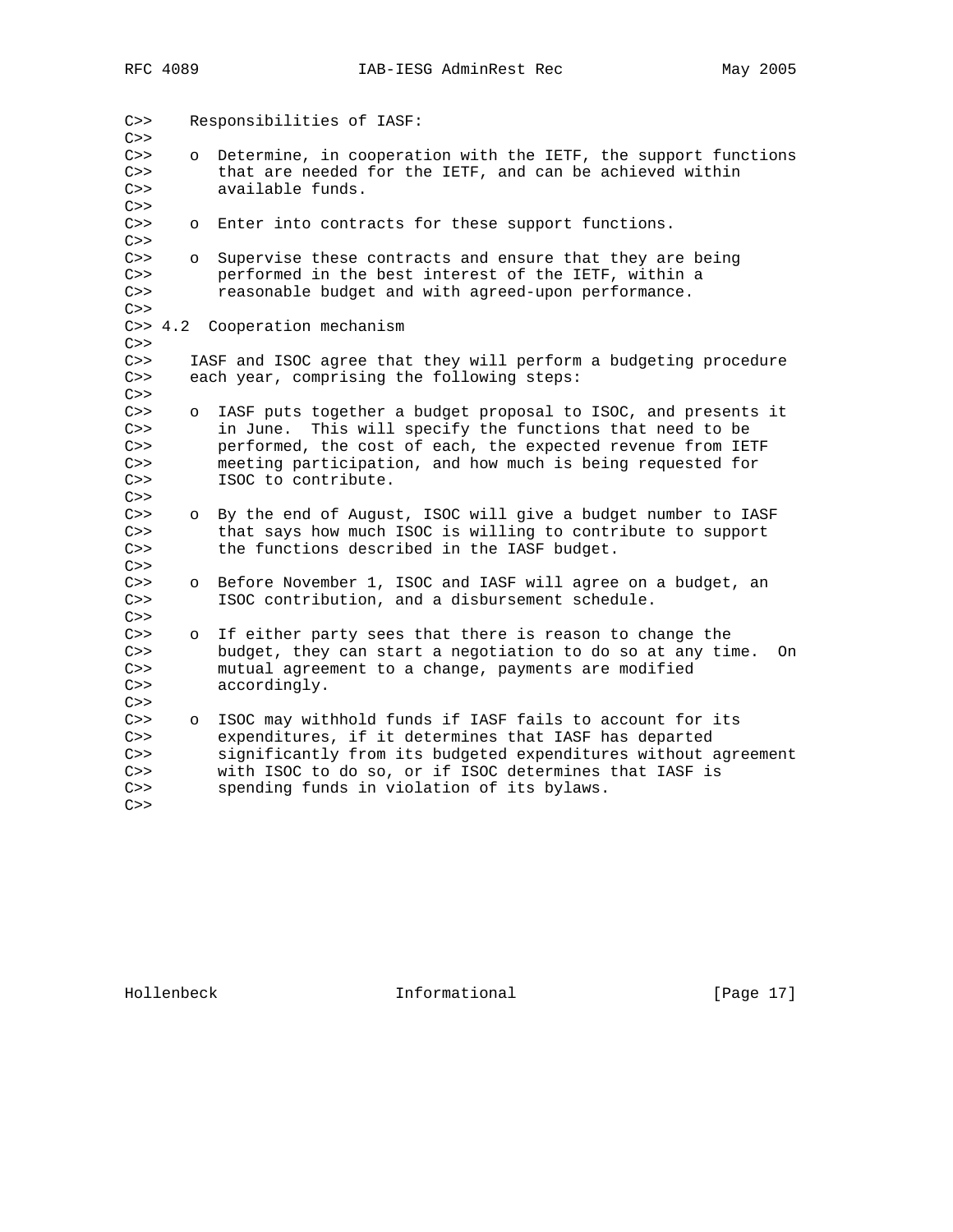C>> 4.3 Promises Not to Do Things  $C>>$ C>> This section lays out things that would constitute interference C>> in each others' business, or things that are Just Plain Wrong.  $C>>$ C>> In legal terms, these are called "covenants."  $C>>$ C>> ISOC will not place requirements on how IASF does business, C>> except on reporting. It will, for instance, not attempt to C>> influence IASF choice of contractors or choice of meeting C>> sponsors. This restriction is meant to enforce the separation C>> between fund raising and the actual operation of the standards C>> process.  $C>>$ C>> IASF will not ask companies for money. IASF may ask for sponsors C>> for IETF events, per tradition, and may accept zero-cost provider C>> contracts or in-kind donations, but ISOC is the organization C>> charged with fundraising.  $C>>$ C>> Neither ISOC nor IASF will attempt to influence technical C>> decisions of the IETF standards process.  $C>>$ C>> 4.4 Initial contribution  $C>>$ C>> The Internet Society has already allocated \$700,000 in transition C>> funds. As part of the formation process, this section sets out a C>> way that a 2005 allocation of funds and an initial contribution C>> for startup can be decided upon. NOTE: This section is a GUESS! C>> Its purpose is to give some sense of where we're at.  $C>>$ C>> If this plan is pursued, one of the first activities is to put C>> together a detailed 2005 budget, including an analysis of cash C>> flow and balance sheets to make sure that the organization is C>> properly funded and will be solvent throughout the year. This C>> planning process should project out 3 years and show how the C>> organization will be able to accumulate the appropriate cash C>> reserve to make sure operations can continue in a stable manner. C>> C>> An initial estimate is for an on-going annual contribution of USD C>> 900.000 to IASF in 2005. In addition, ISOC will contribute an C>> additional USD 600.000 as an initial fund to start up IASF, C>> payable after the Board of Trustees is seated and this contract C>> is signed and approved by the IETF.  $C>>$ C>> ISOC commits to this ongoing level of contribution (USD 75.000 C>> per month) for the lifetime of this contract, unless modified by C>> mutual agreement.  $C>>$ 

Hollenbeck Informational [Page 18]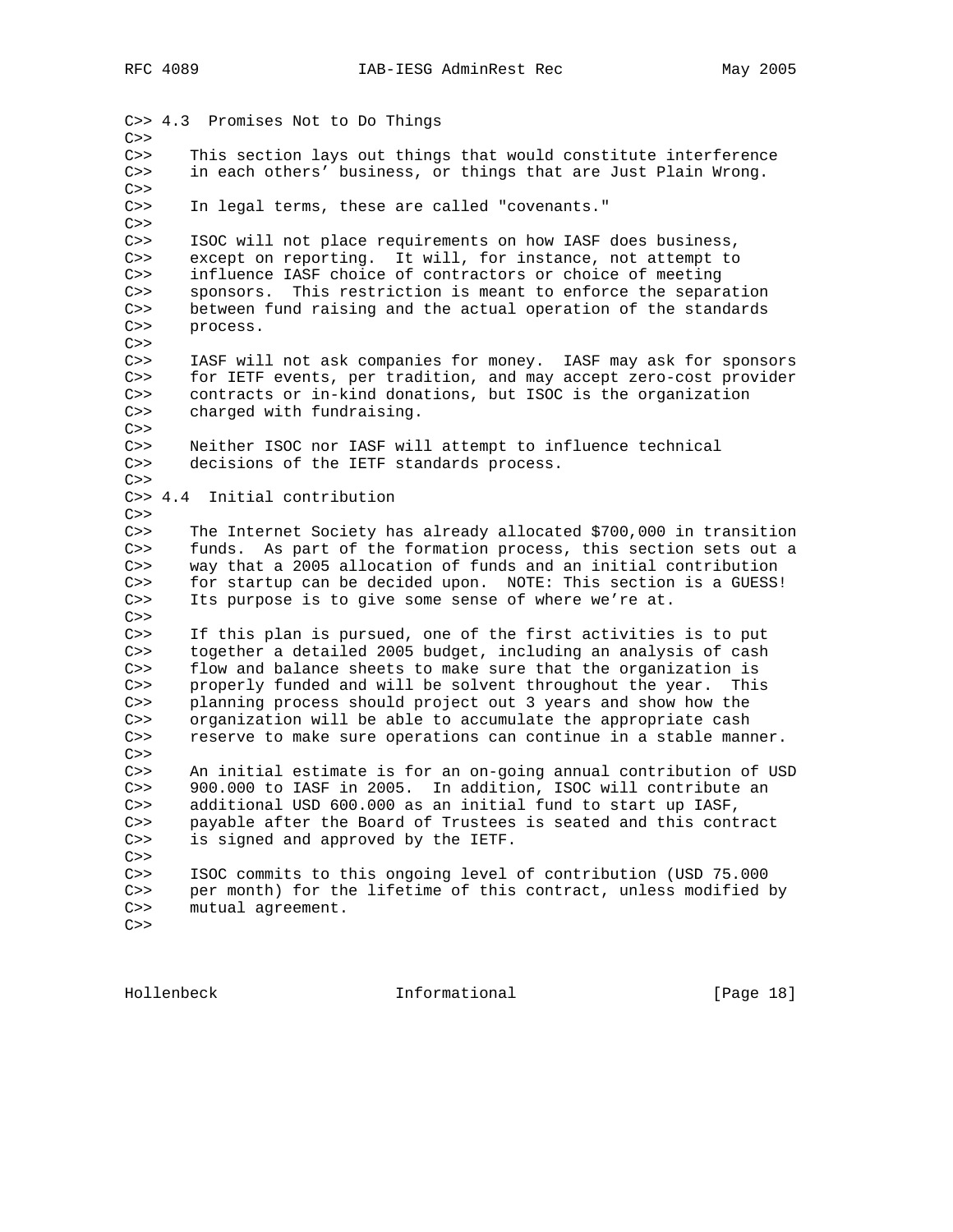C>> 4.5 Termination, law and so on  $C>>$ C>> This agreement may be terminated by either party for any reason C>> on 12 months' notice.  $C>>$ C>> The parties may reach mutual agreement on a shorter termination C>> period.  $C>>$ C>> All conflicts under this agreement are to be adjudicated under C>> the laws of the United States and the State of Virginia, however C>> the parties may also agree to arbitration, mediation or any other C>> conflict resolution mechanisms.  $C>>$ C>> 5. Notes and Explanations  $C>>$ C>> This is where we put down why things are the way they are.  $C>>$ C>> 5.1 Type of legal instrument  $C>>$ C>> This document is styled as a contract - an agreement between two C>> parties, enforceable under law. An alternate formulation would C>> be a Memorandum of Understanding - but we want it to be clear to C>> everyone that the parties stand behind their responsibilities C>> under this document. At the moment, the authors see no C>> compelling arguments for not making it a contract. In either C>> case, the document is published as an RFC.  $C>>$ C>> 5.2 Power Balance  $C>>$ C>> As written, it is designed to make it easy to do the right thing C>> as long as the parties agree what that is, to make it clear that C>> ISOC will continue to pay money as long as IASF does the Right C>> Thing (and reports what it's doing), and that ISOC can stop the C>> show quickly if it's clear that IASF is not doing the Right C>> Thing.  $C>>$ C>> 5.3 Budget figures  $C>>$ C>> The main purpose of the numbers is to make it clear that there C>> WILL be numbers in this contract, and that it WILL represent a C>> solid commitment by ISOC. The numbers are "subject to change C>> without notice" while this contract is negotiated.  $C>>$ 

Hollenbeck Informational [Page 19]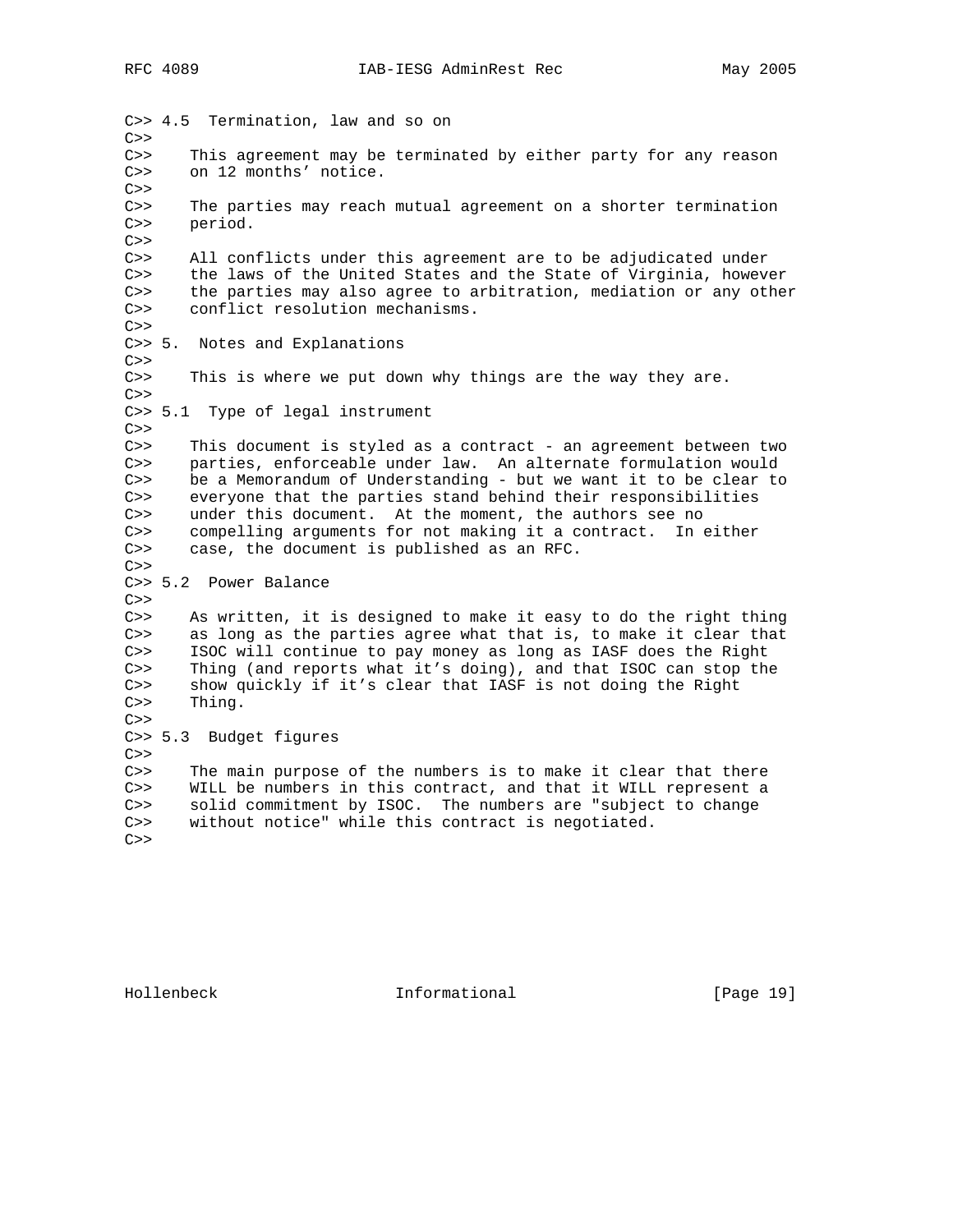C>> 6. Draft Incorporating Documents for the IETF Administrative C>> Support Foundation  $C>>$ C>> 6.1 Draft Articles of Incorporation  $C>>$ C>> This section contains standard, pro-forma Articles of C>> Incorporation. Note well that tax lawyers often make significant C>> alterations to standard Articles as they consider a  $501(c)(3)$ C>> application. They are included here merely as a sample for C>> illustrative purposes only.  $C>>$ C>> 'Commonwealth of Virginia -- State Corporation Commission'| C>> 'Articles of Incorporation -- Virginia Nonstock Corporation'| C>> Form SCC819, 07/ 03 [1] ------  $C>>$ C>> The undersigned, pursuant to Chapter 10 of Title 13.1 of the Code C>> of Virginia, [Virginia] state(s) as follows:  $C>>$ C>> 1. The name of the corporation is The IETF Administrative C>> Support Foundation.  $C>>$ C>> 2. The corporation shall have no members.  $C>>$ C>> 3. The purpose of the corporation is to manage and administer C>> all the administrative functions for the IETF - the C>> Standardization and Protocol Development activity of the C>> Internet Society.  $C>>$ C>> 4. The Trustees of the corporation shall be elected or appointed C>> as specified in Article IV (Section 6.2.5) of the Bylaws.  $C>>$ C>> 5. Name and agent:  $C>>$ C>> A. The name of the corporation's initial registered agent C>> is: XXX  $C>>$ C>> B. The initial registered agent is a domestic or foreign C>> stock or nonstock corporation, limited liability company, C>> or registered limited liability partnership authorized to C>> transact business in Virginia.  $C>>$ C>> 6. The initial Trustees are: XXX C>> C>> 7. The incorporators are: XXX  $C>>$ 

Hollenbeck Informational [Page 20]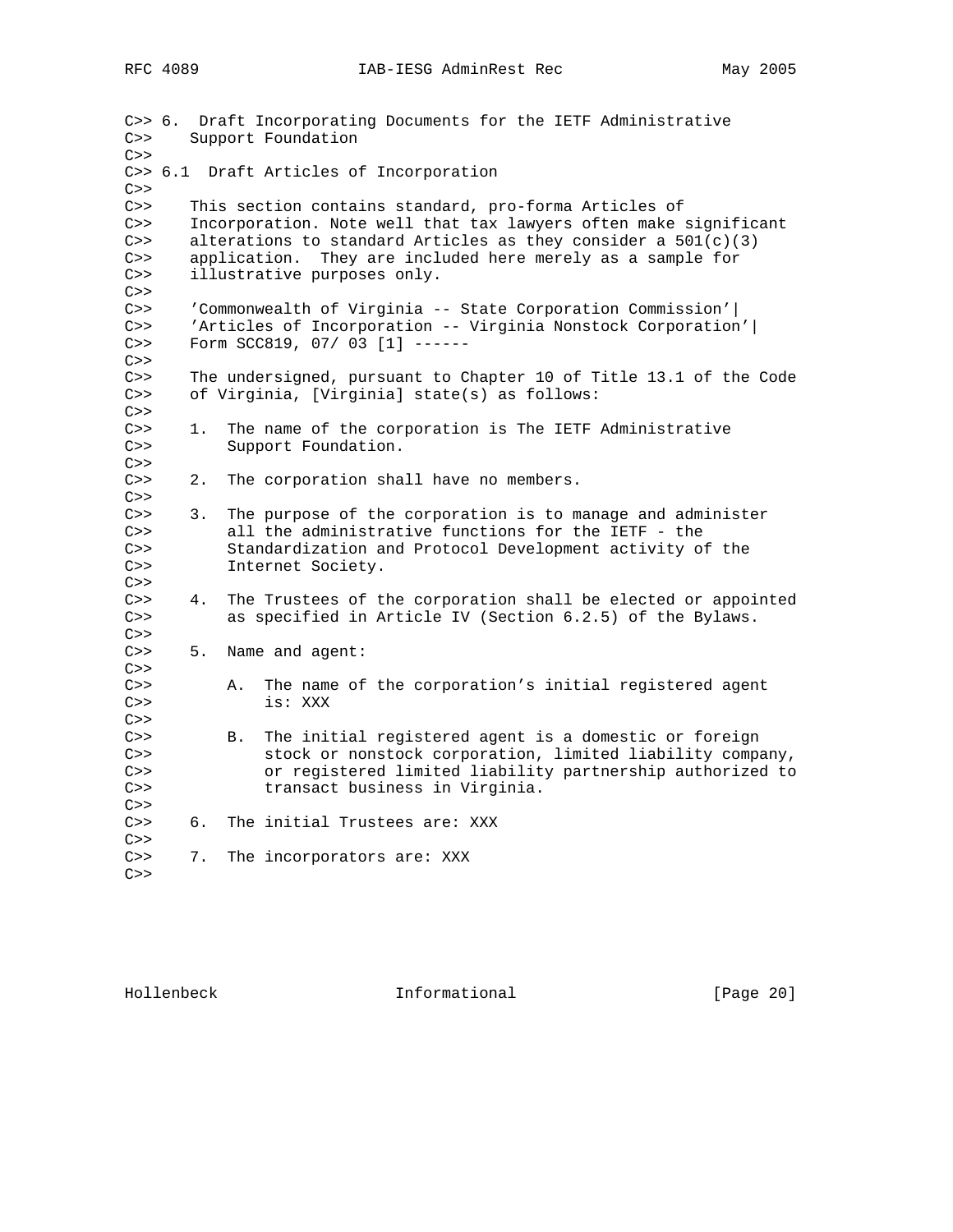C>> 6.2 Draft Bylaws of the IETF Administrative Support Foundation  $C>>$ C>> As with the Draft Articles, the Draft Bylaws included here are a C>> pro-forma, standard version. Substantial alteration may be C>> required as legal counsel reviews the specific nature of an C>> incorporation.  $C>>$ C>> 6.2.1 Article I: Organization  $C>>$ C>> The name of the Corporation shall be The IETF Administrative C>> Support Foundation (which is hereinafter also referred to as the  $C>>$  "IASF").  $C>>$ C>> 6.2.2 Article II: Purpose  $C>>$ C>> \*Section 1: Purpose.\* The IASF shall be operated exclusively for C>> nonprofit educational, charitable, and scientific purposes, C>> including, without limitation, the purposes stated in the IASF's C>> Articles of Incorporation. C>> C>> \*Section 2: Restrictions.\* No part of the net earnings of the C>> IASF shall inure to the benefit of, or be distributable to, C>> private persons, except that the IASF shall be authorized and C>> empowered to pay reasonable compensation for services rendered, C>> and to make payments and distributions in furtherance of the C>> purposes set forth in Article II, Section 1 hereof. Any other C>> provision of these Bylaws to the contrary notwithstanding, the C>> IASF shall not carry on any activities not permitted to be C>> carried on by a corporation exempt from Federal Income Tax under C>> Section 501(a) and Section  $501(c)(3)$  of the Code. These Bylaws C>> shall not be altered or amended in derogation of the provisions C>> of this Section.  $C>>$ C>> 6.2.3 Article III: Members  $C>>$ C>> The IASF shall have no members and no stockholders.  $C>>$ C>> 6.2.4 Article IV: Offices  $C>>$ C>> The office of the IASF shall be as determined from time to time C>> by the Board of Trustees (BoT) within or outside of the State of C>> Virginia.  $C>>$ C>> 6.2.5 Article V: Board of Trustees  $C>>$ C>> \*Section 1: Authority and Responsibilities.\* The power, C>> authority, property, and affairs of the IASF shall at all times C>> be exclusively exercised, controlled, and conducted by or under

Hollenbeck Informational [Page 21]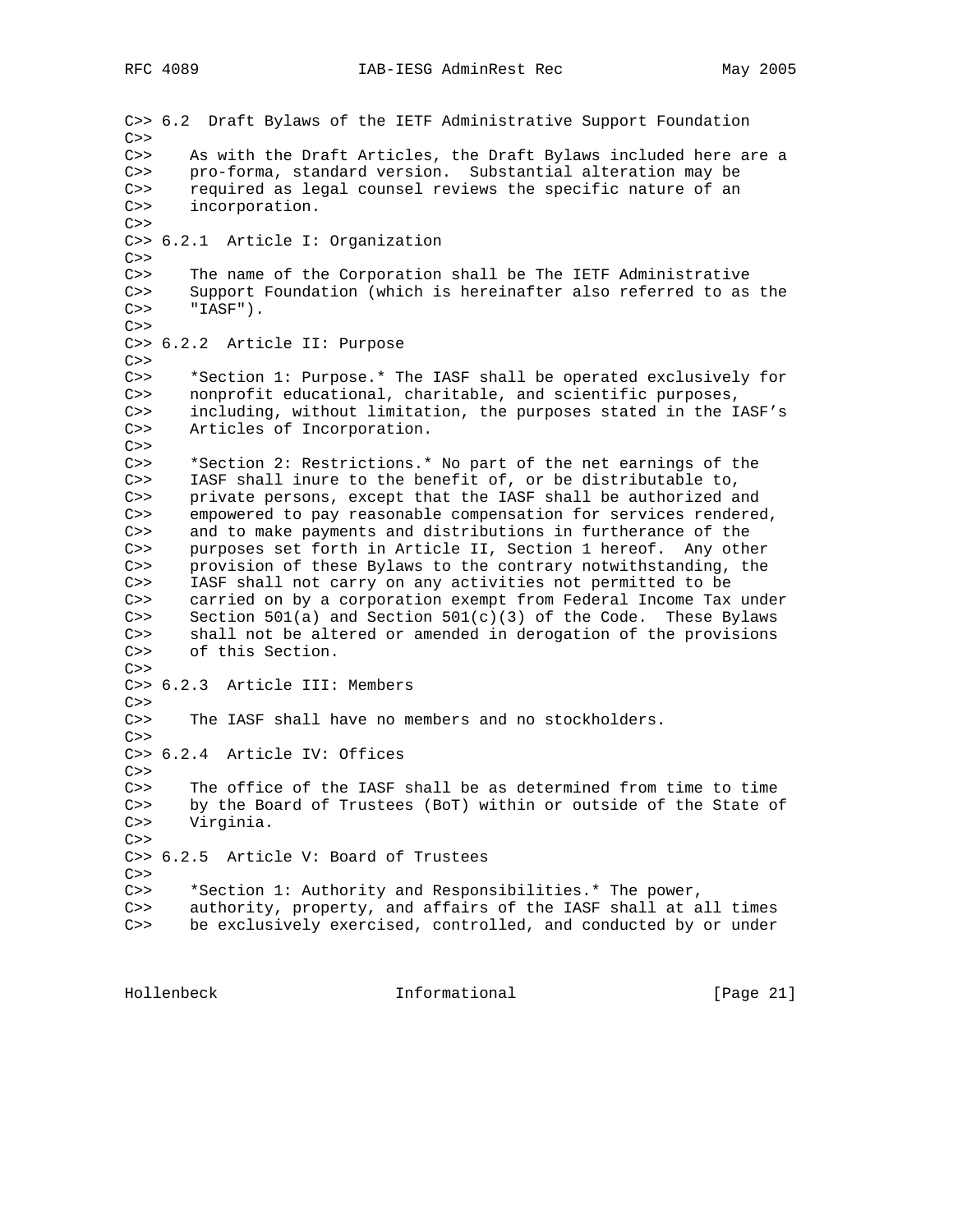C>> the authority of the Board of Trustees (BoT) subject to any C>> limitations set forth in the Articles of Incorporation and in C>> accordance with the Virginia Nonstock Corporation Act as it now C>> exists or hereafter may be amended.  $C>>$ C>> \*Section 2: Board of Trustees Composition.\* The Board of Trustees C>> shall consist of seven (7) Trustees.  $C>>$ C>> One (1) Trustee will be selected by the IAB.  $C>>$ C>> One (1) Trustee will be selected by the IESG.  $C>>$ Two (2) Trustees will be selected by the Internet Society.  $C>>$ C>> Three (3) Trustees will be selected by the IETF community.  $C>>$ C>> The IAB chair and IETF chair will functions as liaisons from the C>> IAB and IESG respectively to the Board of Trustees. The chair C>> and president of the Internet Society will function as liaisons C>> from the ISOC to the Board of Trustees.  $C>>$ C>> \*Section 3: Terms.\* The term of office of IESG and IAB Selected C>> Trustees shall be one (1) year or until their successors have C>> been selected and assume office. The term of office of otherwise<br>C>> Selected Trustees shall be three (3) years or until their Selected Trustees shall be three (3) years or until their C>> successors have been selected and assume office. Selected C>> Trustees may be selected to serve multiple terms.  $C>>$ C>> \*Section 4: Selection of the Board of Trustee\*  $C>>$ C>> 1. \*Selection of IESG and IAB Selected Trustees.\* The IESG and C>> IAB shall each select one representative Trustee, who is not C>> at the same time an IESG or IAB member.  $C>>$ C>> 2. \*Selection of otherwise Selected Trustees.\* Three (3) IETF C>> Selected Trustees shall be selected by the IETF nominations C>> process (as defined in [RFC3777] or its successor) and C>> confirmed by the IESG. Two ISOC Selected Trustees shall be C>> selected by the Internet Society using means of their own C>> choosing.  $C>>$ C>> 3. \*Resignation.\* A Selected Trustee may resign by delivering C>> his resignation in writing to the IASF at its principal C>> office or to the Secretary of the IASF. Such resignation C>> shall be effective upon its receipt or upon such date (if C>> any) as is stated in such resignation, unless otherwise C>> determined by the Board.  $C>>$ 

Hollenbeck Informational [Page 22]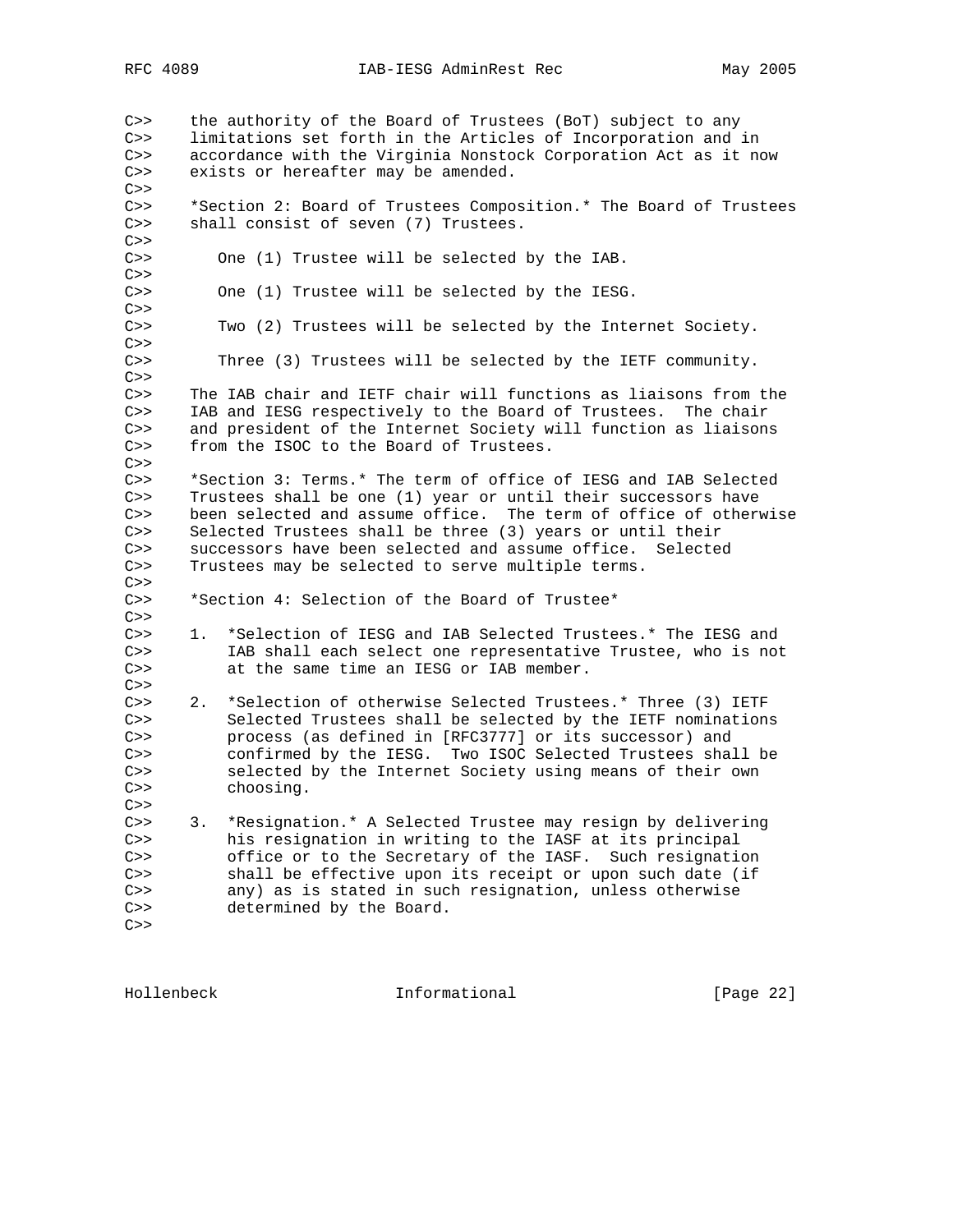C>> 4. \*Removal.\* A Selected Trustee selected by the IETF C>> nominations process may be removed from office at any time C>> using the procedures specified in [RFC3777] or its successor. C>> A Selected Trustee selected by the Internet Society may be C>> removed by the Internet Society using means of their own C>> choosing.  $C>>$ C>> 5. \*Vacancies.\* Any vacancy in the Board of Trustees shall be C>> filled using the procedures set forth above on the C>> composition of the Board of Trustees. The Trustees shall C>> have and may exercise all of their powers notwithstanding the C>> existence of one or more vacancies in their number.  $C>>$ C>> \*Section 5: Quorum.\* A majority (i.e. fifty (50) percent plus C>> one (1)) of the Trustees shall constitute a quorum for the C>> transaction of business. Unless otherwise stated in these  $C>>$ C>> Bylaws, decisions of the Board of Trustees shall be made by the C>> concurrence of a majority of members of the Board of Trustees C>> present and voting. If at any meeting there is no quorum C>> present, the Board must not transact business.  $C>>$ C>> \*Section 6: Compensation and Reimbursement.\* No member of the C>> Board of Trustees may receive compensation for his or her<br>C>> services as a Trustee. A Trustee shall, at their request services as a Trustee. A Trustee shall, at their request, be C>> reimbursed for actual, necessary and reasonable travel and C>> subsistence expenses incurred by them in performance of their C>> duties.  $C>>$ C>> \*Section 7: Meetings.\* The Board of Trustees shall meet at least C>> twice annually.  $C>>$ C>> 1. \*Written notice, waiver, action.\* Wherever the text below C>> speaks of "written" it is also permitted to use e-mail.  $C>>$ C>> 2. \*Annual Meeting.\* The Board of Trustees shall hold a public C>> Annual Meeting at a time and place associated with the first C>> IETF meeting each year. This Annual meeting shall be open to C>> all IETF attendees except that the parts of the meeting C>> dealing with personnel issues may be held in executive C>> session.  $C>>$ C>> 3. \*Meeting Types, Methods, and Notice.\* Meetings of the Board C>> may be held from time to time at such intervals and at such C>> places as may be fixed by the Board. Meetings of the Board C>> may be held only in person or via teleconference. Notice of C>> all regular meetings of the Board shall be delivered to each C>> Trustee by e-mail or by postal mail and announced on the

Hollenbeck Informational [Page 23]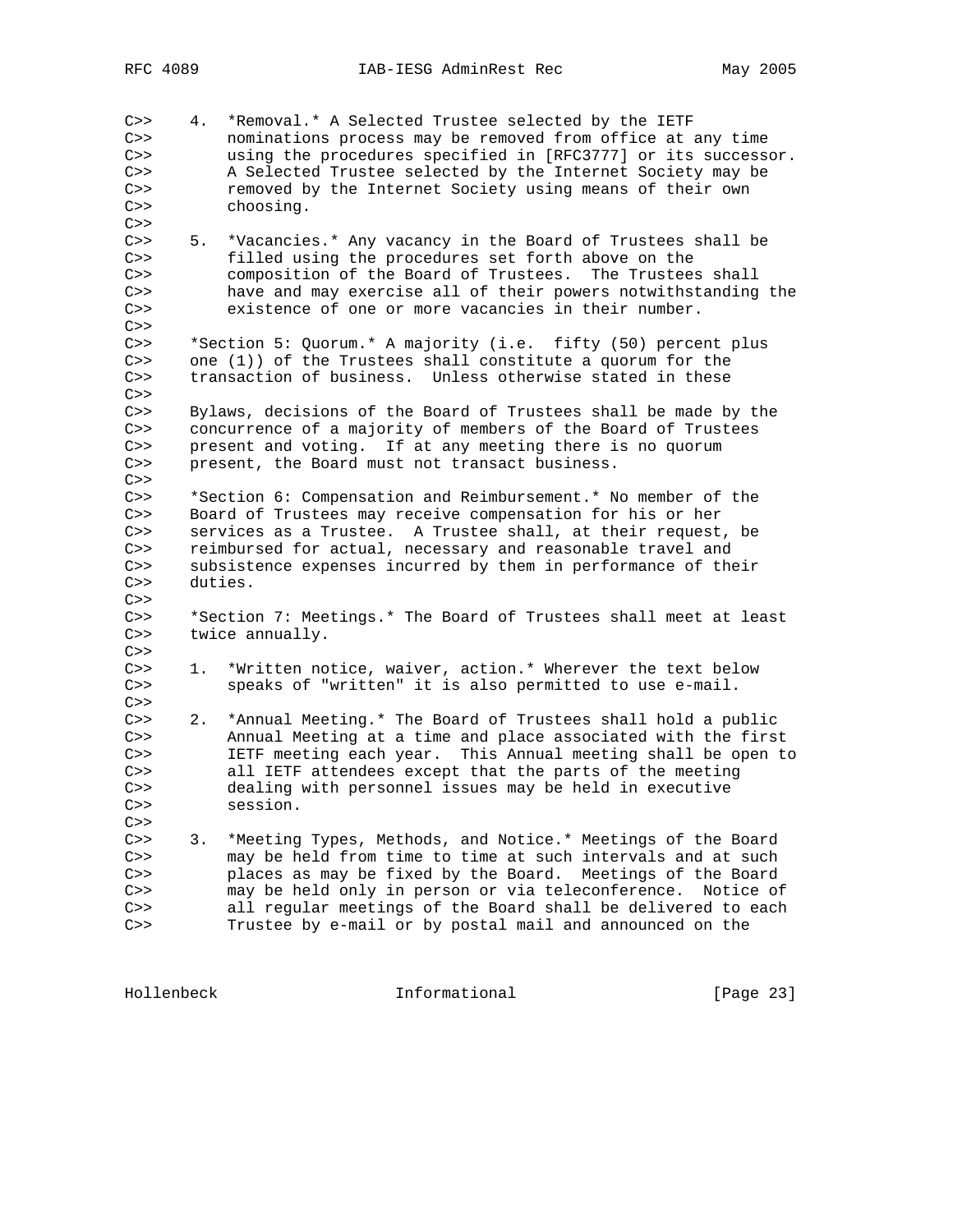C>> IETF-Announce list at least ten (10) calendar days before the C>> meeting. Special meetings of the Board may be called for any C>> purpose at any time by the Chairman of the Board or by any C>> three (3) Trustees. Notice of any special meeting shall state C>> the purpose of the meeting. A Trustee may waive notice of a C>> meeting of the Board of Trustees by submitting a signed, C>> written waiver of notice, either before or after the meeting. C>> A Trustee's attendance at or participation in a meeting C>> waives any required notice of the meeting unless at the start C>> of such meeting or promptly upon arrival the Trustee objects C>> to holding the meeting or transacting business at the C>> meeting, and does not thereafter vote for or assent to action C>> taken at the meeting.  $C>>$ C>> 4. \*Actions Taken By the Board of Trustees Without Meeting.\* Any C>> action required or permitted to be taken at any meeting of C>> the Board of Trustees may be taken without a meeting if all  $C>>$ C>> Trustees consent in writing to such action. Such action C>> shall be evidenced by written consents approving the lack of C>> a meeting, signed by each Trustee.  $C>>$ C>> \*Section 8: Board Committees.\* The Trustees may elect or appoint C>> one or more committees (including but not limited to an Executive<br>C>> Committee) and may delegate to any such committee or committees Committee) and may delegate to any such committee or committees C>> any or all of their powers, provided that any committee to which C>> the powers of the Trustees are delegated shall consist solely of C>> Trustees. Committees shall conduct their affairs in the same C>> manner as is provided in these By Laws for the Trustees. The C>> members of any committee shall remain in office at the pleasure C>> of the Board of Trustees.  $C>>$ C>> \*Section 9: Trustee Member Conflict of Interest.\*  $C>>$ C>> 1. As set forth in Section 9(3) below, a Trustee of the IETF C>> Administrative Support Foundation (IASF) who has a personal C>> interest in a transaction, as defined below, may not C>> participate in any discussion of that transaction by the C>> Trustees of The IASF and may not vote to determine whether to C>> authorize, approve, or ratify that transaction except as C>> specifically described below. For purposes of these Bylaws, a C>> "personal interest" is defined as any act that will provide, C>> directly or indirectly, a financial benefit or a disparate C>> benefit individually to the Trustee, or to a company he or C>> she is employed by, has a significant financial interest in, C>> or represents in any fashion. However, policies under C>> consideration by the IASF are likely to have an impact on the C>> business of every Trustee. It is expected that most policy

Hollenbeck Informational [Page 24]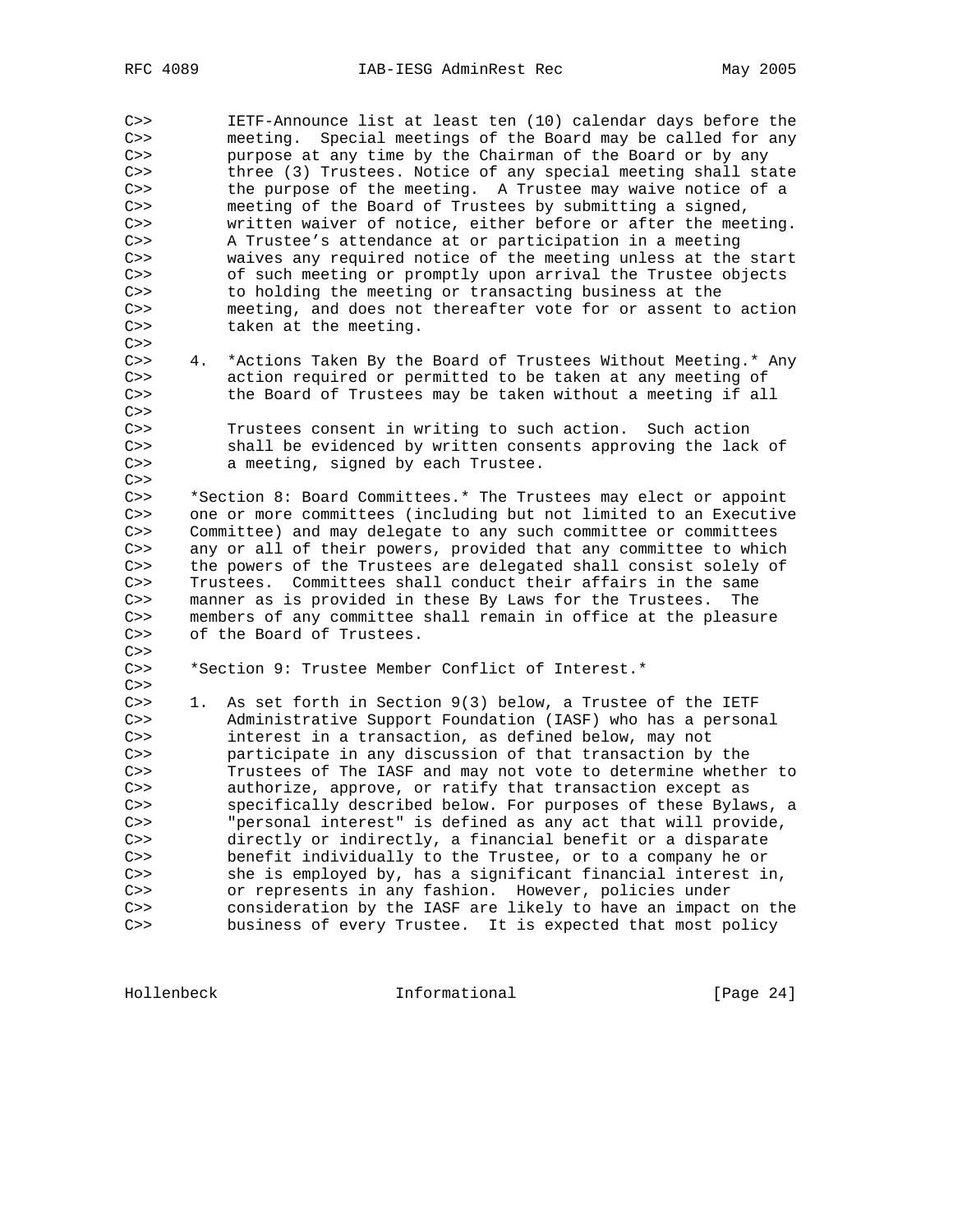C>> decisions will have a direct or indirect impact on the C>> Trustee's company, but such a non-individualized interest C>> does not constitute a "personal interest" as used in these C>> Bylaws. A "transaction" with The IASF for purposes of these C>> Bylaws is a contract or consultancy in which the Trustee has C>> a direct or indirect financial benefit, or a policy under C>> consideration that will have a disparate and unusual impact C>> on a business with which the Trustee is directly or C>> indirectly associated.  $C>>$ C>> 2. The mere existence of a personal interest by a Trustee of The C>> IASF in a transaction with the IASF shall not invalidate the C>> IASF's ability to enter that transaction so long as the C>> following conditions are met: (i) the material facts of the C>> personal nature of the transaction with The IASF and the C>> Trustee's interest in the transaction with the IASF are fully C>> disclosed to the Board of Trustees of the IASF, either by the C>> Trustee having a direct or indirect personal interest in the  $C>>$ C>> transaction with the IASF, or are brought to the attention of C>> the Board by a third party; or (ii) the BoT of the IASF, by a C>> vote of the Trustees (without a conflict of interest) of the C>> IASF vote to authorize, approve, or ratify a transaction with C>> the IASF; or (iii) the transaction with the IASF in which the C>> direct or indirect personal interest of a IASF Trustee was C>> disclosed to the BoT of The IASF and was determined by the C>> BoT of the IASF entitled to vote on the matter is determined C>> by the BoT voting to be in the IASF's interests, C>> notwithstanding the personal interest of the non-voting C>> Trustee.  $C>>$ C>> 3. In determining whether a conflict of interest exists, the BoT C>> of the IASF has the prerogative, upon review of all facts and C>> circumstances, to make its own determination of whether a C>> conflict of interest exists and how it is appropriate to C>> proceed. A Trustee who perceives the possibility of a C>> conflict of interest for him or herself, or for another Board C>> member, may raise this issue at any point prior to a vote on C>> any issue. Any Trustee who perceives a possible conflict of C>> interest may present justification with respect to whether or C>> not a conflict of interest exists, but the entire Board, with C>> the exception of the Trustee having the potential conflict of C>> interest, shall make the final determination to proceed in C>> such a matter. If the BoT finds there is a conflict of C>> interest, the Trustee with the conflict may be excluded by C>> the Chair of the Board from that portion of any meeting where C>> a substantive discussion or decision to engage or not in such

Hollenbeck Informational [Page 25]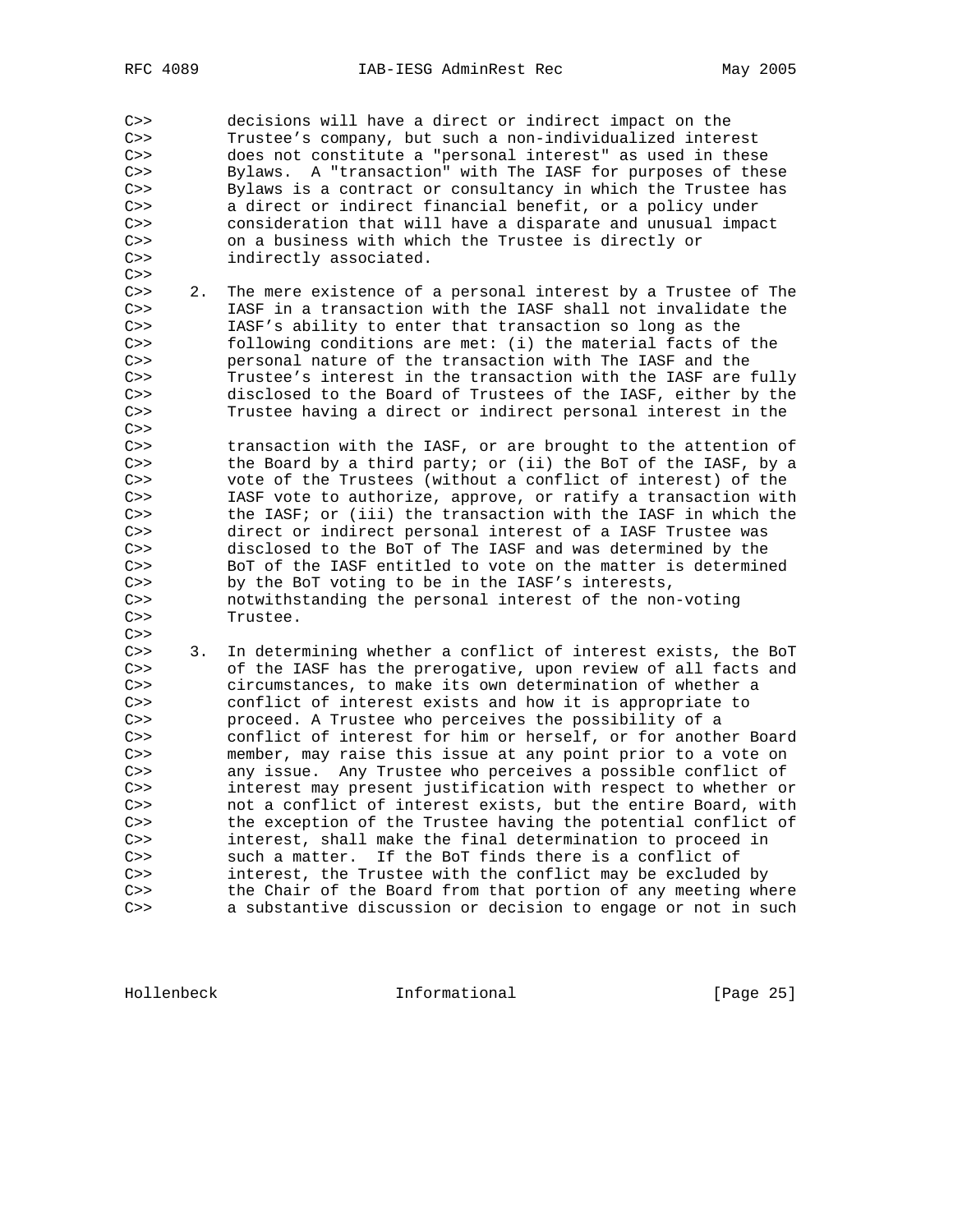C>> a transaction is made, except that he or she may provide any C>> information that will assist the Trustees in such a matter C>> before leaving such a meeting.  $C>>$ C>> \*Section 10. Approval of Meeting Minutes.\* Minutes of the BoT of C>> the IASF must be approved by a procedure adopted by the board and C>> published on the IASF web site.  $C>>$ C>> 6.2.6 Article VI: Officers  $C>>$ C>> \*Section 1: Number.\* The officers of the IASF shall consist of a C>> Chairman of the Board, a Treasurer and a Secretary, and such C>> other inferior officers as the BoT may determine.  $C>>$ C>> \*Section 2: Election Term of Office and Qualifications.\* All C>> officers shall be elected annually by the vote of a majority of C>> the Board of Trustees present and voting (excluding abstentions) C>> at the Annual Meeting. The Treasurer and Secretary need not be C>> members of the Board. The Chair of the IETF nor the chair of the C>> IAB shall be the Chairman of the Board of the IASF.  $C>>$ C>> \*Section 3: Resignation.\* An officer may resign by delivering his C>> written resignation to the IASF at its principal office or to the C>> Chair or Secretary. Such resignation shall be effective upon<br>C>> receipt or upon such date (if any) as is stated in such C>> receipt or upon such date (if any) as is stated in such<br>C>> resignation, unless otherwise determined by the Board. resignation, unless otherwise determined by the Board.  $C>>$ C>> \*Section 4: Removal.\* The BoT may remove any officer with or C>> without cause by a vote of a majority of the entire number of C>> Trustees then in office, at a meeting of the BoT called for that C>> purpose. An officer may be removed for cause only if notice of C>> such action shall have been given to all of the Trustees prior to C>> the meeting at which such action is to be taken and if the C>> officer so to be removed shall have been given reasonable notice C>> and opportunity to be heard by the BoT.  $C>>$ C>> \*Section 5: Vacancies.\* In case any elected officer position of C>> the IASF becomes vacant, the majority of the Trustees in office, C>> although less than a quorum, may elect an officer to fill such C>> vacancy at the next meeting of the BoT, and the officer so C>> elected shall hold office and serve until the next Annual C>> Meeting.  $C>>$ C>> \*Section 6: Chairman of the Board.\* The Chairman of the Board C>> shall, when present, preside at all meetings of the BoT of the C>> IASF. If the Chairman is not available to preside over a C>> meeting, the majority of the Trustees present shall select C>> another Trustee to preside at that meeting only.

Hollenbeck Informational [Page 26]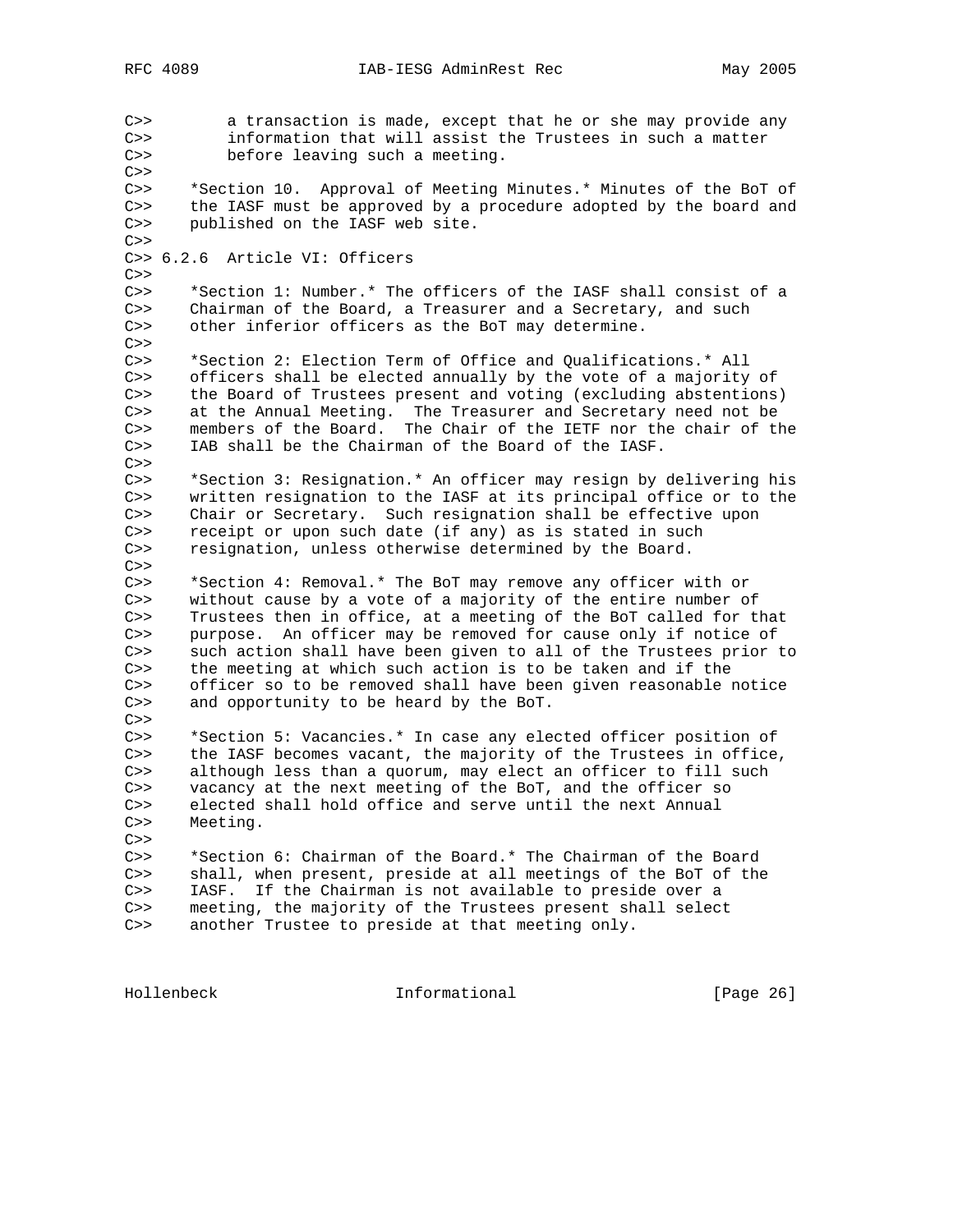$C>>$ C>> \*Section 7: Treasurer.\* The Treasurer shall have the custody of C>> all funds, property, and securities of the IASF, subject to such C>> regulations as may be imposed by the Board of Trustees. He or C>> she may be required to give bond for the faithful performance of C>> his or her duties, in such sum and with such sureties as the BoT<br>C>> may require or as required by law, whichever is greater. When may require or as required by law, whichever is greater. When C>> necessary or proper, he or she may endorse on behalf of the IASF C>> for collection, checks, notes and other obligations, and shall C>> deposit same to the credit of the IASF at such bank or banks or C>> depository as the BoT may designate. He or she shall make or C>> cause to be made such payments as may be necessary or proper to C>> be made on behalf of the IASF. He or she shall enter or cause to C>> be entered regularly on the books of the IASF to be kept by him C>> or her for that purpose, full and accurate account of all monies C>> and obligations received and paid or incurred by him or her for C>> or on account of the IASF, and shall exhibit such books at all C>> reasonable times to any Trustee on application at the offices of C>> the IASF incident to the Office of Treasurer, subject to the C>> control of the BoT. Certain duties of the Treasurer as may be C>> specified by the BoT may be delegated by the Treasurer.  $C>>$ C>> \*Section 8: Secretary.\* The Secretary shall have charge of such C>> books, records, documents, and papers as the BoT may determine,<br>C>> and shall have custody of the corporate seal. The Secretary and shall have custody of the corporate seal. The Secretary C>> shall keep, or cause to be kept the minutes of all meetings of C>> the BoT. The Secretary may sign, with the Chairman, in the name C>> and on behalf of the IASF, any contracts or agreements, and he or C>> she may affix the corporate seal of the IASF. He or she, in C>> general, performs all the duties incident to the Office of C>> Secretary, subject to the supervision and control of the Board of C>> Trustees, and shall do and perform such other duties as may be C>> assigned to him or her by the BoT or the Chairman of the BoT. C>> Certain duties of the Secretary as may be specified by the BoT C>> may be delegated by the Secretary.  $C>>$ \*Section 9: Other Powers and Duties.\* Each officer shall have in C>> addition to the duties and powers specifically set forth in these C>> By Laws, such duties and powers as are customarily incident to C>> his office, and such duties and powers as the Trustees may from

 $C>>$ 

C>> time to time designate.

Hollenbeck Informational [Page 27]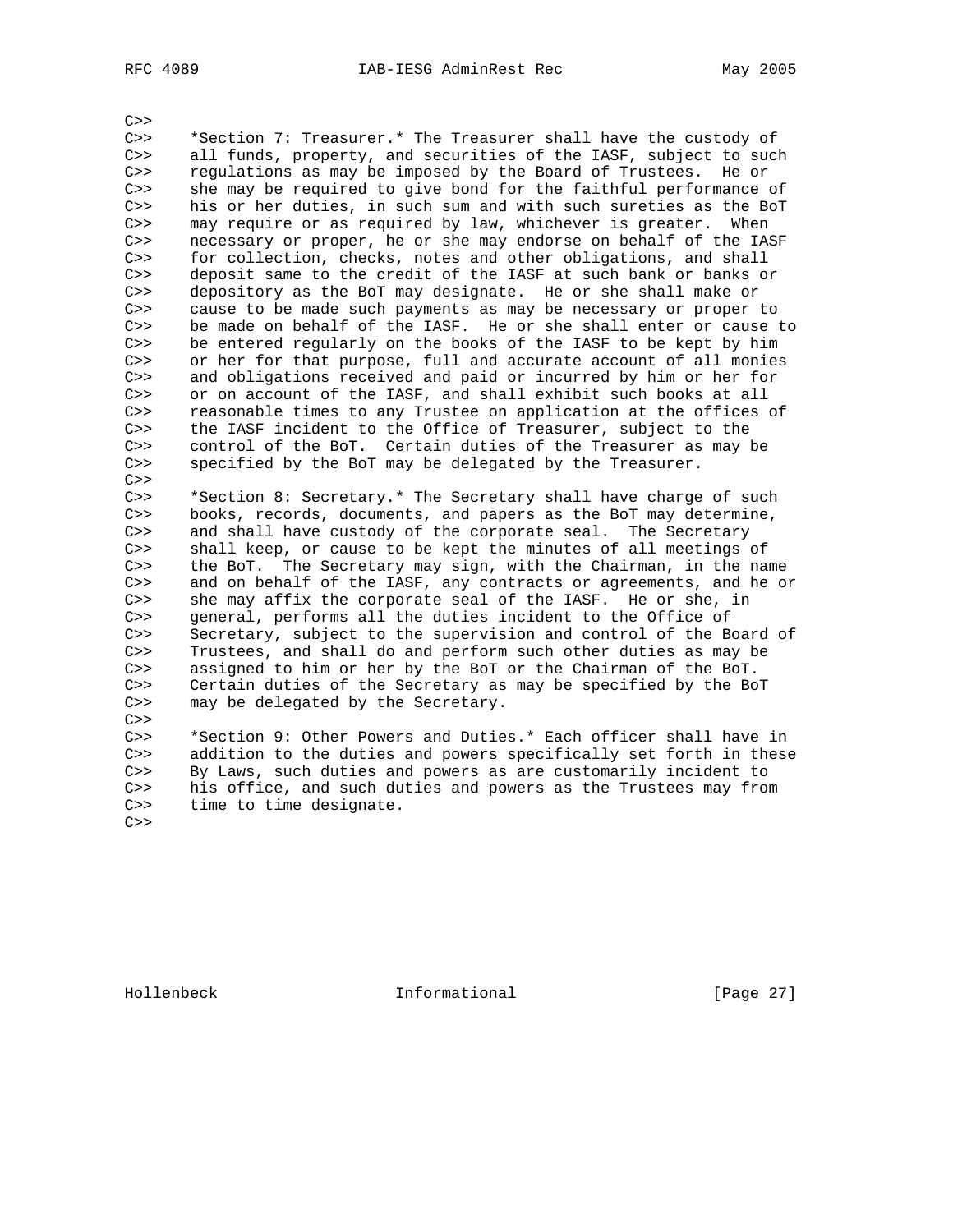C>> 6.2.7 Article VII: Amendments  $C>>$ C>> \*Section 1: By Laws.\* These By Laws may be amended by an C>> affirmative vote of a majority of the Trustees then in office C>> (excluding abstentions) at a regular meeting of the board or a C>> meeting of the board called for that purpose as long as the C>> proposed changes are made available to all trustees and posted to C>> the IETF Announce list at least 30 days before any such meeting.  $C>>$ C>> \*Section 2: Articles of Incorporation.\* The Articles of C>> Incorporation of the IASF may be amended by an affirmative vote C>> of two-thirds of the BoT then in office at a regular meeting of C>> the board or a meeting of the board called for that purpose as C>> long as the proposed changes are made available to all trustees C>> and posted to the IETF Announce list at least 30 days before any C>> such meeting.  $C>>$ C>> 6.2.8 Article VIII: Dissolution  $C>>$ C>> Upon the dissolution of the IASF, the IASF, after paying or C>> making provisions for the payment of all of the liabilities of C>> the IASF, dispose of all of the assets of the IASF exclusively C>> for the exempt purposes of the IASF in such manner or to such C>> organization or organizations operated exclusively for social C>> welfare or charitable purposes. Any such assets not so disposed C>> of shall be disposed of by a court of competent jurisdiction of C>> the county in which the principal office of the organization is C>> then located, exclusively for such purposes. In the event of a C>><br>C>> sale or dissolution of the corporation, the surplus funds of the C>> corporation shall not inure to the benefit of, or be C>> distributable to, its Trustees, officers, or other private C>> persons.  $C>>$ C>> 6.2.9 Article IX: Miscellaneous Provisions  $C>>$ C>> \*Section 1: Fiscal Year.\* The fiscal year of the IASF shall be C>> from January 1 to December 31 of each year.  $C>>$ C>> \*Section 2: Execution of Instruments.\* All checks, deeds, leases, C>> transfers, contracts, bonds, notes and other obligations C>> authorized to be executed by an officer of the IASF in its behalf C>> shall be signed by the Chairman of the Board or the Treasurer, or C>> as the Trustees otherwise determine. A certificate by the C>> Secretary as to any action taken by the BoT shall as to all C>> persons who rely thereon in good faith be conclusive evidence of C>> such action.

```
C>>
```
Hollenbeck **Informational** [Page 28]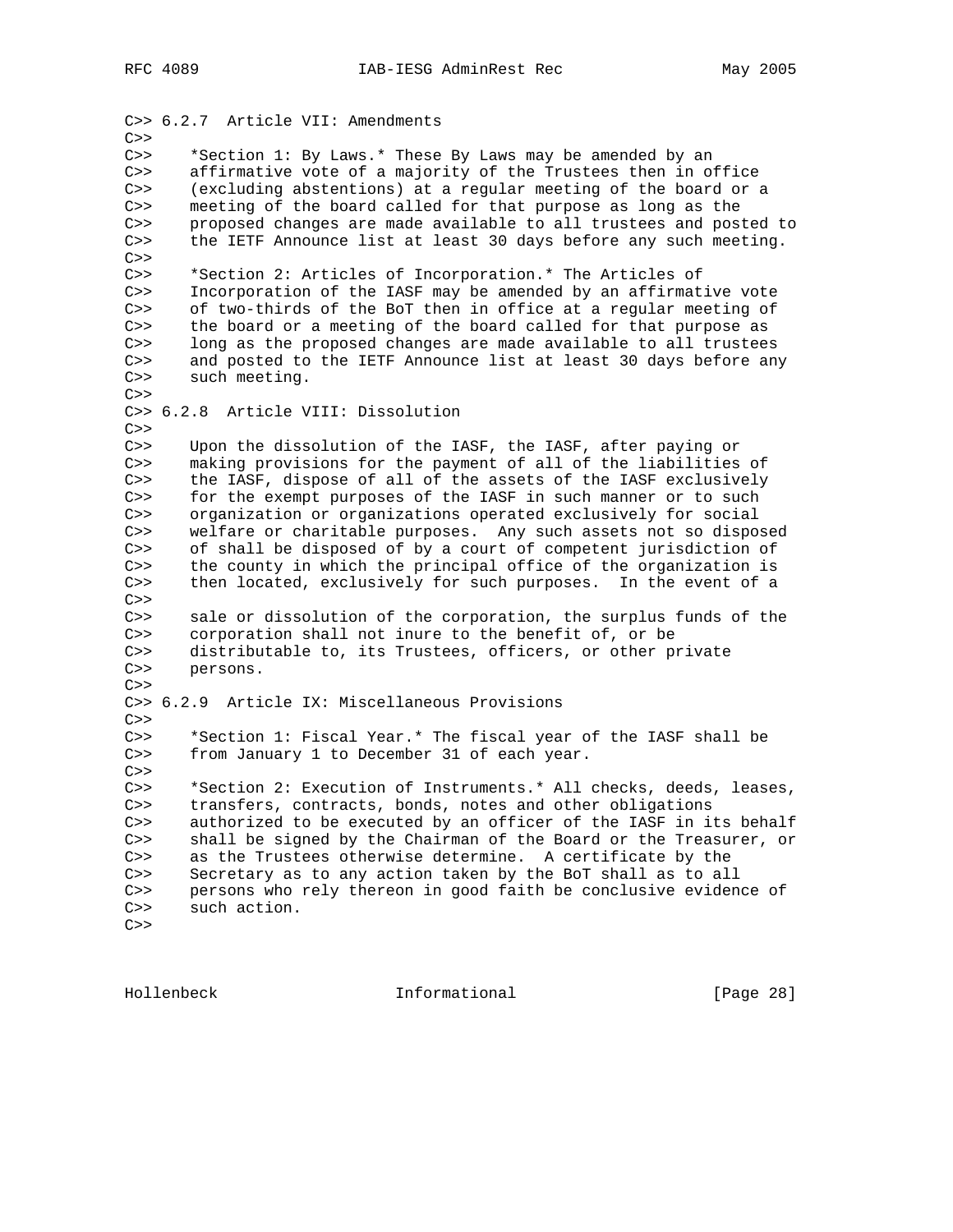C>> \*Section 3: Severability.\* Any determination that any provision C>> of these By-Laws is for any reason inapplicable, illegal or C>> ineffective shall not affect or invalidate any other provision of C>> these By-Laws.  $C>>$ C>> \*Section 4: Articles of Incorporation.\* All references in these C>> By Laws to the Articles of Incorporation shall be deemed to refer C>> to the Articles of Incorporation of the IASF, as amended and in C>> effect from time to time.  $C>>$ C>> \*Section 5: Gender.\* Whenever used herein, the singular number C>> shall include the plural, the plural shall include the singular,<br>C>> and the use of any gender shall include all genders. and the use of any gender shall include all genders.  $C>>$ C>> \*Section 6: Successor Provisions.\* All references herein: (1) to C>> the Internal Revenue Code shall be deemed to refer to the C>> Internal Revenue Code of 1986, as now in force or hereafter C>> amended; (2) to the Code of the State of Virginia, or any Chapter C>> thereof, shall be deemed to refer to such Code or Chapter as now C>> in force or hereafter amended; (3) the particular sections of the C>> Internal Revenue Code or such Code shall be deemed to refer to C>> similar or successor provisions hereafter adopted; and (4) to the C>> Request for Comment Series shall be deemed to refer to the C>> Request for Comment Series as they are now in force or hereafter<br>C>> amended. amended.  $C>>$ C>> 7. Acknowledgment of Contributions and Reviews  $C>>$ C>> A lot of text was taken from the report from Carl Malamud.  $C>>$ C>> Further review was done by various IESG and IAB members. Carl C>> Malamud also reviewed this document and helped with making the C>> text better English and easier to read.  $C>>$ C>> This document was created with "xml2rfc" C>> <http://xml.resource.org/> using the format specified C>> in [RFC2629].  $C>>$ C>> 8. IANA Considerations  $C>>$ C>> This documents requires no action from IANA.  $C>>$ 

Hollenbeck Informational [Page 29]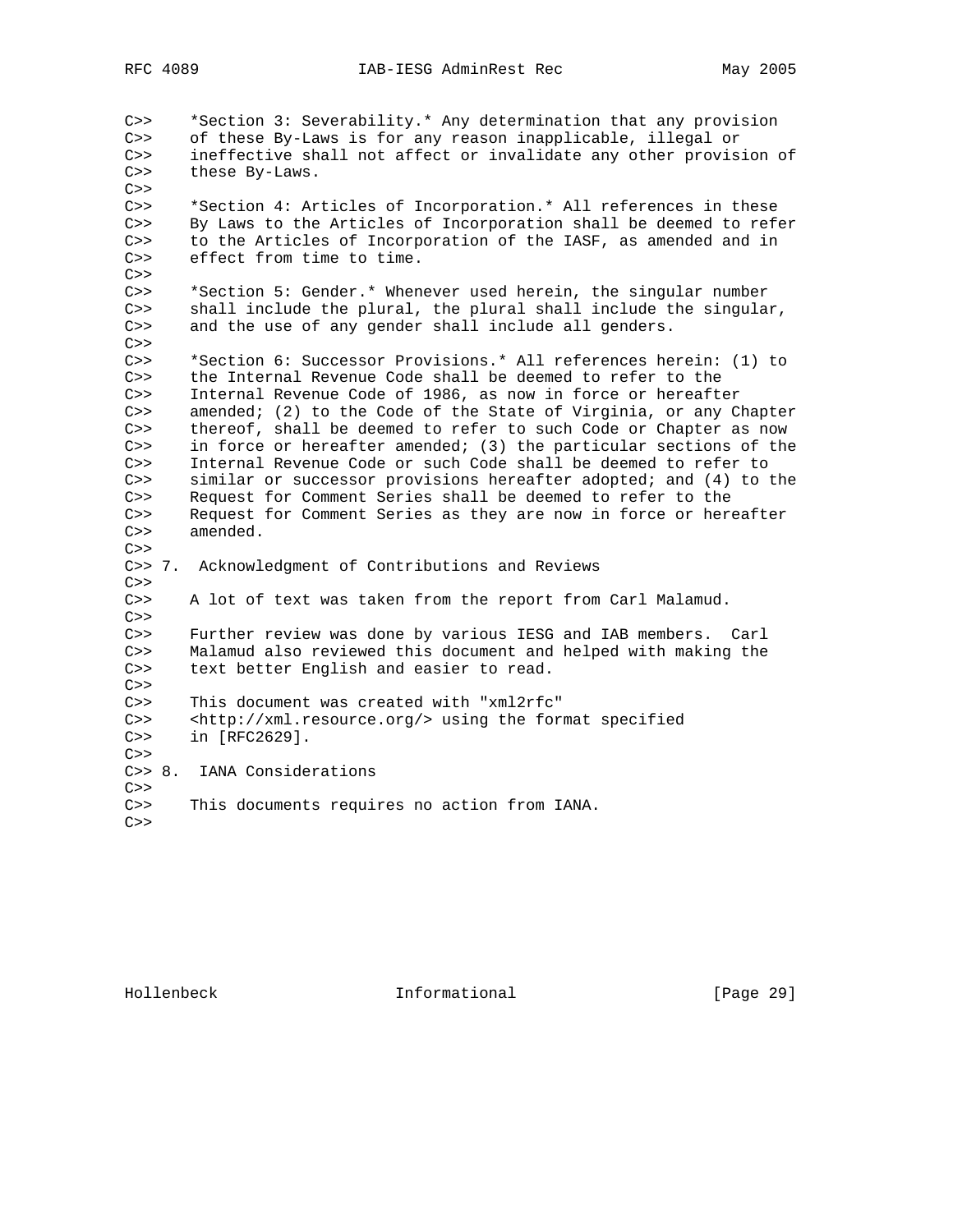C>> 9. Security Considerations  $C>>$ C>> This document describes a scenario for the structure of the C>> IETF's administrative support activities. It introduces no C>> security considerations for the Internet.  $C>>$ C>> Safety considerations for the integrity of the standards process C>> are outlined in Appendix C.  $C>>$ C>> 10. References  $C>>$ C>> 10.1 Normative References  $C>>$ C>> [RFC2026] Bradner, S., "The Internet Standards Process -- C>> Revision 3", BCP 9, RFC 2026, October 1996.  $C>>$ C>> [RFC2028] Hovey, R. and S. Bradner, "The Organizations Involved C>> in the IETF Standards Process", BCP 11, RFC 2028, C>> October 1996.  $C>>$ C>> [RFC2031] Huizer, E., "IETF-ISOC relationship", RFC 2031, C>> October 1996.  $C>>$ C>> [RFC3677] Daigle, L. and Internet Architecture Board, "IETF ISOC C>> Board of Trustee Appointment Procedures", BCP 77, RFC C>> 3677, December 2003.  $C>>$ C>> [RFC3716] Advisory, IAB., "The IETF in the Large: Administration C>> and Execution", RFC 3716, March 2004.  $C>>$ C>> [RFC3777] Galvin, J., "IAB and IESG Selection, Confirmation, and C>> Recall Process: Operation of the Nominating and Recall C>> Committees", BCP 10, RFC 3777, June 2004.  $C>>$ C>> [Virginia] State of Virginia, "Title 13.1: Corporations, Limited C>> Liability Companies, Business Trusts", Undated,  $C>>$ C>> <http://leg1.state.va.us/cgi-C>> bin/legp504.exe?000+cod+TOC1301000> .  $C>>$ C>> 10.2 Informative References  $C>>$ C>> [I-D.ietf-xmpp-core] Saint-Andre, P., "Extensible Messaging and C>> Presence Protocol (XMPP): Core", draft-ietf-xmpp-C>> core-24 (work in progress), May 2004.  $C>>$ 

Hollenbeck Informational [Page 30]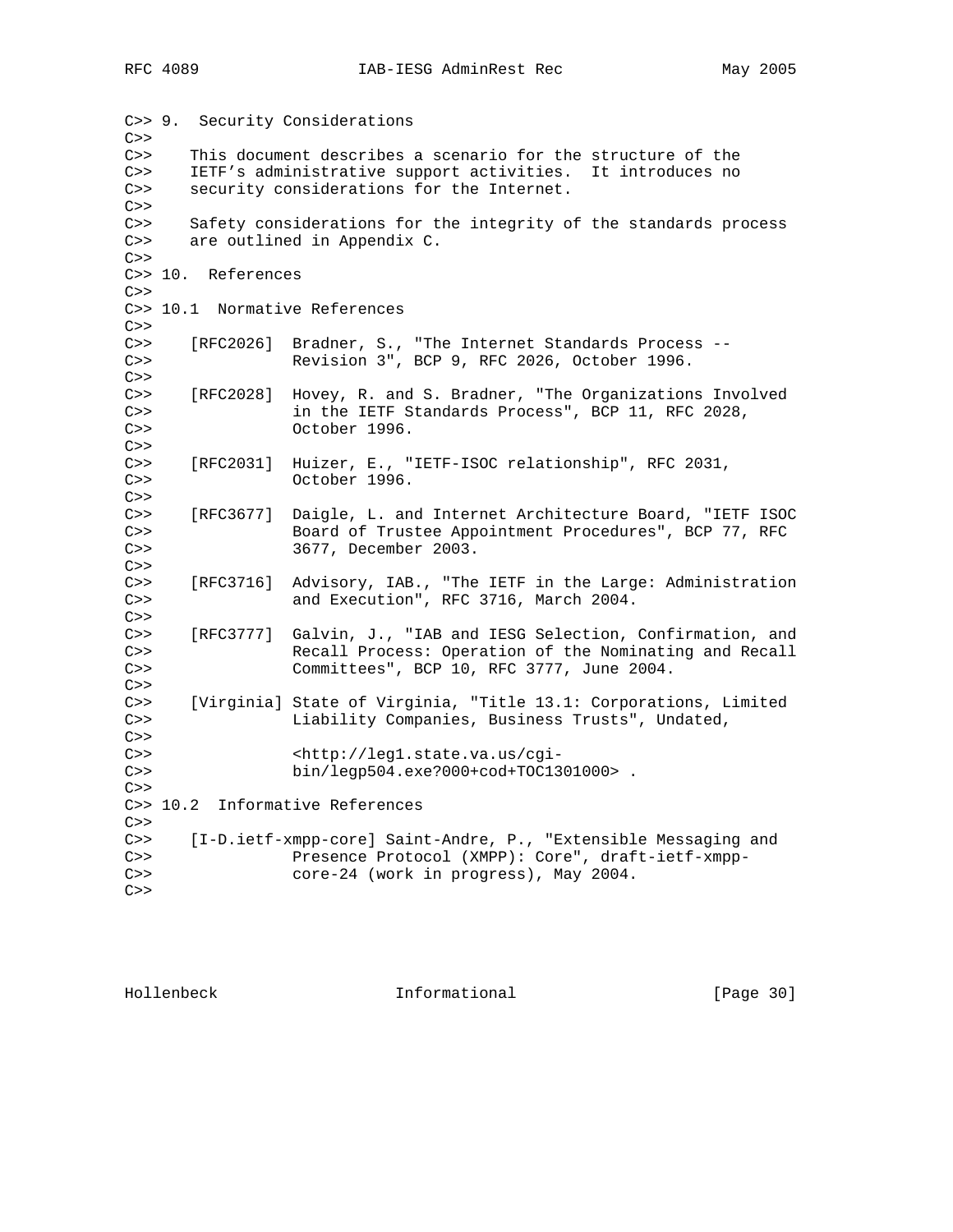```
C>> [I-D.malamud-consultant-report] Malamud, C., "IETF Administrative
C>> Support Functions", draft-malamud-consultant-report-01
C>> (work in progress), September 2004.
C>>C>> [RFC2629] Rose, M., "Writing I-Ds and RFCs using XML", RFC 2629,
C>> June 1999.
C>>C>> URIs
C>>C>> [1] <http://www.state.va.us/cgi-bin/scc-
C>> clerkdl.pl?scc819&Articles_of_Incorporation_-_Nonstock_Corpo
C>> ration>
C>>C>> Authors' Addresses
C>>C>> Bert Wijnen
C>> Lucent Technologies
C>> Schagen 33
C>> 3461 GL Linschoten
C>> Netherlands
C>> Phone: +31-348-407-775
C>> EMail: bwijnen at lucent.com
C>>C>> Harald Tveit Alvestrand
C>> Cisco Systems
C>> Weidemanns vei 27
C>> Trondheim 7043
C>> Norway
C>> EMail: harald at alvestrand.no
C>>C>> Peter W. Resnick
C>> QUALCOMM Incorporated
C>> 5775 Morehouse Drive
C>> San Diego, CA 92121-1714
C>> US
C>> EMail: presnick at qualcomm.com
C>>
```
Hollenbeck Informational [Page 31]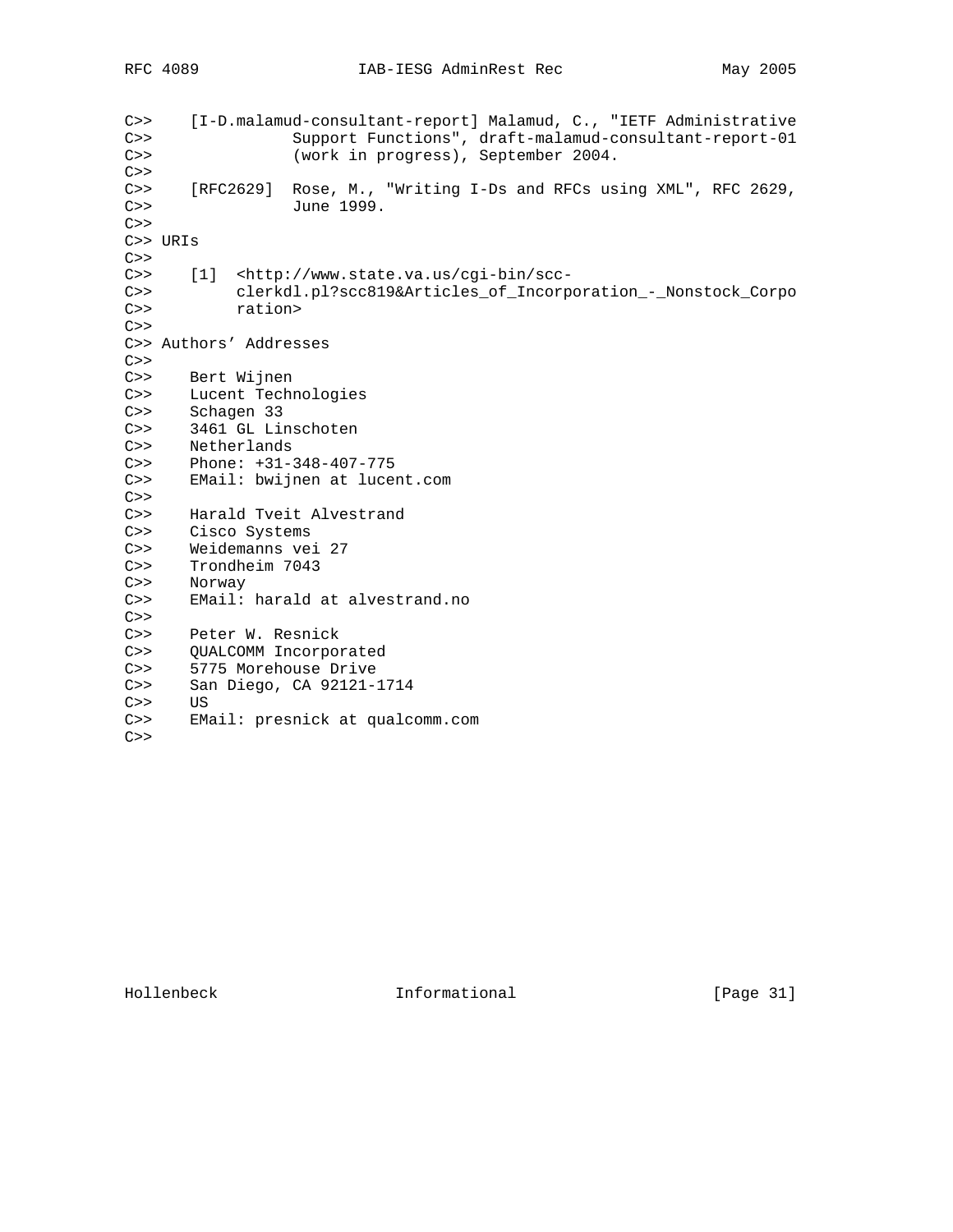C>> Appendix A. Justification, Reasoning and Motivations  $C>>$  $C>>$ C>> Quite a bit of the proposals from the consultant report have been C>> incorporated in this recommendation. However, a number of C>> changes have been made. In this section we try to explain changes have been made. In this section we try to explain which C>> changes were made and why.  $C>>$ C>> A.1 Changes to the name of the administrative entity  $C>>$ C>> In order to make it very clear that the new and legal C>> administrative entity is separate from the ISOC IETF activity C>> that deals with standardization and protocol development, this C>> recommendation uses "The IETF Administrative Support Foundation" C>> as the name for the corporation to be created.  $C>>$ C>> A.2 Domicile  $C>>$ C>> Various questions have been raised if the choice of Domicile C>> should be further investigated. In order to make progress this C>> document recommends to make a definite choice now and go for a US C>> based not-for-profit corporation in the state of Virginia. C>> Further investigation would most probably delay the whole process C>> by at least half a year.  $C>>$ C>> A.3 Changes to the composition of the BoT  $C>>$ C>> The consultant report had a proposal for Position-based Trustees, C>> which would automatically make the IAB chair and the IETF chair C>> voting members of the Board of Trustees (BoT) of the IETF C>> Administrative Support Foundation. There was discussion on the C>> IETF mailing list that those people are not selected because of C>> their business acumen but rather for their technical leadership. C>> We do not want to change those criteria. Another concern was C>> that this might generate a conflict of interest as well. So this C>> recommendation has made the IAB and IETF chairs liaisons to the C>> BoT.  $C>>$ C>> Instead of making IAB and IESG chairs voting Trustees, this C>> recommendation specifies that IAB and IESG can each select an C>> outside (i.e. not a member of IAB or IESG) person as a voting C>> Trustee.  $C>>$ C>> The selection of three (3) IETF selected Trustees has not changed C>> in this recommendation. However, there is a concern that the C>> current composition of the Nomcom is not tailored to selecting C>> people for this position. So over time a different process may C>> need to be defined for selecting those Trustees.

Hollenbeck Informational [Page 32]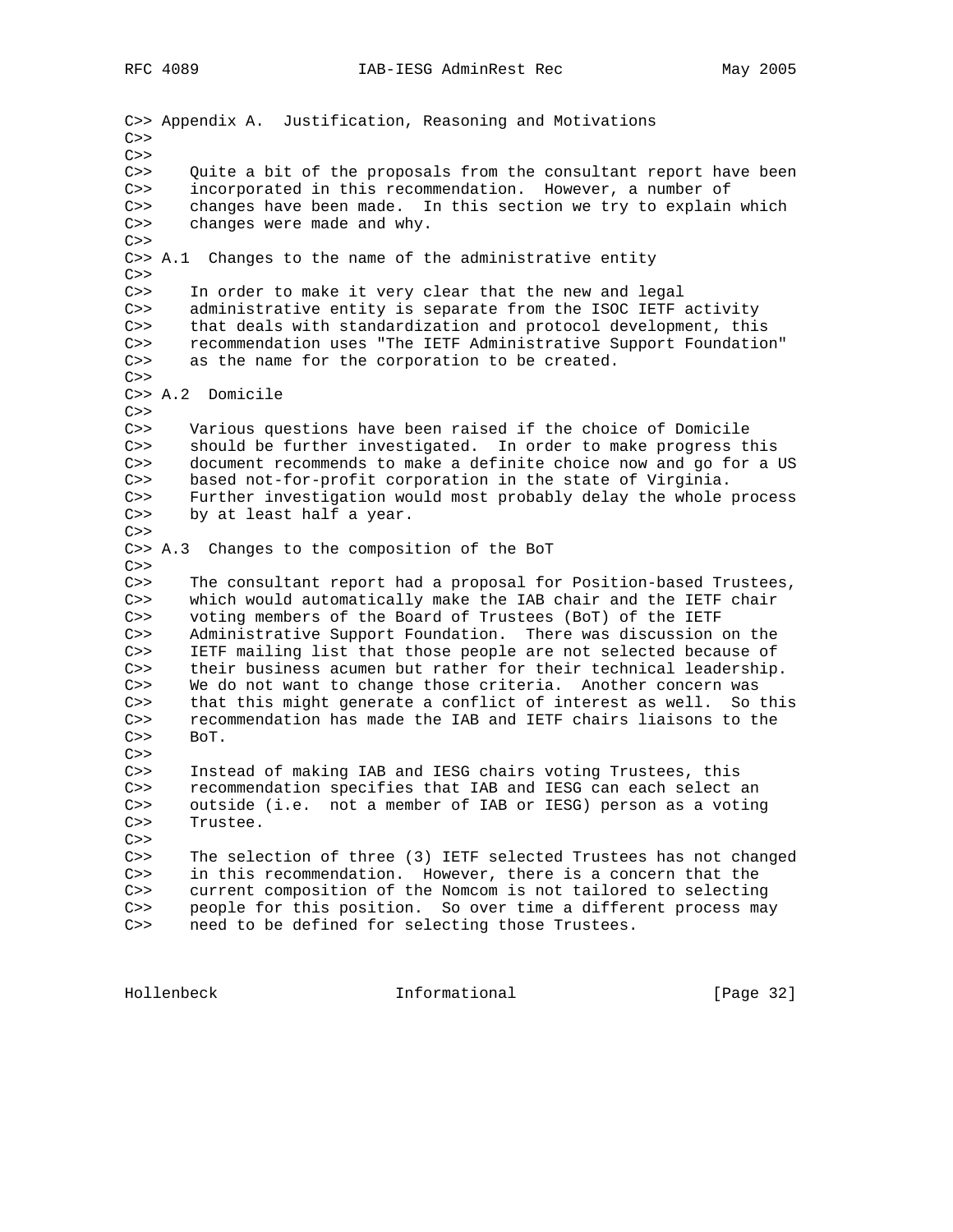$C>>$ 

RFC 4089 IAB-IESG AdminRest Rec May 2005

C>> In order to balance the ISOC and IETF people present at the BoT C>> meetings, this recommendation also specifies that the chair and  $C>>$ C>> president of ISOC also function as liaisons to the BoT of the C>> IETF Administrative Support Foundation.  $C>>$ C>> Appendix B. Domicile of the IETF Administrative Support Foundation  $C>>$ C>> A U.S. non-profit, non-member corporation is being recommended. C>> This recommendation is based on simple considerations of C>> expediency and pragmatism: a transition will be simplest and C>> least risky (in the short term). The reasoning is as follows:  $C>>$ C>> o Administrative support for the IETF is currently enmeshed in a C>> series of relationships with other institutions, most of which C>> are also U.S.-chartered non-profit organizations. Any change C>> in the institutional status of administrative support C>> functions will require familiarity with U.S. nonprofit law. C>> Incorporation in another country would require familiarity C>> with those laws as well. Thus, the incorporation expenses C>> would be higher and the process would take longer.  $C>>$ C>> o U.S. law has a strong concept of "nexus," which is a C>> determination of when a foreign organization has enough C>> relationship to U.S. law to fall under the jurisdiction of a C>> U.S. court. Because of a long history of operating in the C>> U.S., numerous meetings in the U.S., and the large number of C>> U.S. residents who are participants and leaders, we feel it is C>> likely that U.S. courts would find nexus in relation to our C>> US-based activities, even if the IETF administrative support C>> organization was incorporated in another country. In other C>> words, incorporating in a country besides the U.S. does not C>> necessarily free the support organization from any perceived C>> vagaries of U.S. law.  $C>>$ C>> o Incorporating in a country other than the US may have tax C>> implications if the Internet Society is providing funding C>> support.  $C>>$ C>> o It is very likely that the IETF Administrative Support C>> Foundation would be deemed to clearly fall under the C>> "scientific" and "educational" grounds for classification as a C>> tax-exempt charity under section  $501(c)(3)$  of the IRS code, so C>> a tax-exempt application should be quite straight-forward.  $C>>$ C>> o The incorporation laws of the U.S. states being considered do C>> not require that any members of the Board of Trustees be of a

Hollenbeck Informational [Page 33]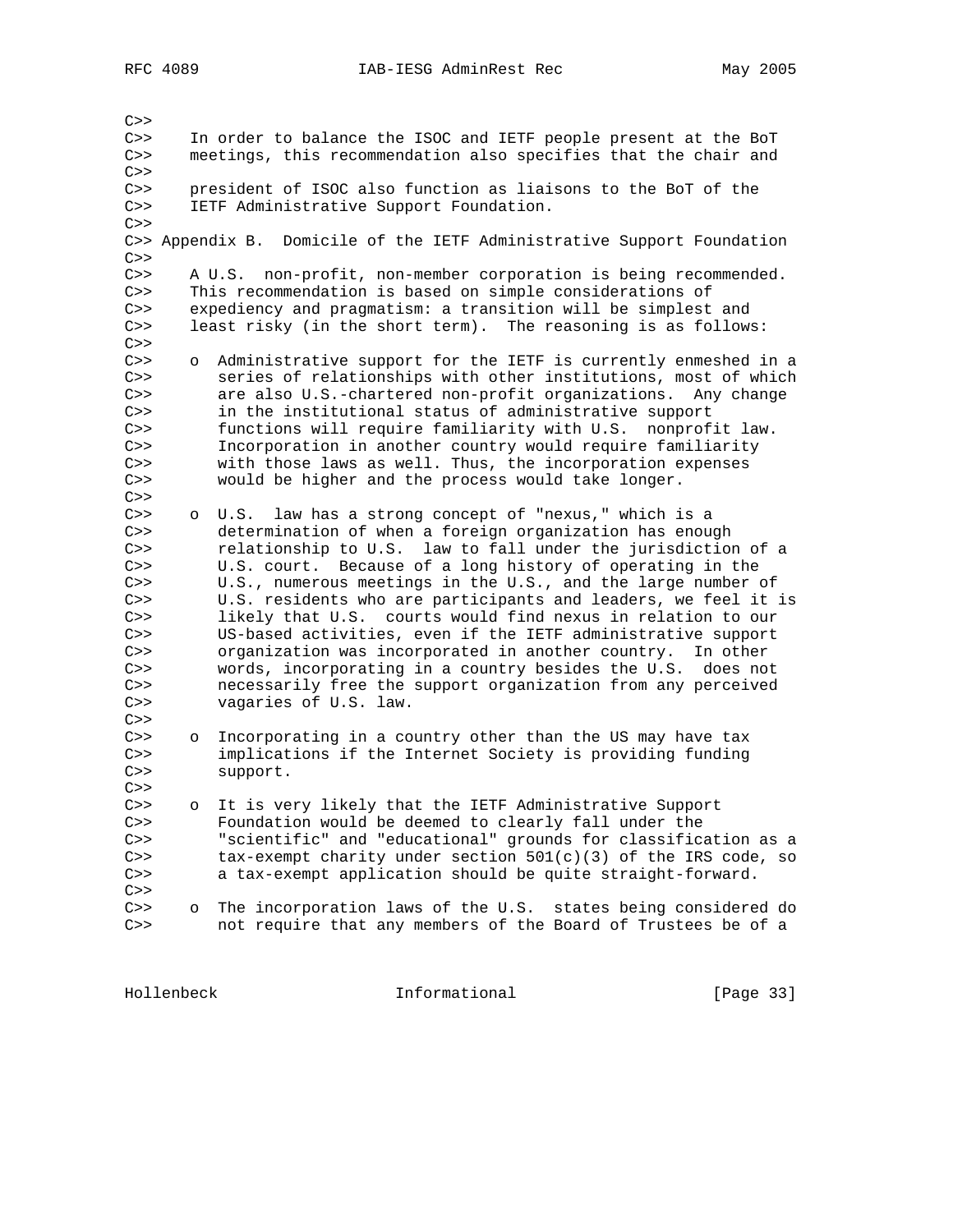C>> certain nationality or state residency (e.g., there are no C>> "local director" requirements). The U.S. Dept. of Commerce C>> foreign-controlled organization reporting requirements apply C>> only to "business enterprises", and do not apply to non-profit  $C>>$ C>> entities such as an IETF administrative support organization.  $C>>$ C>> Since this document recommends incorporating in the U.S., C>> Virginia is the logical pick as the state of domicile to allow C>> the IETF administrative support organization to make use of ISOC C>> headquarters to house its single employee (though the employee C>> might be able to be housed at the Internet Society even if the C>> incorporation were elsewhere, for example the ISOC Geneva C>> office).  $C>>$ C>> Appendix C. Risk Analysis  $C>>$ C>> This scenario (as do all scenarios) has some risks. This section C>> tries to enumerate the sort of risks that we recognize and C>> summarizes why we think we can accept the risk or what kind of C>> action we think we can take if the risk indeed materializes into C>> a problem.  $C>>$ C>> C.1 US Domicile risks  $C>>$ C>> As explained in [I-D.malamud-consultant-report], incorporating in C>> the US carries two specific risks: the perception of the IETF C>> being a US-based organization and the potential for (or C>> perception of) governmental interference.  $C>>$ C>> The IETF is an international organization. However, even now, C>> the fact that the IETF standards processes are run in English and C>> that many of its current support organizations are US-based C>> leaves an impression that the IETF is too US-centric. C>> Incorporating the new administrative entity in the US may add to C>> that perception.  $C>>$ C>> Also, the IETF history is based in US federal government research C>> and funding. Though IETF is long separated from those C>> beginnings, even in the past few years there have been C>> interactions between the US government and the IETF that have C>> concerned people. Incorporating the administrative entity in the C>> US may invite more US governmental interference in the standards US may invite more US governmental interference in the standards C>> activity of the IETF, or at the very least may leave the C>> perception that the US government might get involved.  $C>>$ C>> Both of these are serious problems, but we think there is C>> justification for and at least one mitigation to these risks. Of

Hollenbeck Informational [Page 34]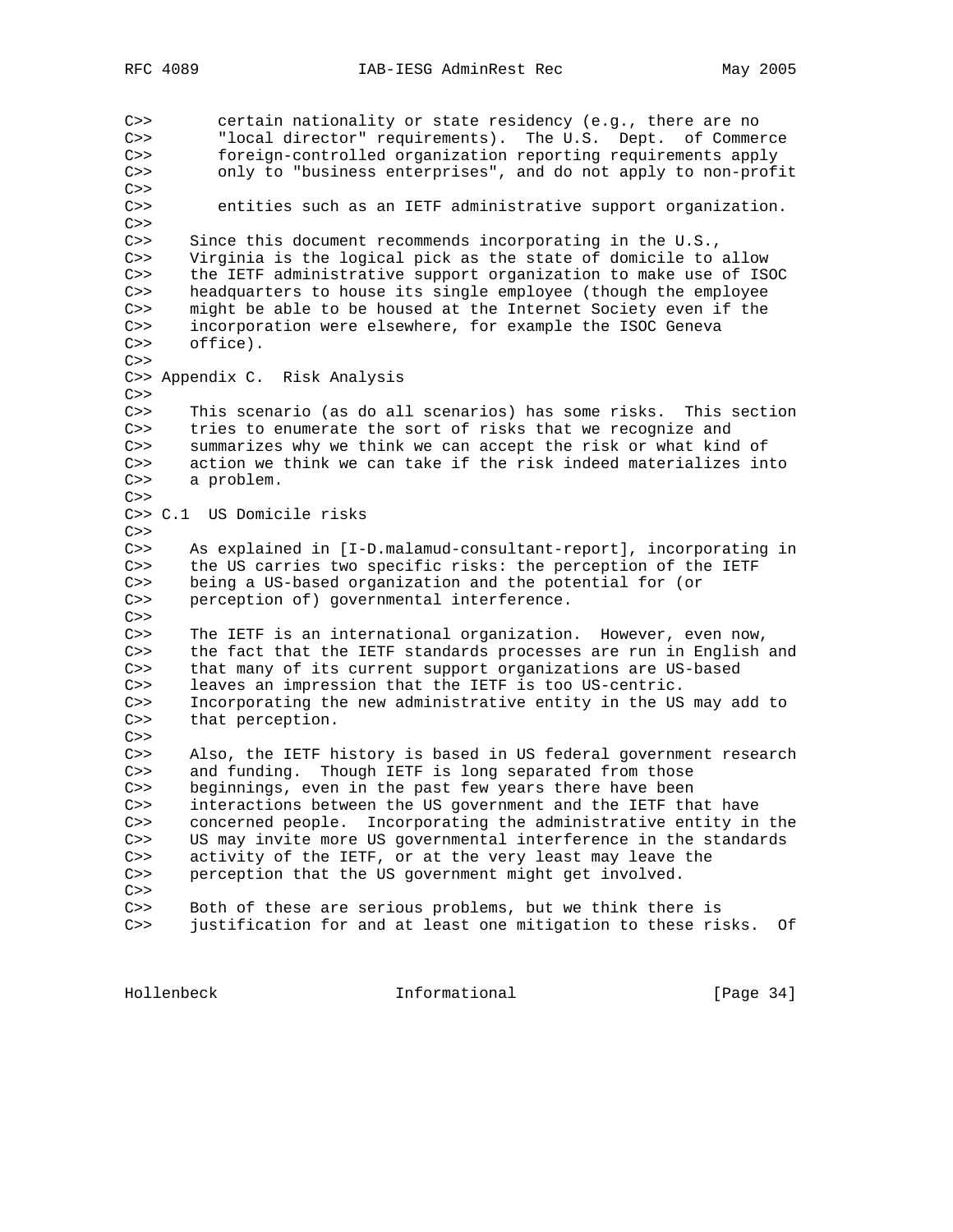C>> course, the primary reason to consider US incorporation is C>> expedience (See section 4.4.1.1 of [I-D.malamud-consultant-C>> report]). We agree that the expedience makes US incorporation C>> worth the risk. But incorporating in multiple domiciles would C>> significantly mitigate the risk. Assuming we go down the path of  $C>>$ C>> US incorporation, we would like legal counsel to advise on the C>> possibility of incorporating in other domiciles (specifically C>> Switzerland and The Netherlands) at a later date after US C>> incorporation has been completed. If this is (as we suspect) C>> indeed possible, we think this would be the best way to go C>> forward.  $C>>$ C>> C.2 Non-profit status risk  $C>>$ C>> One of the risks pointed out to incorporation was the potential C>> that we would not get non-profit status, and that we must C>> therefore preserve some money in escrow for tax liability C>> purposes. Estimates for the time it will take to get such status C>> can be several months or even longer in some cases.  $C>>$ C>> It is important to point out that the tax liability is based on C>> profits, not on gross revenues. If the IASF is only taking in C>> enough money to cover expenses, there would be very little tax C>> liability. However, if more revenue is brought in than is spent, C>> for example to build up an endowment or operating reserve, that C>> "profit" is potentially taxable if non-profit status is not C>> granted.  $C>>$ C>> To mitigate this risk, the corporation could be created and non-C>> profit status applied for first, and operation of the corporation C>> would only begin after non-profit status was obtained. The IETF C>> would use an interim plan for continued operations until that C>> time. This way, no money would need to be in escrow during the C>> process of applying for non-profit status. However, that seems C>> an excessively cautious path to take given what appears to be the C>> fairly clear non-profit nature of the IETF.  $C>>$ C>> Commencing operations while the non-profit application is being C>> considered, but being careful about balancing revenue with C>> expenses and keeping an appropriate escrow account seems like a C>> prudent task. Further, any fund raising campaigns that result in C>> shifts to the balance sheet of the IASF should be conducted C>> cautiously until non-profit status is granted.  $C>>$ 

Hollenbeck Informational [Page 35]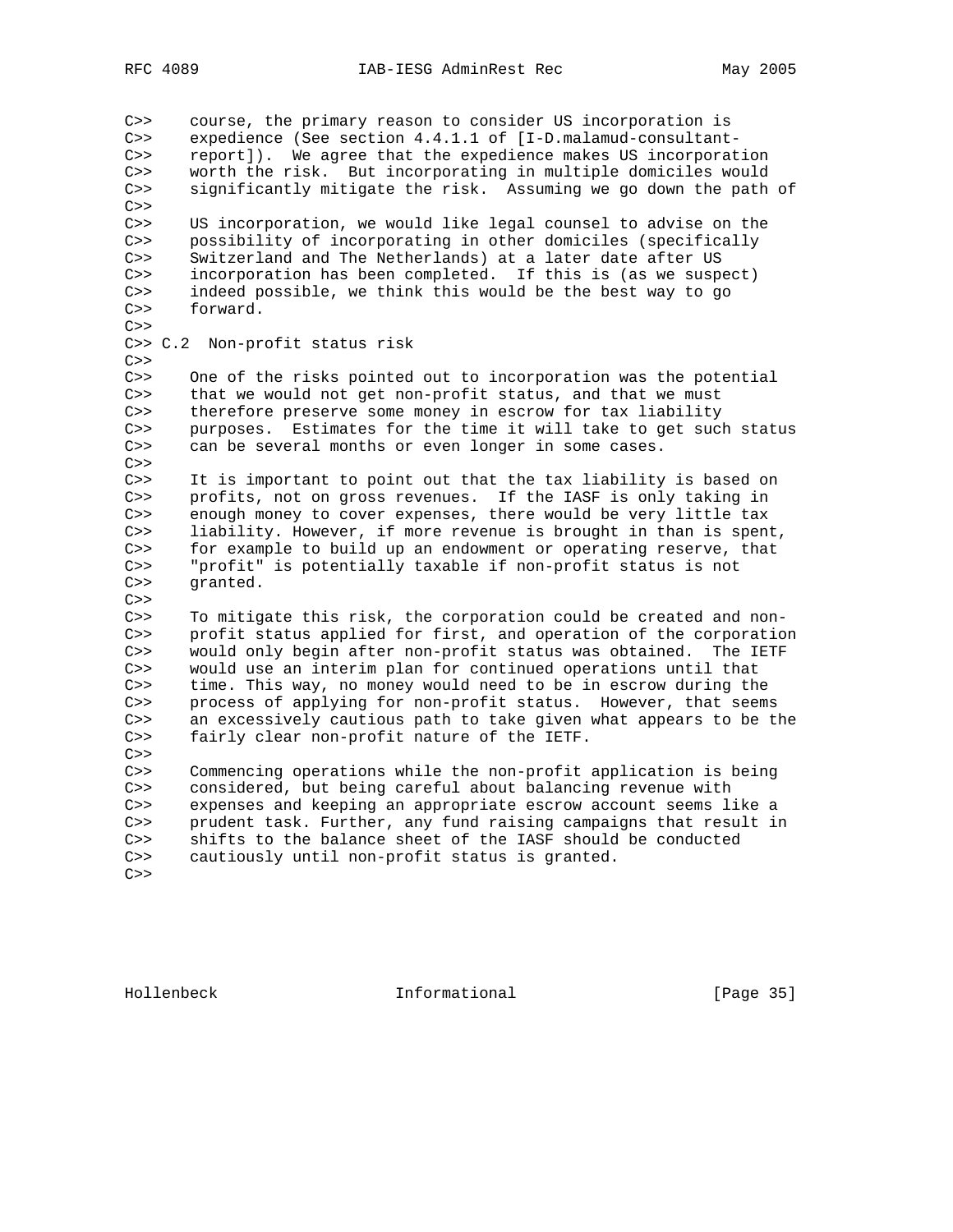C>> C.3 Execution risks  $C>>$ C>> It is important that the execution goes well. Risks that we are C>> aware of include:  $C>>$ C>> o we can't hire a good IAD  $C>>$ C>> o we fail to project cash flow properly and go insolvent  $C>>$ C>> o we can't cut a deal with Foretec and have no 2005 meetings  $C>>$ C>> o we get bad lawyers and they take too long and charge too much  $C>>$ C>> o isoc runs out of money and doesn't tell us early enough  $C>>$ C>> In order to mitigate these problems we have a proposed work plan C>> included in this document. It is important that we get review of C>> this work plan by as many eyes as we can get, to make sure we C>> have considered all the possible steps that need to be taken.  $C>>$ C>> C.4 Insolvency risk  $C>>$ C>> Improper management controls and procedures or other imprudent C>> fiscal or administrative practices could expose the IETF to a C>> risk of insolvency. Careful selection of trustees, a process of C>> budget approval, and a methodical system of fiscal controls are C>> necessary to minimize this risk.  $C>>$ C>> C.5 Legal risks  $C>>$ C>> Improper formulation of the legal framework underlying the IETF C>> may expose the institution and individuals in leadership C>> positions to potential legal risks. Any such risk under this C>> plan appears to be equivalent to the risk faced by the community C>> under the current legal framework. This risk is further C>> mitigated by a thorough review by legal counsel, and by use of C>> insurance coverage.  $C>>$ C>> The legal exposure is best minimized by a careful adherence to C>> our procedures and processes, as defined by the Best Current C>> Practice Series. A carefully stated process, such as the BCP C>> documents that govern the selection of leadership positions and C>> define the standards process are the best insurance against legal C>> exposure, provided care is taken to stick to the process C>> standards that have been set. Adherence to a public rule book and C>> a fully open process are the most effective mechanisms the IETF C>> community can use.

Hollenbeck **Informational** [Page 36]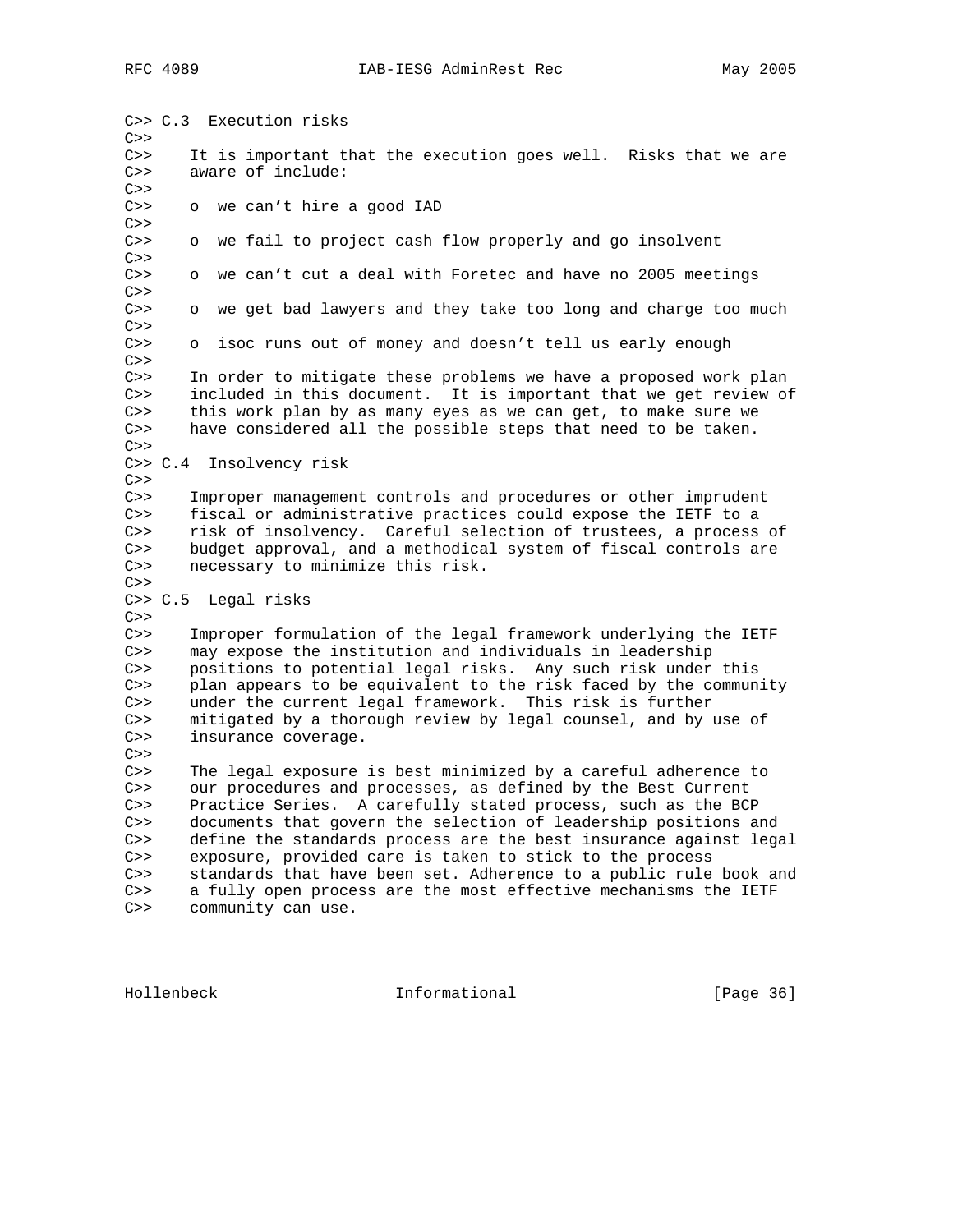Appendix: Scenario O

 This Appendix reproduces the contents of an Internet-Draft defining Scenario O, as it was posted on 20 September 2004. A table of contents has been removed from this copy and the text has been reformatted to fit within IETF publication guidelines. Each line is prefixed with "O>>".

O>> L. Daigle O>> VeriSign O>> M. Wasserman O>> ThingMagic O>> September 20, 2004 O>> O>> AdminRest Scenario O: An IETF-Directed Activity Housed Under the O>> Internet Society (ISOC) Legal Umbrella  $O>>$ O>> Abstract  $O>>$ O>> This document defines an alternative proposal for the structure O>> of the IETF's administrative support activity (IASA) -- an IETF-O>> defined and directed activity that operates within the ISOC legal O>> umbrella. It proposes the creation of an IETF Administrative O>> Oversight Committee (IAOC) that is selected by and accountable to O>> the IETF community. This committee would provide oversight for O>> the IETF administrative support activity, which would be housed O>> within the ISOC legal umbrella. In order to allow the community O>> to properly evaluate this scenario, some draft BCP wording is O>> included.  $O>$ O>> 1. Overview of Scenario O O>> O>> IETF community discussions of the scenarios for administrative O>> restructuring presented in Carl Malamud's consultant report [I-O>> D.malamud-consultant-report] have led to the identification of a O>> potentially viable alternative that is not included in that O>> report -- an IETF-defined and directed administrative support O>> function housed under the ISOC legal umbrella (called "IASA" O>> hereafter). This new scenario retains some properties of the O>> original ISOC-based scenarios, Scenarios A and B. However, this O>> new scenario aims to provide:  $O>>$ O>> o continued close relationship with ISOC O>> O>> o a clear basis from which the IETF can define (and, over time, O>> refine) the administrative activity in terms of IETF community O>> needs, using existing IETF/ISOC processes  $O>>$ 

Hollenbeck Informational [Page 37]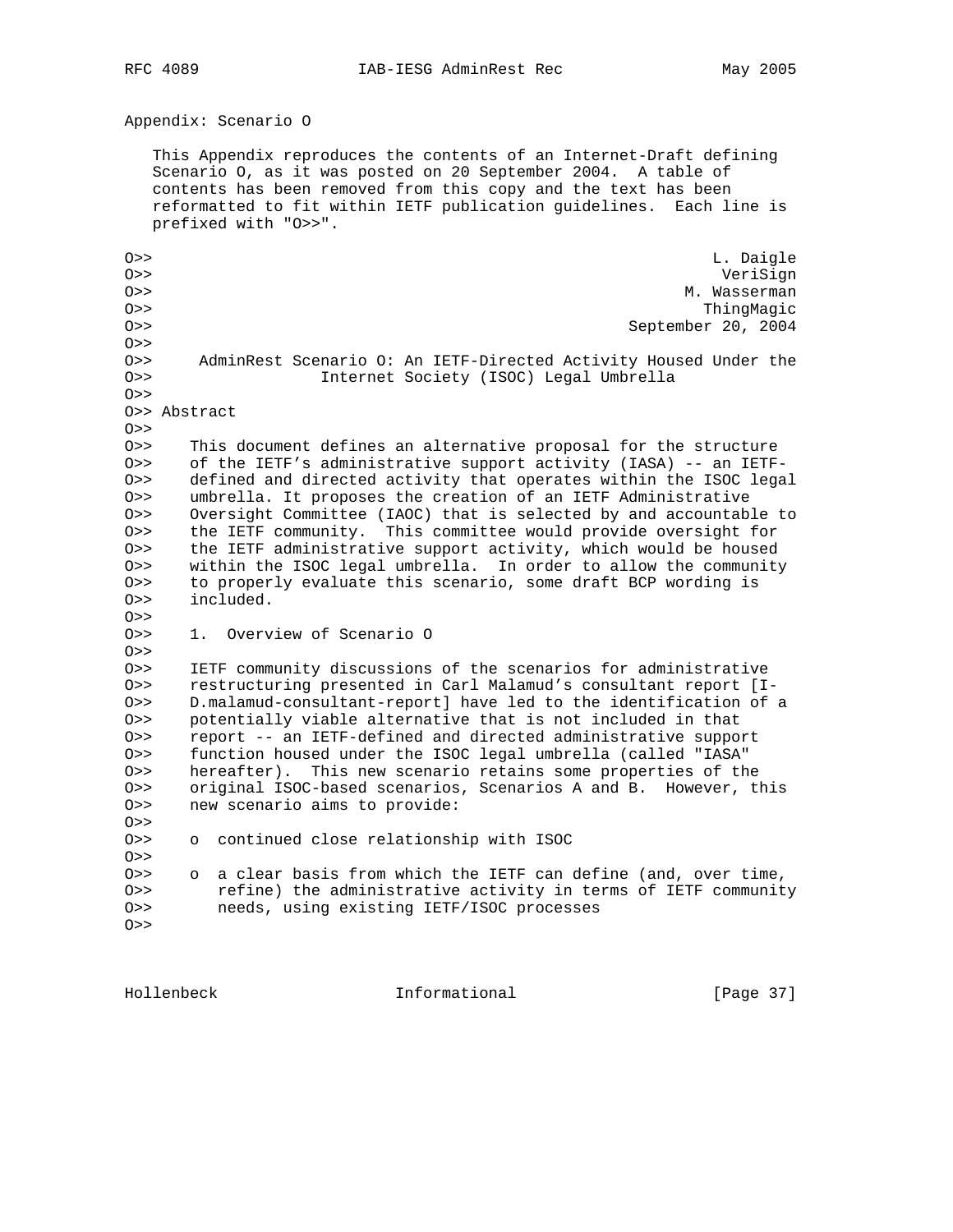O>> o an operational oversight board that is accountable to the IETF O>> community  $O>>$ O>> o continued separation between the IETF standards activity and O>> any fund-raising for standards work (within ISOC) O>><br>O>> O>> o appropriate ISOC oversight of its standards activities funds O>> O>> This scenario is nicknamed "Scenario O" -- it is derived from, O>> but does not entirely encompass, Scenario A or Scenario B.  $O>>$ O>> In Scenario O, the IETF administrative support function would be O>> defined in a BCP that would be created via the IETF standards O>> process [RFC2026] and approved by the ISOC Board of Trustees. O>> This BCP would describe the scope of an IETF Administrative O>> Support Activity (IASA) and would define the structure and O>> responsibilities of the IETF Administrative Oversight Committee O>> (IAOC), an IETF-selected body responsible for overseeing the O>> IASA. Like the Internet Architecture Board (IAB), the IASA would O>> be housed within the ISOC legal umbrella. The BCP would also O>> describe ISOC's responsibilities within this scenario, including O>> requirements for financial accounting and transparency. A draft O>> of this BCP is included in the next section of this document.  $O>>$ O>> Scenario O allows us to establish IETF control over our O>> administrative support functions in terms of determining that O>> they meet the community's needs, and adjusting them from time to O>> time using IETF processes. At the same time, it does not require O>> that the IETF community determine, create and undertake the risks O>> associated with an appropriate corporate structure (with similar O>> financial infrastructure and tax-exempt status to ISOC's) in O>> order to solve the pressing administrative issues outlined in O>> [RFC3716]. This proposal also defines the boundaries of the IASA O>> so that it could be encapsulated and moved elsewhere at some O>> future date, should that ever be desirable.  $O>$ O>> 2. Draft of Administrative Support BCP O>> O>> This section proposes draft text for a BCP that would define the O>> scope and structure of the IASA. Although this text would O>> require further refinement within the IETF community, this O>> section is intended to be clear and complete enough to allow the O>> community to reach a well-informed opinion regarding this O>> scenario.  $O>>$ 

Hollenbeck Informational [Page 38]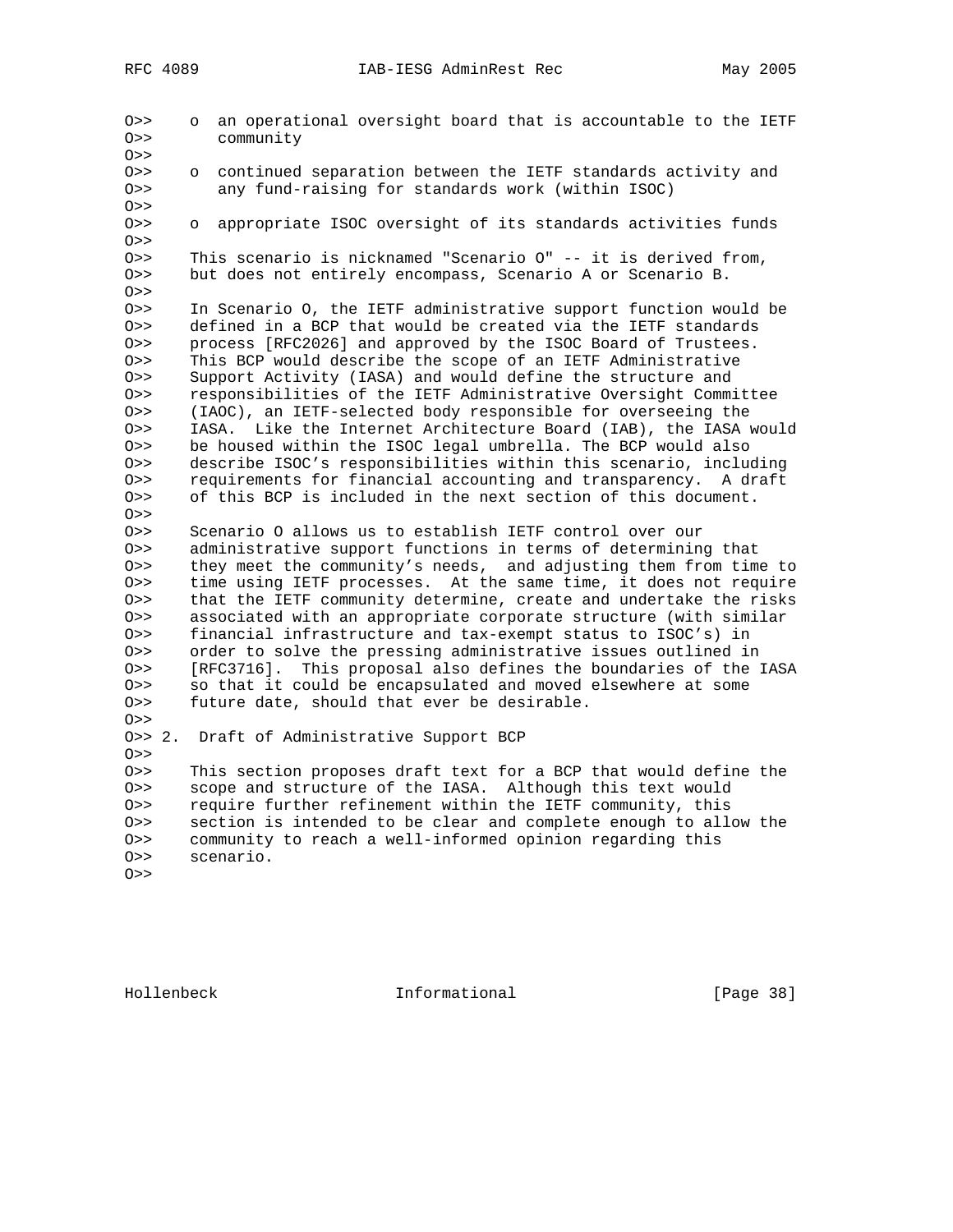O>> 2.1 Definition of the IETF Administrative Support Activity (IASA)  $O>>$ O>> The IETF undertakes its technical activities as an ongoing, open, O>> consensus-based process. The Internet Society has long been a O>> part of the IETF's standards process, and this document does not O>> affect the ISOC-IETF working relationship concerning standards<br>O>> development or communication of technical advice. The purpose development or communication of technical advice. The purpose of O>> this memo is to define an administrative support activity that is O>> responsive to the IETF technical community's needs, as well as O>> consistent with ISOC's operational, financial and fiduciary O>> requirements while supporting the IETF technical activity.  $O>>$ O>> The IETF Administrative Support Activity (IASA) provides O>> administrative support for the technical work of the IETF. This  $O>$ O>> includes, as appropriate, undertaking or contracting for the O>> work described in (currently, [RFC3716] but the eventual BCP O>> should include the detail as an appendix), covering IETF document O>> and data management, IETF meetings, any operational agreements or O>> contracts with the RFC Editor and IANA. This provides the O>> administrative backdrop required to support the IETF standards O>> process and to support the IETF organized technical activities, O>> including the IESG, IAB and working groups. This includes the O>> financial activities associated with such IETF support O>> (collecting IETF meeting fees, payment of invoices, appropriate O>> financial management, etc). The IASA is responsible for ensuring O>> that the IETF's administrative activities are done and done well; O>> it is not the expectation that the IASA will undertake the work O>> directly, but rather contract the work from others, and manage O>> the contractual relationships in line with key operating O>> principles such as efficiency, transparency and cost O>> effectiveness.  $O>>$ O>> The IASA is distinct from other IETF-related technical functions, O>> such as the RFC editor, the Internet Assigned Numbers Authority O>> (IANA), and the IETF standards process itself. The IASA is not O>> intended to have any influence on the technical decisions of the O>> IETF or on the technical contents of IETF work.  $O>$ O>> 2.1.1 Structure of the IASA  $O>>$ O>> The IASA will be structured to allow accountability to the IETF O>> community. It will determine the ongoing success of the activity O>> in meeting IETF community needs laid out in this BCP, as well as O>> ISOC oversight of its financial and resource contributions. The O>> supervisory body defined for this will be called the IETF O>> Administrative Oversight Committee (IAOC). The IAOC will consist O>> of volunteers, all chosen directly or indirectly by the IETF

Hollenbeck Informational [Page 39]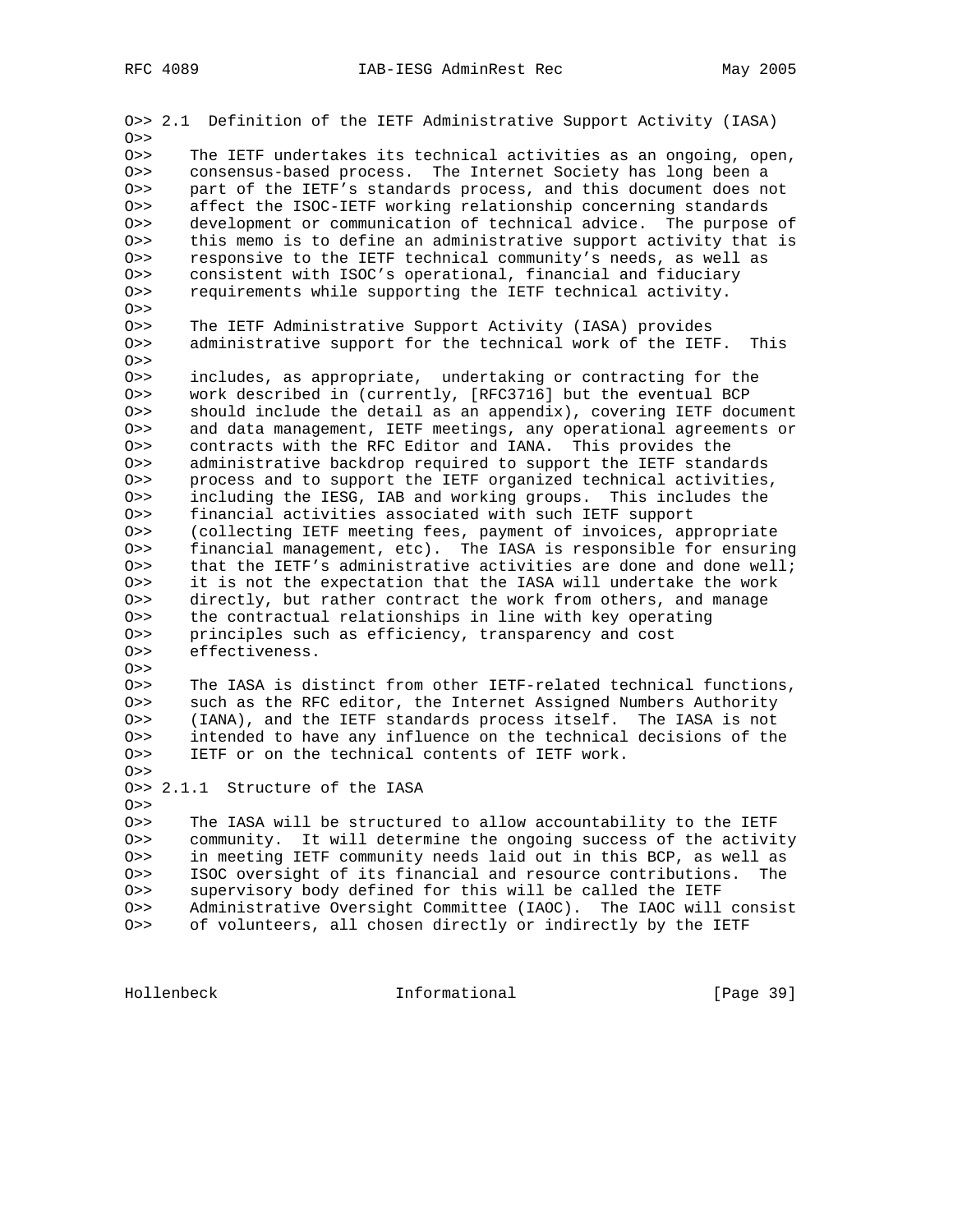O>> community, as well as appropriate ex officio appointments from O>> ISOC and IETF leadership. The IAOC will be accountable to the O>> IETF community for the effectiveness, efficiency and transparency O>> of the IASA.  $O>>$ O>> The IASA will initially consist of a single full-time employee of O>> ISOC, the IETF Administrative Director (IAD). The IAD will O>> require a variety of financial, legal and administrative support, O>> and it is expected that this support will be provided by ISOC O>> support staff following an expense and/or allocation model TBD.  $O>>$ O>> Although the IAD will be a full-time ISOC employee, he will work O>> under the direction of the IAOC. The IAD will be selected by a O>> committee of the IAOC, consisting minimally of the ISOC President O>> and the IETF Chair. This same committee will be responsible for O>> periodically reviewing the performance of the IAD and determining O>> any changes to his employment and compensation. In certain cases O>> (to be defined clearly -- chiefly cases where the ISOC employee O>> is determined to have contravened basic ISOC policies), the ISOC O>> President may make summary decisions, to be reviewed by the O>> hiring committee after the fact.  $O>>$ O>> The IAD will be responsible for administering the IETF finances, O>> managing a separate bank account for the IASA, and establishing O>> and administering the IASA budget. To perform these activities, O>> the IAD is expected to have signing authority comparable to other O>> ISOC director-level employees. Generally, expenses or agreements O>> outside that authority to be approved for financial soundness as O>> determined by ISOC policy. The joint expectation is that ISOC's O>> policies will be consistent with allowing the IAD to carry out O>> IASA work effectively and efficiently. Should the IAOC have O>> concerns about that, the IAOC and ISOC commit to working out O>> other policies that are mutually agreeable.  $O>$ O>> The IAD will also fill the role of the IETF Executive Director, O>> as described in various IETF process BCPs. All other O>> administrative functions will be outsourced via well-defined O>> contracts. The IAD will be responsible for negotiating and O>> maintaining those contracts, as well as providing any O>> coordination that is necessary to make sure the IETF O>> administrative support functions are properly covered.  $0>$ O>> 2.1.2 IAD Responsibilities O>> O>> The day to day responsibilities of the IAD will focus on managing O>> contracts with the entities providing the work supporting the O>> IETF technical activity.  $O>$ 

Hollenbeck Informational [Page 40]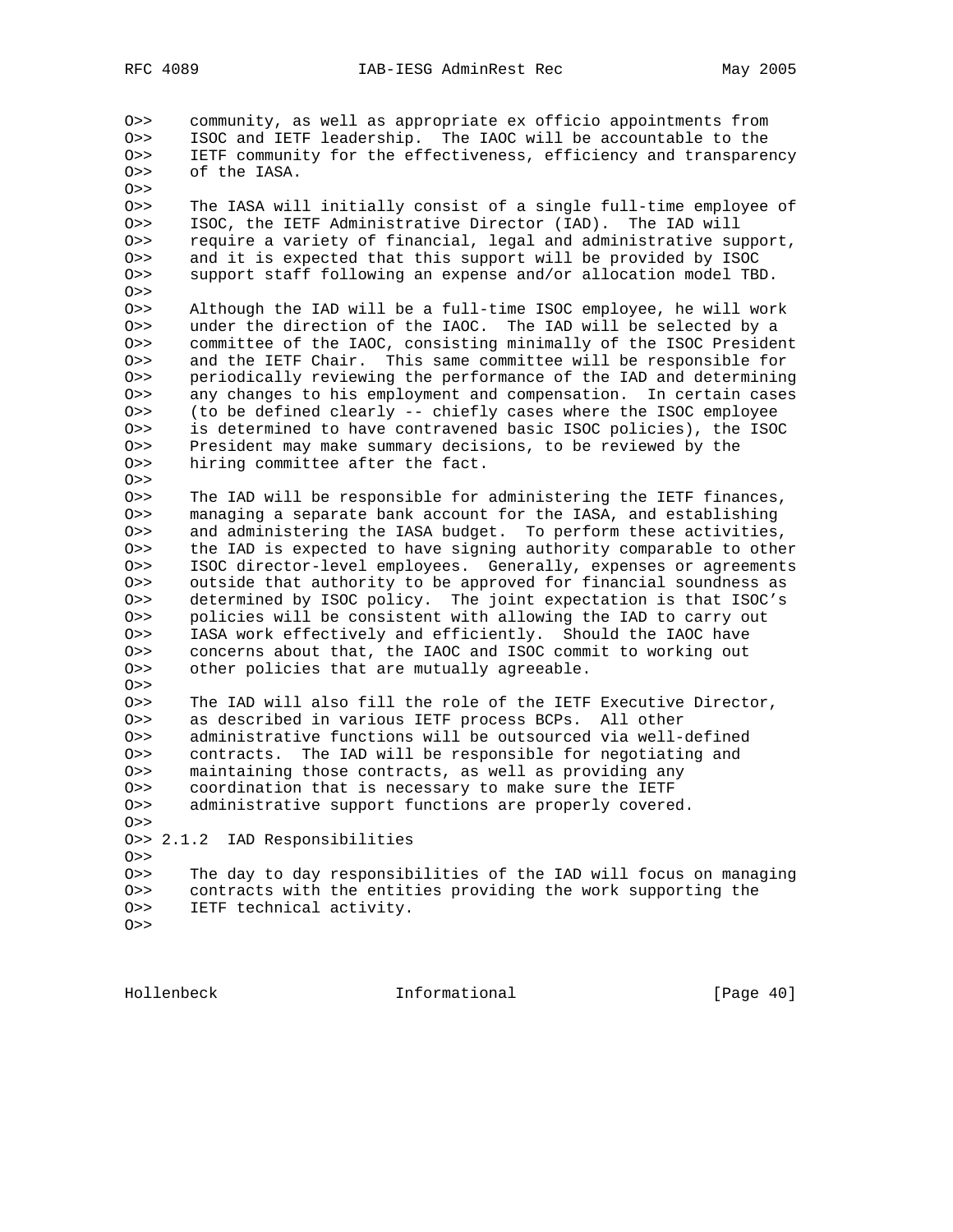O>> The IAD will provide regular (monthly and quarterly) reports to O>> the IAOC and ISOC.  $O>>$ O>> All contracts will be negotiated by the IAD (with input from any O>> other appropriate bodies), and reviewed by the IAOC. The O>> contracts will be executed by ISOC, on behalf of the IETF, after O>> whatever review ISOC requires (e.g., legal, Board of Trustees). O>> O>> The IAD will prepare an annual budget, which will be reviewed and O>> approved by the IAOC. The IAD will be responsible for presenting O>> this budget to the ISOC Board of Trustees, as part of ISOC's O>> annual financial planning process. The partnering is such that O>> the IAOC is responsible for ensuring the suitability of the O>> budget for meeting the IETF community's needs, but it does not O>> bear fiduciary responsibility; the ISOC board needs to review and  $O>>$ O>> understand the budget and planned activity in have enough detail O>> of the budget and proposed plans to properly carry out its O>> fiduciary responsibility. O>> O>> 2.1.3 IAOC Responsibilities  $O>>$ O>> The role of the IAOC is to provide appropriate input to the IAD, O>> and oversight of the IASA functioning. The IAOC is not expected O>> to be regularly engaged in IASA work, but rather to provide O>> appropriate approval and oversight.  $O>>$ O>> Therefore, the IAOC's responsibilities are:  $O>>$ O>> o Select the IAD, as described above. O>> O>> o Review the IAD's financial reports, and provide approval of O>> the IAD's budget proposals in terms of fitness for IETF O>> purposes.  $O>>$ O>> o Review IASA functioning with respect to meeting the IETF O>> community's working needs. O>> O>> The IAOC's role is to review, not carry out the work of, the IAD O>> and IASA. As such, it is expected the IAOC will have monthly O>> teleconferences and periodic face to face meetings, probably O>> coincident with IETF plenary meetings, consistent with ensuring O>> an efficient and effective operation. O>>

Hollenbeck Informational [Page 41]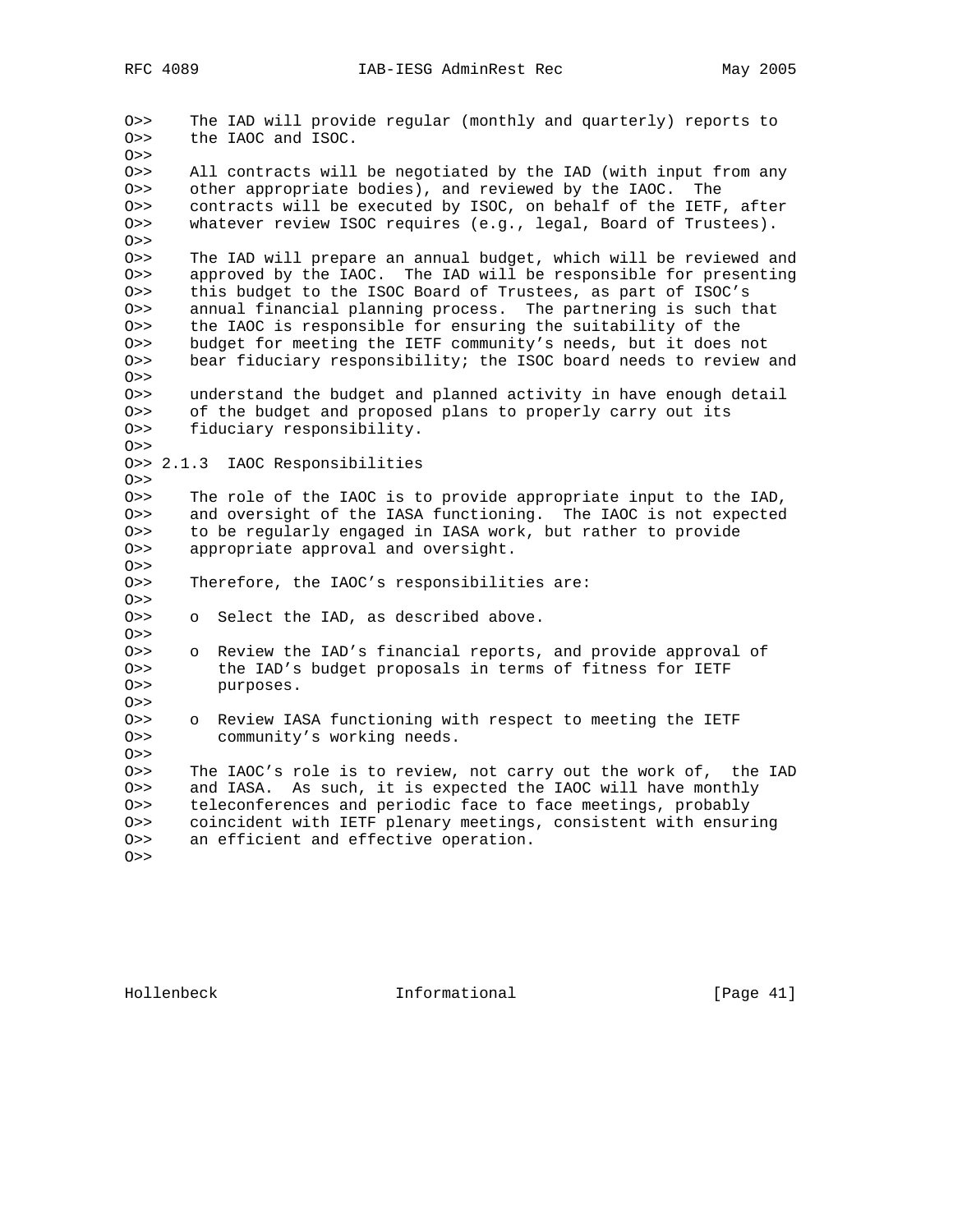O>> 2.1.4 IASA Funding O>> O>> The IASA is supported financially in 3 ways:  $O>$ O>> 1. IETF meeting revenues. The IAD, in consultation with the O>> IAOC, sets the meeting fees as part of the budgeting process. O>> All meeting revenues go to the IASA. O>> O>> 2. Designated ISOC donations. The IETF and IASA do no specific O>> fund raising activities; this maintains separation between O>> fundraising and standards activities. Any organization O>> interested in supporting the IETF activity will continue to O>> be directed to ISOC, and any funds ISOC receives specifically O>> for IETF activities (as part of an ISOC program that allows O>> for specific designation) will be put in the IASA bank O>> account for IASA management.  $O>>$ O>> 3. Other ISOC support. ISOC will deposit in the IASA account, O>> each quarter, the funds committed to providing as part of the O>> IASA budget (where the meeting revenues and specific O>> O>> donations do not cover the budget). These funds may come O>> from member fees or from other revenue streams ISOC may O>> create.  $O>>$ O>> Note that the goal is to achieve and maintain a viable IETF O>> support function based on meeting fees and specified donations, O>> and the IAOC and ISOC are expected to work together to attain O>> that goal. (I.e., dropping the meeting fees to \$0 and expecting O>> ISOC to pick up the slack is not desirable; nor is raising the O>> meeting fees to prohibitive levels to fund all non-meeting-O>> related activities!).  $O>>$ O>> Also, in normal operating circumstances, the IASA would look to O>> have a 6 month operating reserve for its activities. Rather than O>> having the IASA attempt to accrue that in its bank account, the O>> IASA looks to ISOC to build and provide that operational reserve O>> (through whatever mechanism instrument ISOC deems appropriate -- O>> line of credit, financial reserves, etc). Such reserves do not O>> appear instantaneously; the goal is to reach that level of O>> reserve by 3 years after the creation of the IASA. It is not O>> expected that any funds associated with such reserve will be held O>> in the IASA bank account. O>>

Hollenbeck Informational [Page 42]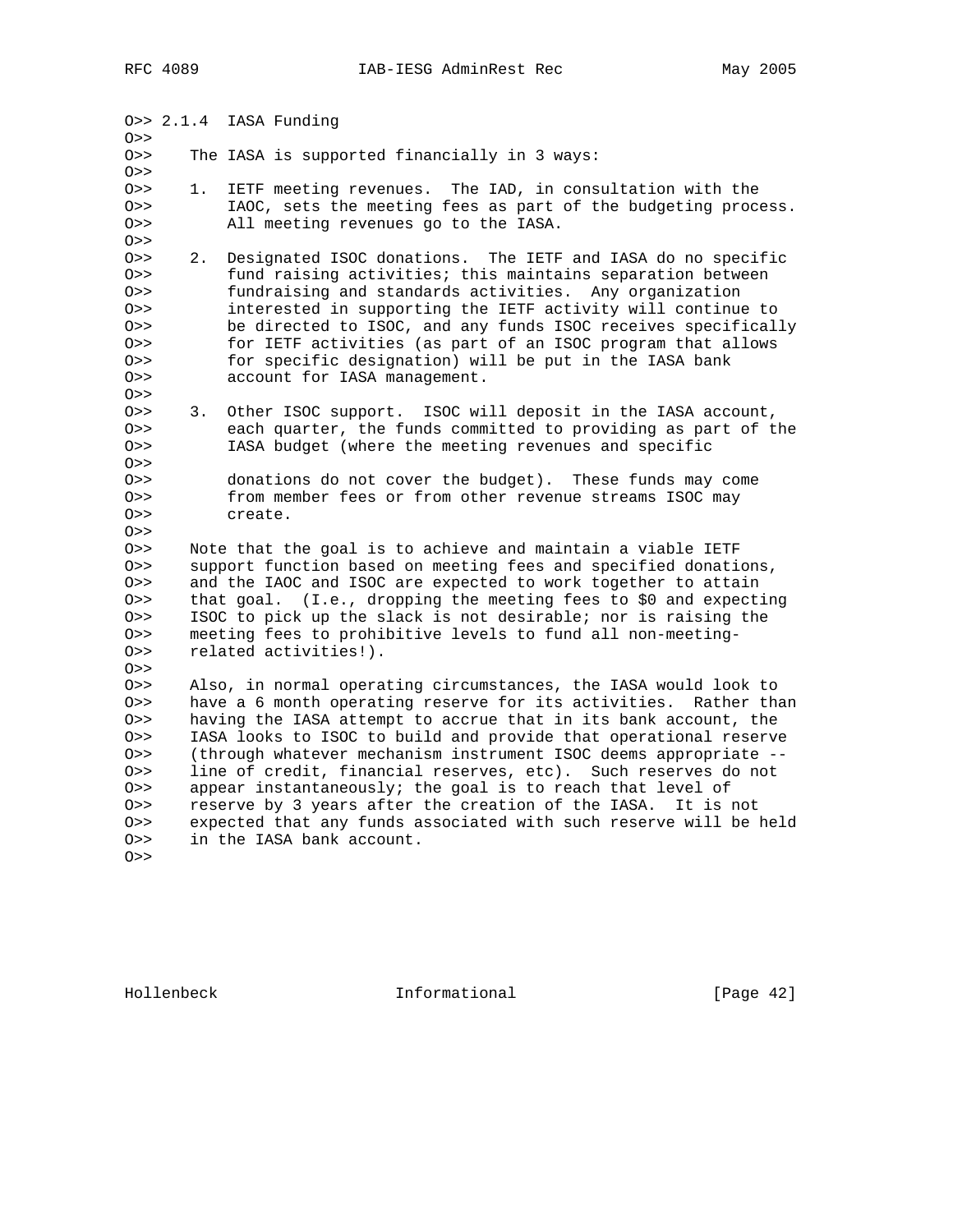O>> 2.2 IAOC Membership, Selection and Accountability O>> O>> Note: This section is particularly subject to change as we work O>> to find the best way to achieve the key principles. The key O>> principles being adhered to are that while this should be O>> reasonably separate from IETF Standards process management:  $O>>$ O>> o the IETF and IAB Chairs need to be involved to a level that O>> permits them to be involved in and oversee the aspects O>> pertinent to their roles in managing the technical work (e.g., O>> the IAB looks after the RFC Editor relationship)  $O>>$ O>> o the IETF and IAB Chairs must not be critical path to getting O>> decisions to and through the IASA.  $O>>$ O>> The current draft, below, therefore makes the IETF Chair ex O>> officio voting member of the IAOC, and the IAB Chair a non-voting O>> liaison. Future versions may change either or both, depending on O>> what makes sense to the IETF community in its deliberations. O>> O>> The IAOC will consist of seven voting members who will be O>> selected as follows:  $O>>$ O>> o 2 members chosen by the IETF Nominations Committee (NomCom)  $O>>$ O>> o 1 member chosen by the IESG  $O>>$ O>> o 1 member chosen by the IAB  $O>>$ O>> o 1 member chosen by the ISOC Board of Trustees  $O>>$ O>> o The IETF Chair (ex officio)  $O>>$ O>> o The ISOC President/CEO (ex officio)  $O>>$ O>> There will also be two non-voting, ex officio liaisons:  $O>>$ O>> o The IAB Chair  $O>>$ O>> o The IETF Administrative Director  $O>>$ O>> The voting members of the IAOC will choose their own chair each O>> year using a consensus mechanism of its choosing. Any appointed O>> voting member of the IAOC may serve as the IAOC Chair (i.e., not O>> the IETF Chair or the ISOC President/CEO). The role of the IAOC O>> Chair is to organize the IAOC. The IAOC Chair has no formal O>> duties for representing the IAOC, except as directed by IAOC O>> consensus.

Hollenbeck Informational [Page 43]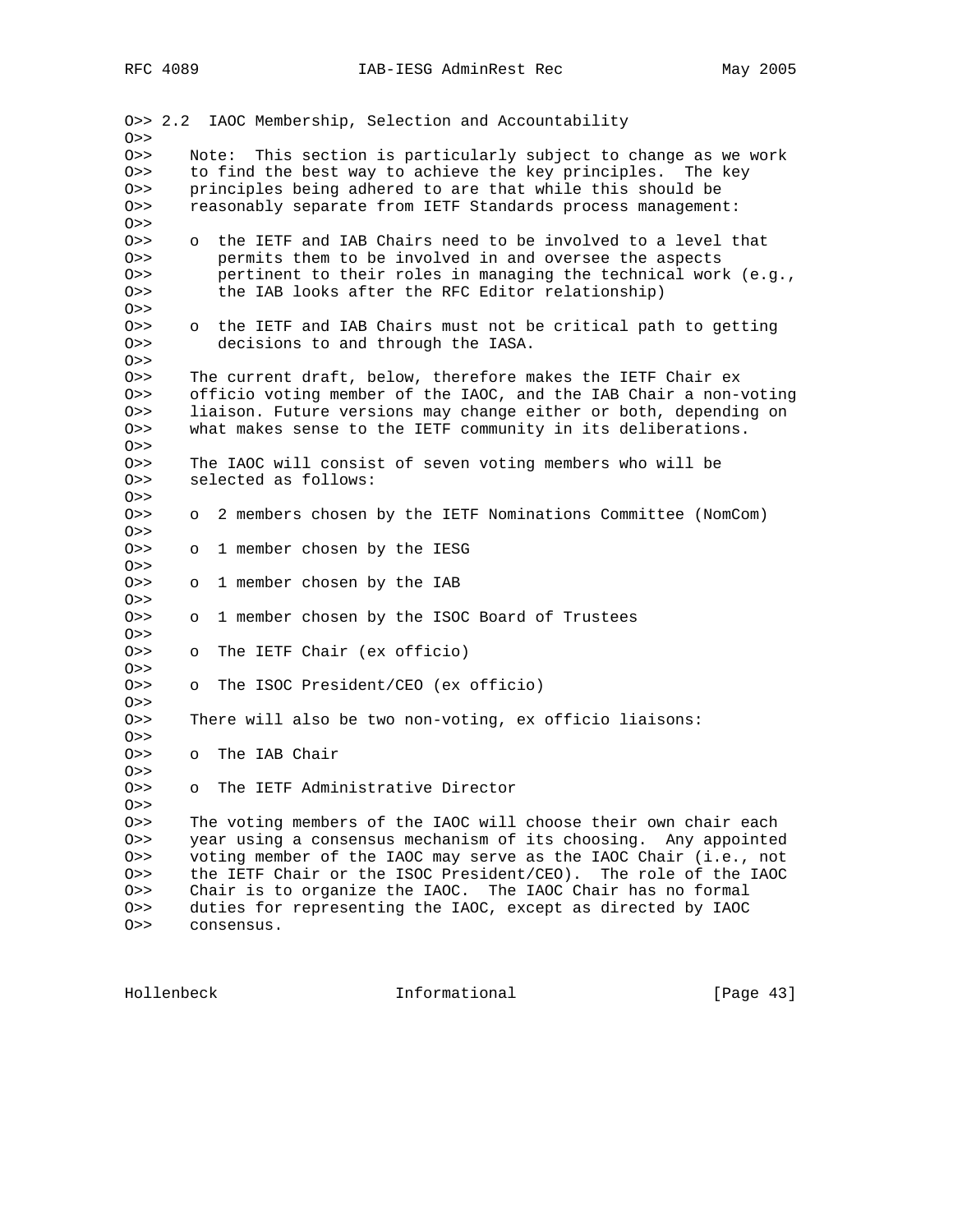$O>$ 

O>> The members of the IAOC will typically serve two year terms. O>> Initially, the IESG and ISOC Board will make one-year O>> appointments, the IAB will make a two-year appointment, and the O>> Nomcom will make one one-year appointment and one two-year O>> appointment to establish a pattern where approximately half of O>> the IAOC is selected each term. the IAOC is selected each term. O>> O>> The two NomCom selected members will be selected using the O>> procedures described in RFC 3777. For the initial selection, the O>> IESG will provide the list of desired qualifications for these O>> positions. In later years, this list will be provided by the O>> IAOC.  $O>>$ O>> While there are no hard rules regarding how the IAB and the IESG O>> should select members of the IAOC, it is not expected that they O>> will typically choose current IAB or IESG members, if only to O>> avoid overloading existing leadership. However, they should O>> choose people who are familiar with the administrative support O>> needs of the IAB, the IESG and/or the IETF standards process. It O>> is suggested that a fairly open process be followed for these O>> selections, perhaps with an open call for nominations and/or a O>> period of public comment on the candidates. The IAB and IESG are O>> encouraged to look at the procedure for IAB selection of ISOC O>> Trustees for an example of how this might work.  $O>>$ O>> Although the IAB and IESG will choose some members of the IAOC, O>> those members will not directly represent the bodies that chose O>> them. All members of the IAOC are accountable directly to the O>> IETF community. To receive direct feedback from the community, O>> the IAOC will hold an open meeting at least once per year at an O>> IETF meeting. This may take the form of an open IAOC plenary or O>> a working meeting held during an IETF meeting slot. The form and O>> contents of this meeting are left to the discretion of the IAOC O>> Chair.  $O>>$ O>> Decisions of IAOC members or the entire IAOC are subject to O>> appeal using the procedures described in RFC 2026. The initial O>> appeal of an individual decision will go to the full IAOC. O>> Appeals of IAOC decisions will go to the IESG and continue up the O>> chain as necessary (to the IAB and the ISOC Board). The IAOC O>> will play no role (aside from possible administrative support) in O>> appeals of WG Chair, IESG or IAB decisions. O>>

Hollenbeck Informational [Page 44]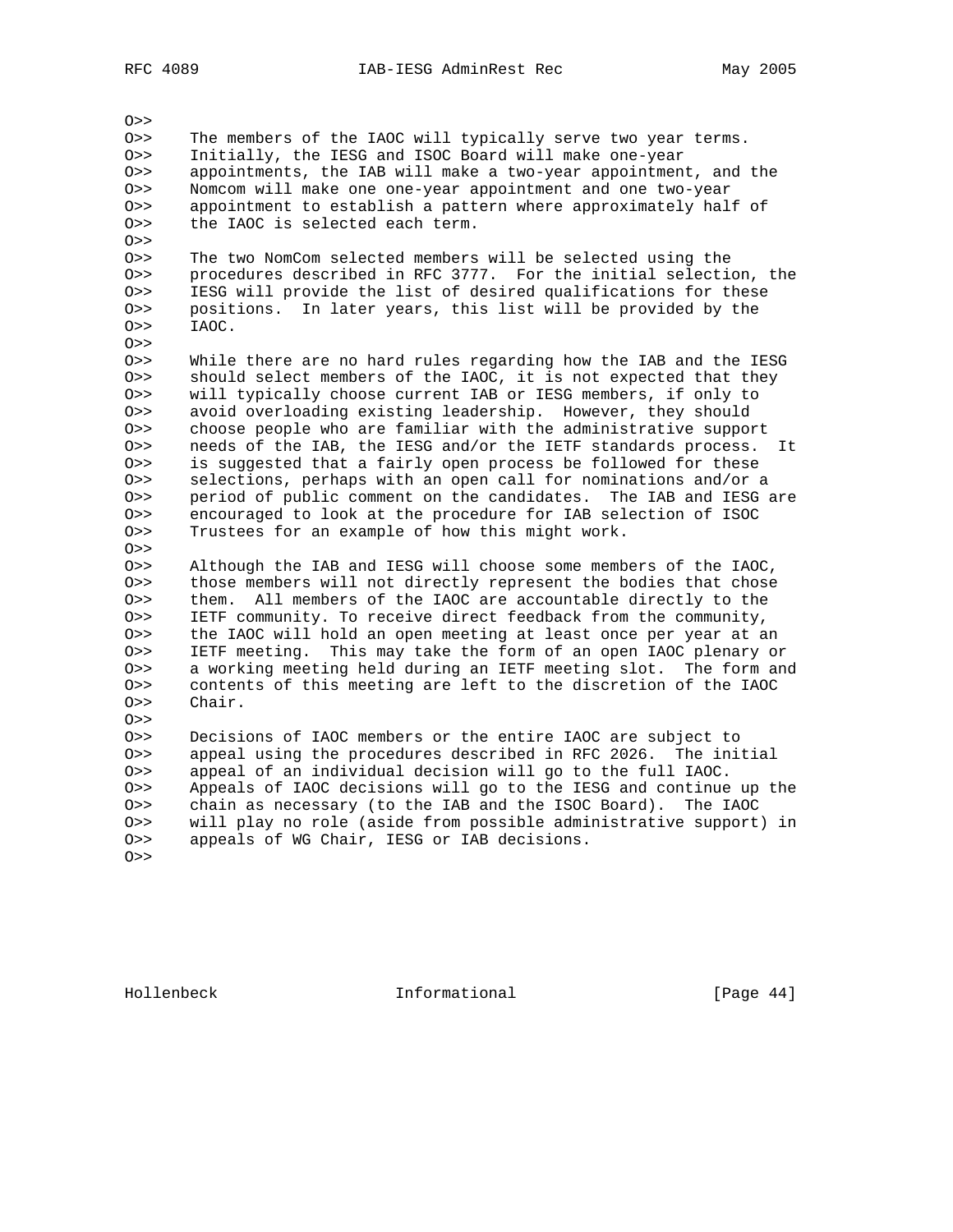O>> In the event that an IAOC member abrogates his duties or acts O>> against the bests interests of the IETF community, IAOC members O>> are subject to recall using the recall procedure defined in RFC O>> 3777. IAB and IESG-appointed members of the IAOC are not subject O>> to recall by their appointing bodies.  $O>>$ O>> 2.3 IASA Budget Process O>> O>> While the IASA sets a budget for the IETF's administrative needs, O>> its budget process clearly needs to be closely coordinated with O>> ISOC's. The specific timeline will be established each year, O>> before the second IETF meeting. A general annual timeline for O>> budgeting will be: O>> O>> July 1 The IAD presents a budget proposal (for the following O>> fiscal year, with 3 year projections) to the IAOC.  $O>>$ O>> August 1 The IAOC approves the budget proposal for IETF purposes, O>> after any appropriate revisions. As the ISOC President is O>> part of the IAOC, the IAOC should have a preliminary O>> indication of how the budget will fit with ISOC's own O>> budgetary expectations. The budget proposal is passed to the O>> ISOC Board of Trustees for review in accordance with their O>> fiduciary duty.  $O>>$ O>> September 1 The ISOC Board of Trustees approves the budget O>> proposal provisionally. During the next 2 months, the budget O>> may be revised to be integrated in ISOC's overall budgeting O>> process.  $O>>$  $O>>$ O>> November 1 Final budget to the ISOC Board for approval.  $O>>$ O>> The IAD will provide monthly accountings of expenses, and will O>> update forecasts of expenditures quarterly. This may necessitate O>> the adjustment of the IASA budget. The revised budget will need O>> to be approved by the IAOC and ISOC Board of Trustees. O>> O>> 2.4 Relationship of the IAOC to Existing IETF Leadership  $O>$ O>> The IAOC will be directly accountable to the IETF Community. O>> However, the nature of the IAOC's work will involve treating the O>> IESG and IAB as internal customers. The IAOC should not consider O>> its work successful unless the IESG and IAB are satisfied with O>> the administrative support that they are receiving. O>>

Hollenbeck Informational [Page 45]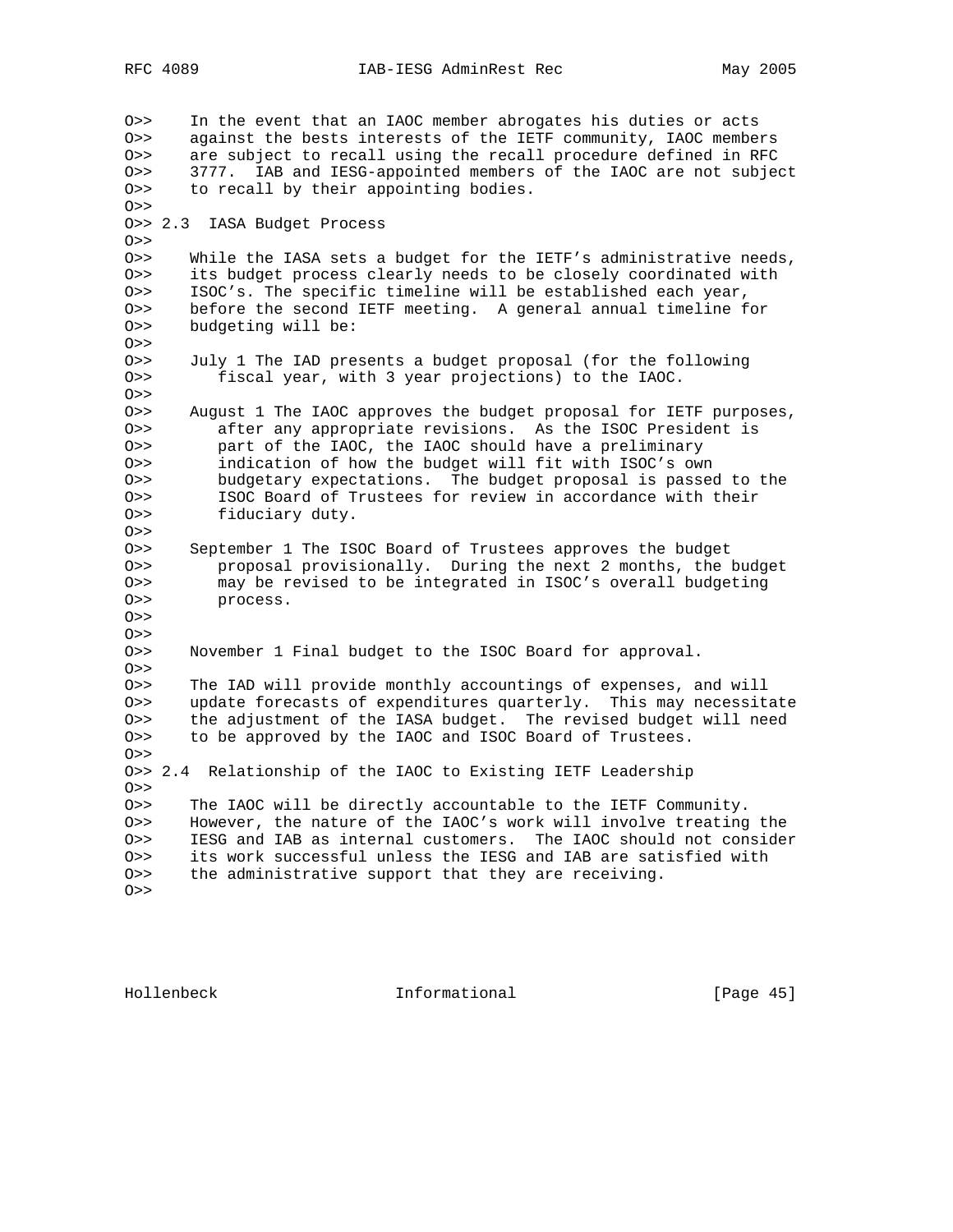| 0>>        | 0>> 2.5<br>ISOC Responsibilities for IASA                                                                                       |  |  |  |  |  |  |  |
|------------|---------------------------------------------------------------------------------------------------------------------------------|--|--|--|--|--|--|--|
| 0>>        | Within ISOC, support for the IASA should be structured to meet                                                                  |  |  |  |  |  |  |  |
| 0>>        | the following goals:                                                                                                            |  |  |  |  |  |  |  |
| 0>>        |                                                                                                                                 |  |  |  |  |  |  |  |
| 0>>        | Transparency: The IETF community should have complete visibility                                                                |  |  |  |  |  |  |  |
| 0>>        | into the financial and legal structure of the ISOC standards                                                                    |  |  |  |  |  |  |  |
| 0>>        | activity. In particular, the IETF community should have access                                                                  |  |  |  |  |  |  |  |
| 0>>        | to a detailed budget for the entire standards activity,                                                                         |  |  |  |  |  |  |  |
| 0>>        | quarterly financial reports and audited annual financials.<br>In<br>addition, key contract material and MOUs should be publicly |  |  |  |  |  |  |  |
| 0>><br>0>> | available. Most of these goals are already met by ISOC today.                                                                   |  |  |  |  |  |  |  |
| 0>>        | The IAOC will be responsible for providing the IETF community                                                                   |  |  |  |  |  |  |  |
| 0>>        | with regular overviews of the state of affairs.                                                                                 |  |  |  |  |  |  |  |
| 0>>        |                                                                                                                                 |  |  |  |  |  |  |  |
| 0>>        | Unification: As part of this arrangement, ISOC's sponsorship of                                                                 |  |  |  |  |  |  |  |
| 0>>        | the RFC Editor, IAB and IESG, as well as insurance coverage                                                                     |  |  |  |  |  |  |  |
| 0>>        | for the IETF will be managed as part of the IASA under the                                                                      |  |  |  |  |  |  |  |
| 0>>        | IAOC.                                                                                                                           |  |  |  |  |  |  |  |
| 0>>        |                                                                                                                                 |  |  |  |  |  |  |  |
| $0$ >>     | Independence: The IASA should be financially and legally distinct                                                               |  |  |  |  |  |  |  |
| 0>>        | from other ISOC activities. IETF meeting fees should be                                                                         |  |  |  |  |  |  |  |
| 0>>        | deposited in a separate IETF-specific bank account and used to                                                                  |  |  |  |  |  |  |  |
| 0>>        | fund the IASA under the direction and oversight of the IAOC.                                                                    |  |  |  |  |  |  |  |
| 0>>        | Any fees or payments collected from IETF meeting sponsors                                                                       |  |  |  |  |  |  |  |
| 0>>        | should also be deposited into this account. This account will                                                                   |  |  |  |  |  |  |  |
| 0 >        | be administered by the IAD and used to fund the IASA in                                                                         |  |  |  |  |  |  |  |
| 0 >        | accordance with a budget and policies that are developed as                                                                     |  |  |  |  |  |  |  |
| 0>>        | described above.                                                                                                                |  |  |  |  |  |  |  |
| 0>>        |                                                                                                                                 |  |  |  |  |  |  |  |
| 0>><br>0>> | Support: ISOC may, from time to time, choose to transfer other<br>funds into this account to fund IETF administrative projects  |  |  |  |  |  |  |  |
| 0 >        | or to cover IETF meeting revenue shortfalls. There may also                                                                     |  |  |  |  |  |  |  |
| 0>>        |                                                                                                                                 |  |  |  |  |  |  |  |
| 0>>        | be cases where ISOC chooses to loan money to the IASA to help                                                                   |  |  |  |  |  |  |  |
| 0>>        | with temporary cash flow issues. These cases should be                                                                          |  |  |  |  |  |  |  |
| 0>>        | carefully documented and tracked on both sides.<br>ISOC will                                                                    |  |  |  |  |  |  |  |
| 0>>        | work to provide the 6 month operational reserve for IASA                                                                        |  |  |  |  |  |  |  |
| 0 >        | functioning described above.                                                                                                    |  |  |  |  |  |  |  |
| 0 >        |                                                                                                                                 |  |  |  |  |  |  |  |
| 0>>        | Removability: While there is no current plan to transfer the                                                                    |  |  |  |  |  |  |  |
| 0>>        | legal and financial home of the IASA to another corporation,                                                                    |  |  |  |  |  |  |  |
| 0 >        | the IASA should be structured to enable a clean transition in                                                                   |  |  |  |  |  |  |  |
| 0>>        | the event that the IETF community decides, through BCP                                                                          |  |  |  |  |  |  |  |
| O>         | publication, that such a transition is required.<br>In that                                                                     |  |  |  |  |  |  |  |
| O>         | case, the IAOC will give ISOC a minimum six months notice                                                                       |  |  |  |  |  |  |  |
| 0>>        | before the transition formally occurs.<br>During that period,                                                                   |  |  |  |  |  |  |  |
| 0 >        | the IAOC and ISOC will work together to create a smooth                                                                         |  |  |  |  |  |  |  |

Hollenbeck **Informational** [Page 46]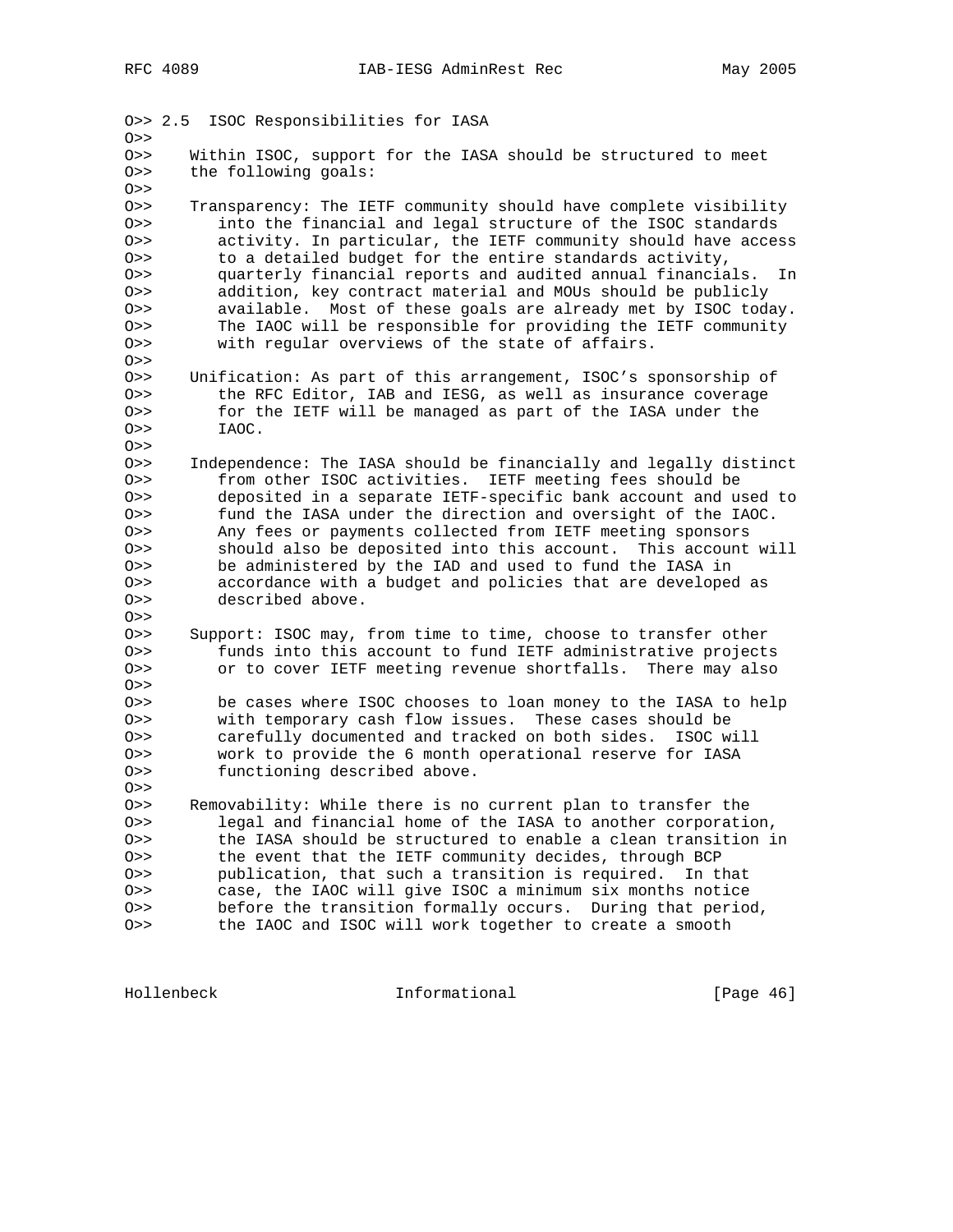O>> transition that does not result in any significant service O>> outages or missed IETF meetings. All contracts that are O>> executed by ISOC as part of the IASA should either include a O>> clause allowing termination or transfer by ISOC with six O>> months notice, or should be transferrable to another O>> corporation in the event that the IASA is transitioned away O>> from ISOC in the future. Any accrued funds, and IETF-specific O>> intellectual property rights (concerning administrative data O>> and/ or tools) would also be expected to be transitioned to O>> any new entity, as well.  $O>>$ O>> Within the constraints outlined above, all other details of how O>> to structure this activity within ISOC (as a cost center, a O>> department or a formal subsidiary) should be determined by ISOC O>> in consultation with the IAOC.  $O>>$ O>> 3. Workplan for Formalizing the IETF Administrative Support O>> Activity  $O>>$ O>> This section proposes a workplan and schedule for formalizing the O>> IETF administrative support activity (IASA) for the remainder of O>> 2004 and 2005.  $O>>$ O>> 3.1 Workplan Goals  $O>$ O>> This workplan is intended to satisfy four goals:  $O>>$ O>> o Satisfy the IETF's need for support functions through 2005, O>> with a careful transition that minimizes the risk of O>> substantial disruption to the IETF standards process.  $O>>$ O>> o Establish IETF community consensus and ISOC approval of a BCP O>> formalizing the IASA as described in this scenario before any O>> actions are taken that will have long term effects (hiring,  $O>>$ O>> contacts, etc.)  $O>>$ O>> o Make sure that decisions with long term impact, such as hiring O>> the IAD and establishing contracts for administrative support, O>> are made by people chosen for that purpose who will be O>> responsible to the community for the effectiveness of this O>> effort (the IAD and members of the IAOC) -- not by our already O>> overloaded technical leadership.  $O>>$ O>> o Within the above constraints, move as quickly as possible O>> towards a well-defined administrative support structure that O>> is transparent and accountable to the IETF community.  $O>>$ 

Hollenbeck Informational [Page 47]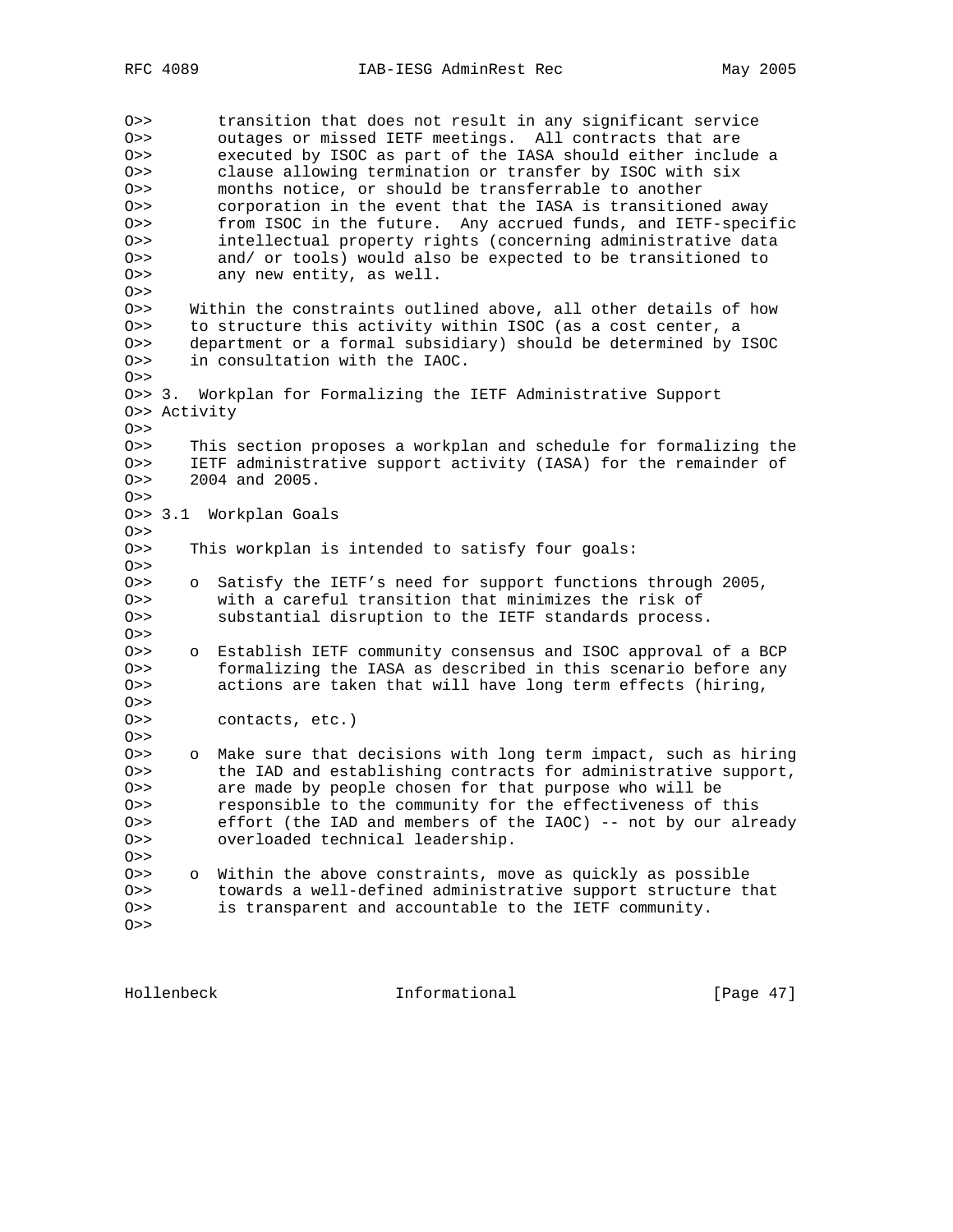O>> 3.2 Workplan Overview O>> O>> There are three major elements to this workplan which can, to O>> some degree, take place in parallel after we establish IETF O>> community consensus to pursue Scenario O:  $O>>$ O>> o Finalizing the BCP text and getting it approved by the IETF O>> community and ISOC.  $O>>$ O>> o Selecting IASA leadership. This includes appointing an O>> interim IAOC, recruiting the IAD, and eventually appointing O>> the full IAOC.  $O>>$ O>> o Negotiating agreements with service providers. This includes O>> determining the structure and work flow of the IASA, deciding O>> which portions of the IASA should be staffed via an open O>> request for proposals (RFP) process, and issuing a RFP for O>> those portions, as well as establishing sole source contracts O>> or MOUs for other portions of the IASA. O>> O>> Each of the three items listed above is described in more detail O>> in the following sections.  $O>>$ O>> 3.3 Approval by the IETF Community and ISOC  $O>$ O>> In scenario O, the IASA is formalized in a BCP that is approved O>> by the IETF community and accepted by the ISOC Board of Trustees. O>> There are three steps in this process:  $O>>$ O>> 1. Establishment of IETF community consensus that we should O>> pursue Scenario O as defined in a joint IAB/IESG O>> recommendation based on this proposal. This consensus will O>> be established through community discussion and a formal two-O>> week consensus call issued by the IETF chair on the IETF O>> mailing list.  $O>>$ O>> 2. Establishment of IETF community consensus on a BCP that O>> formalizes the IASA as described. This consensus would be O>> established through public discussion, a four week IETF Last O>> Call and IESG review and approval.  $O>>$ O>> 3. ISOC approval of the BCP and acceptance of ISOC's O>> responsibilities as described therein. This approval and O>> acceptance would be signified by an ISOC Board resolution.  $O>>$ O>> The timeline for these three stages is rather long, but there is O>> significant progress that can be made in other areas once we have O>> established IETF community consensus to pursue this scenario.

Hollenbeck Informational [Page 48]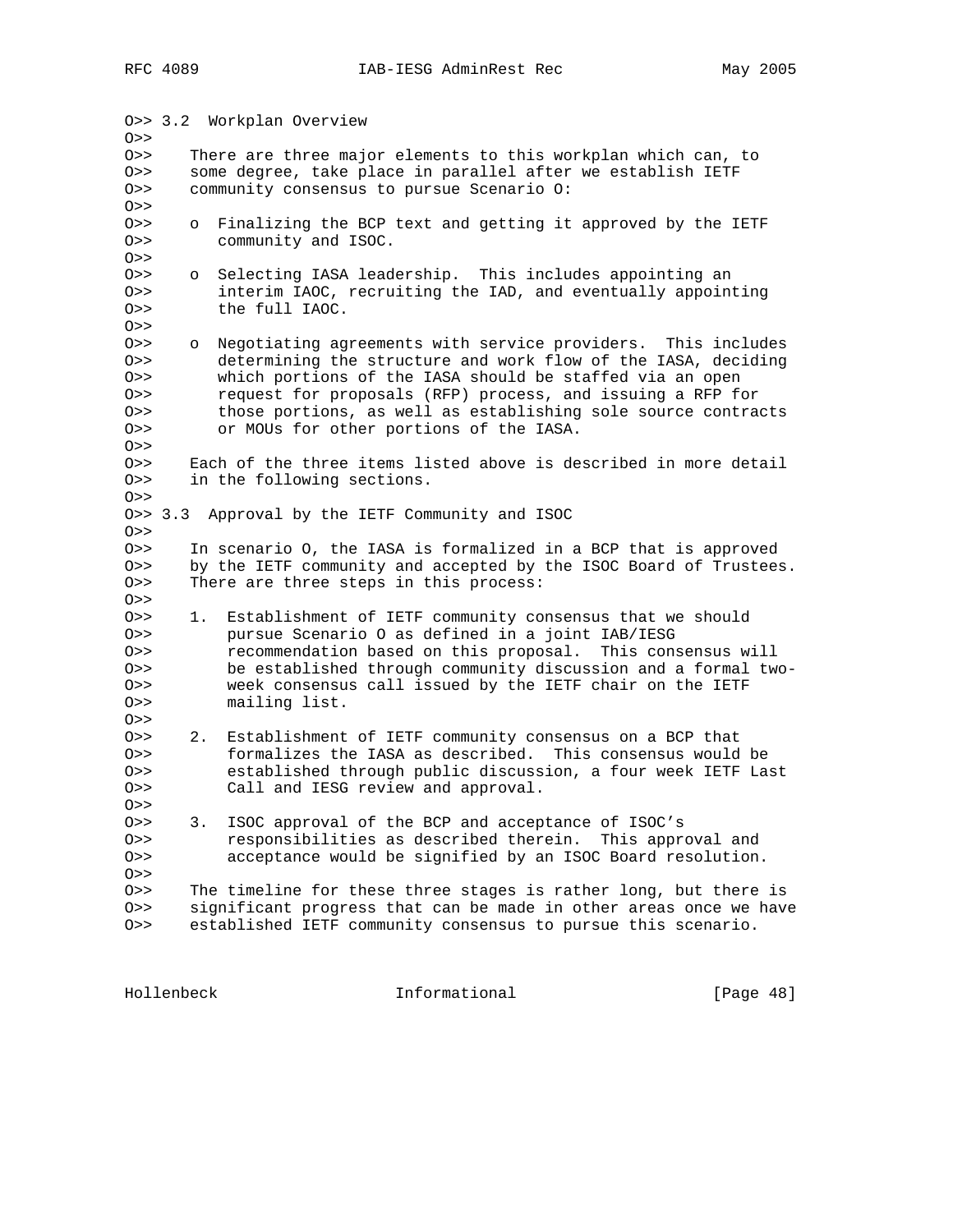| 0>>        | 0>> 3.4 Selecting IASA Leadership                                 |  |  |  |  |
|------------|-------------------------------------------------------------------|--|--|--|--|
|            |                                                                   |  |  |  |  |
|            |                                                                   |  |  |  |  |
| 0>>        | Once we have IETF consensus to pursue this scenario, we can       |  |  |  |  |
| 0>>        | appoint an interim IAOC to begin working on the IASA transition.  |  |  |  |  |
| 0>>        | The interim IAOC could do substantial work on non-binding tasks,  |  |  |  |  |
| 0>>        | such as beginning the recruitment process for an IAD, determining |  |  |  |  |
| 0>>        | the structure of the IASA work, issuing RFPs and negotiating      |  |  |  |  |
| 0>>        | potential agreements with service providers. The interim IAOC     |  |  |  |  |
| 0>>        | would not be empowered to make binding agreements, but could work |  |  |  |  |
| 0>>        | appropriate consultants and advisors to make a lot of progress    |  |  |  |  |
| 0>>        | towards determining the initial structure and work flow of the    |  |  |  |  |
| 0>>        | IASA.                                                             |  |  |  |  |
| 0>>        |                                                                   |  |  |  |  |
| 0>>        | Because the IETF Nominations Commitee (NomCom) process for new    |  |  |  |  |
| 0>>        | positions will consume a lot of resources and take a long time to |  |  |  |  |
| 0>>        | complete, we propose that the interim IAOC consist of:            |  |  |  |  |
| 0>>        |                                                                   |  |  |  |  |
| 0>>        | 1 IESG selected member<br>$\circ$                                 |  |  |  |  |
| 0>>        |                                                                   |  |  |  |  |
| 0>>        | 1 IAB selected member<br>$\circ$                                  |  |  |  |  |
| 0>>        |                                                                   |  |  |  |  |
| 0>>        | 1 ISOC selected member<br>$\circ$                                 |  |  |  |  |
| 0>>        |                                                                   |  |  |  |  |
| 0>>        | The IETF Chair<br>$\circ$                                         |  |  |  |  |
| 0>>        |                                                                   |  |  |  |  |
| 0>>        | The ISOC President/CEO<br>$\circ$                                 |  |  |  |  |
| 0>>        |                                                                   |  |  |  |  |
| 0>>        | The IAB chair will serve as a liaison, as described above.        |  |  |  |  |
| 0>>        |                                                                   |  |  |  |  |
| 0>>        | The IESG and ISOC Board appointments will be expected to serve    |  |  |  |  |
| 0>>        | until the first IETF meeting of 2006, and the IAB appointment     |  |  |  |  |
| 0>>        | will be expected to serve until the first IETF meeting of 2007,   |  |  |  |  |
| 0>>        | assuming that the BCP is approved and the IAOC continues to have  |  |  |  |  |
| 0>>        | appointed members from these bodies.                              |  |  |  |  |
| 0>>        |                                                                   |  |  |  |  |
| 0>>        |                                                                   |  |  |  |  |
| 0>>        | After all of the interim IAOC members are selected, they will     |  |  |  |  |
| 0>>        | choose an interim IAOC chair from among the appointed members.    |  |  |  |  |
| 0>>        |                                                                   |  |  |  |  |
| 0>>        | When the BCP is approved, if the BCP indicates that there will be |  |  |  |  |
| 0>>        | NomCom selected IAOC members they will be chosen at that time.    |  |  |  |  |
| 0>>        | Any adjustments to appointed members based on the BCP contents    |  |  |  |  |
|            | will also be made at that time.<br>The IAOC will transition from  |  |  |  |  |
|            |                                                                   |  |  |  |  |
| 0>><br>0>> | interim to non-interim status when all non-interim members are    |  |  |  |  |
| 0>>        | A new, non-interim chair selection process will then<br>seated.   |  |  |  |  |
| 0>>        | commence.                                                         |  |  |  |  |

Hollenbeck **Informational** [Page 49]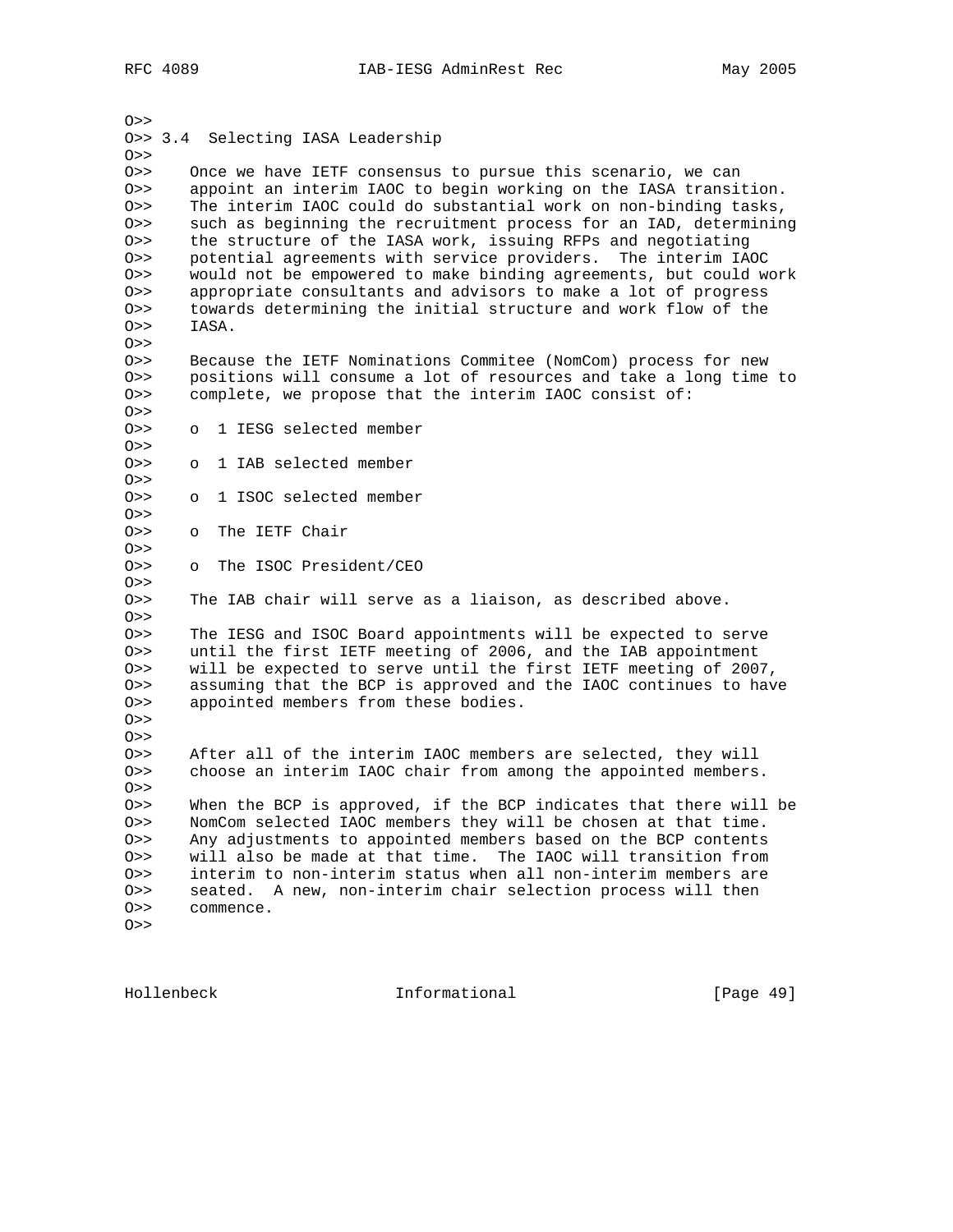O>> 3.5 Recruiting the IETF Administrative Director O>> O>> The interim IAOC should appoint an IAD selection committee to O>> recruit and select the IETF Administrative Director. This O>> committee will consist entirely of IAOC members or liaisons, and O>> will, at minimum, include the IETF chair and the ISOC President. O>> If the IAOC chooses, this committee could include the entire O>> IAOC.  $O>>$ O>> The IAD selection committee should determine a job description O>> for the IAD, in consultation with other IETF leaders and the IETF O>> community. Once the job description is established, the IAD O>> selection committee should recruiting candidates for the O>> position.  $0>$ O>> Although the interim IAOC is not empowered to hire the IAD as a O>> full-time employee, it might be possible for the IAOC to ask ISOC O>> to engage the potential IAD as a consultant to help with other O>> tasks during the interim period. O>> O>> 3.6 Establishing Agreement with Service Providers  $O>>$ O>> The most important activity of the IAOC during late 2004 and O>> early 2005 will be to determine the structure and work flow of O>> the IASA and to establish contracts or other agreements with O>> service providers to do the required work. This work includes O>> the following functions as defined in the consultant's report:  $O>$ O>> o Technical infrastructure  $O>>$ O>> o Meeting management O>> O>> o Clerk's office  $O>>$ O>> o RFC Editor services to support IETF standards publication  $O>$ O>> o IANA services to support IETF standards publication  $O>>$ O>> The interim IAOC should work with IETF leaders and other O>> knowledgeable members of the community to determine the structure O>> and work flow required for the IASA activity and make O>> corresponding adjustments to the above list, if necessary. The O>> interim IAOC can also identify which areas of IASA work should O>> continue to be provided by existing IETF service providers, and O>> work with those providers to establish proposed contracts or O>> agreements for later approval by the non-interim IAOC. The IAOC O>> can also choose to start an RFP process for any services that O>> they believe should be filled through an open RFP process.

Hollenbeck Informational [Page 50]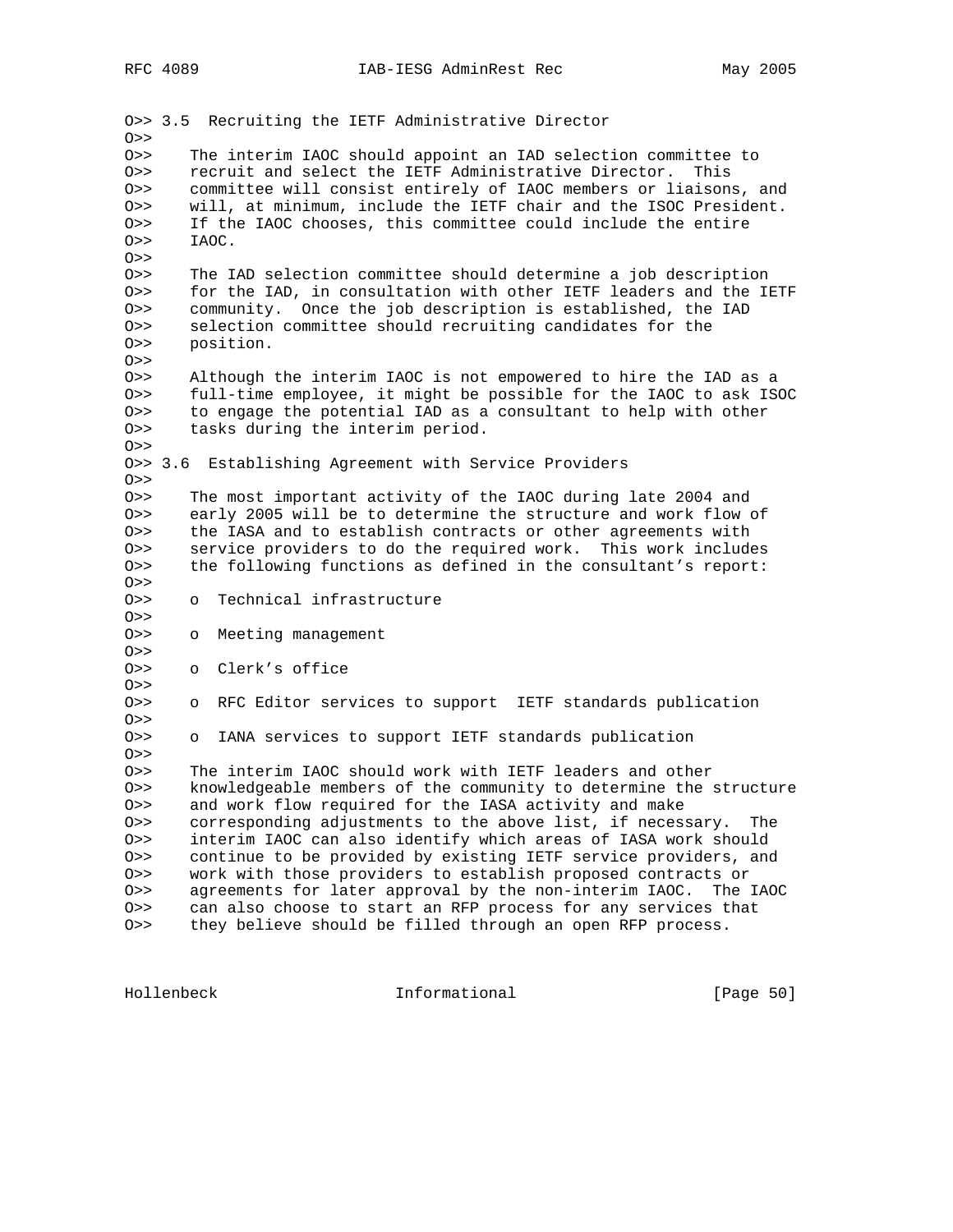RFC 4089 IAB-IESG AdminRest Rec May 2005

 $O>>$ O>> 3.7 Establishing a 2005 Operating Budget  $O>>$ O>> Because the ISOC 2005 budgeting process will be finalized before O>> the non-interim IAOC is seated, the interim IAOC should work with O>> the ISOC staff and President to establish a proposed 2005 O>> operating budget for the IASA. Since this will happen in advance O>> of full knowledge regarding the costs of 2005 operations, it may O>> be subject to significant adjustment later.  $O>>$ O>> 3.8 Proposed Schedule for IASA Transition  $O>$ O>> As described above, the three stages of the IETF community and O>> ISOC approval process will take some time. If the community O>> chooses scenario O and we reach quick consensus on the details, O>> an optimistic schedule for this approval would be:  $O>>$ O>> 1. IETF discussion of this proposal and other scenarios through O>> 1-Oct-2005. IAB/IESG discusses this proposal with ISOC O>> Board.  $O>>$ O>> 2. IAB/IESG joint recommendation issued on 8-Oct-04, including O>> full BCP proposal.  $O>>$ O>> 3. Community discussion of the joint IAB/IESG recommendation O>> through 22-Oct-04.  $O>>$ O>> 4. Two-week community consensus call issued on the IETF list on O>> 23-Oct-04 regarding rough community consensus to pursue this O>> direction and appoint an interim IAOC -- extends through O>> IETF 61. IAOC selecting bodies begin search, based on O>> expected community consensus.  $O>>$ O>> 5. Rough community consensus declared on 8-Nov-04 to pursue O>> Scenario O and appoint the interim IAOC.  $O>>$ O>> 6. Interim IAOC seated on 15-Nov-04. Interim IAOC begins O>> interim work outlined above, including establishment of  $O>>$ O>> estimated 2005 budget and IAD recruitment.  $O>>$ O>> 7. BCP text discussed by community, IETF leadership and ISOC O>> Board until we have something that represents rough O>> community consensus that is acceptable to all. We hope that O>> this could be completed by 6-Dec-04. O>> O>> 8. Four week IETF Last Call issued for BCP on 6-Dec-04 -- O>> extends through 3-Jan-04.

Hollenbeck Informational [Page 51]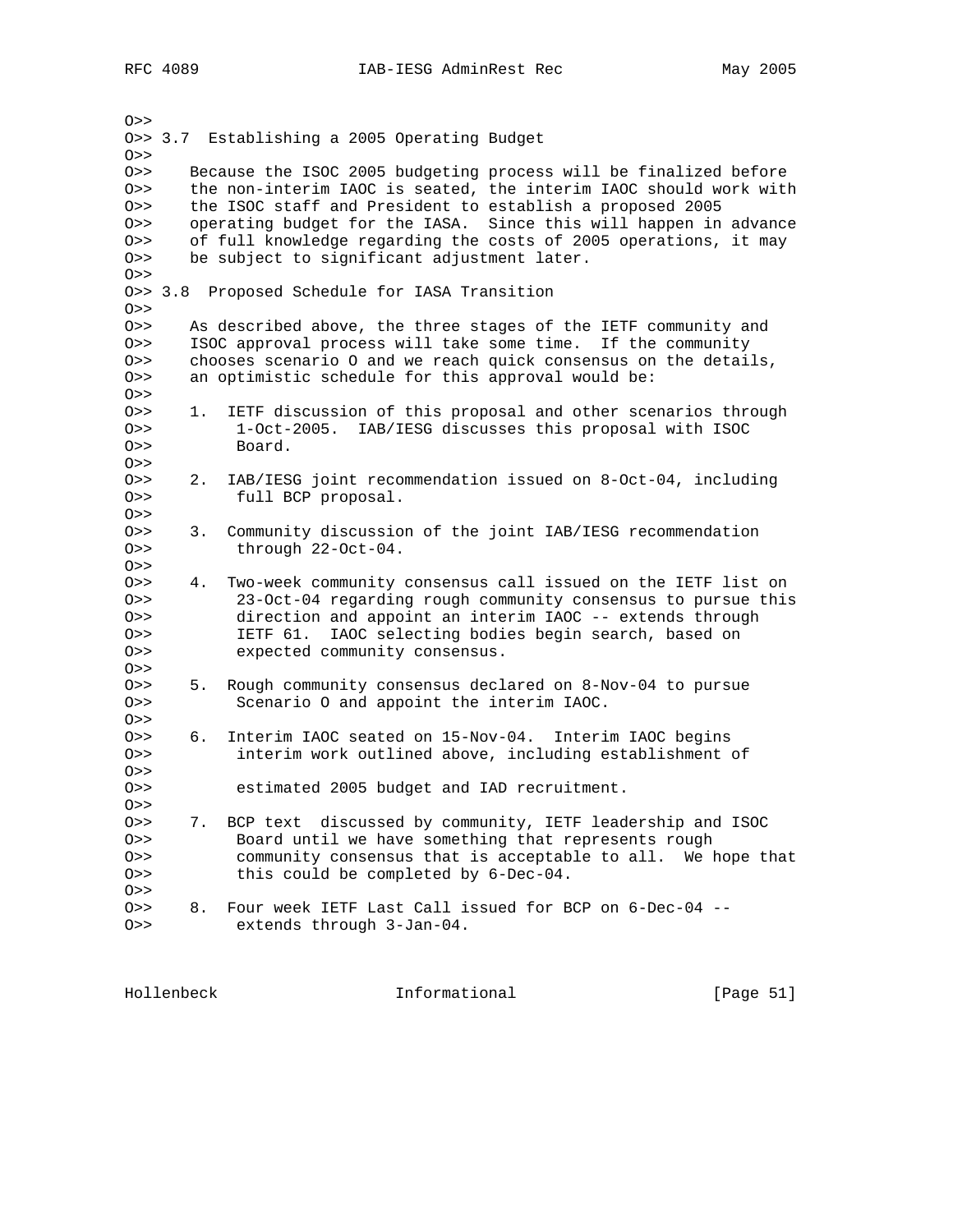$O>>$ O>> 9. Simultaneous IESG and ISOC Board approvals by 17-Jan-04.  $O>>$ O>> 10. IAD officially hired in Jan 2005.  $O>>$ O>> 11. NomCom seats IAOC members at the first IETF of 2005, moving O>> the IAOC from interim to non-interim status. O>> O>> 12. Formal agreements with all service providers in-place by O>> June 2005.  $O>>$ O>> 4. Security Considerations  $O>>$ O>> This document describes a scenario for the structure of the O>> IETF's administrative support activities. It introduces no O>> security considerations for the Internet.  $O>>$ O>> 5. IANA Considerations  $O>>$ O>> This document has no IANA considerations in the traditional O>> sense. As part of the extended IETF family, though, IANA may be O>> interested in the contents.  $O>>$ O>> 6. Acknowledgements  $O>>$ O>> Most of the ideas in this document are not new, and many of them O>> did not originate with the authors. This scenario represents a O>> combination of ideas discussed within the IAB, the IESG and the O>> IETF Community.  $0>$ O>> This document was written using the xml2rfc tool described in RFC O>> 2629 [RFC2629].  $O>>$ O>> 7. References  $O>>$ O>> 7.1 Normative References  $O>>$ O>> [I-D.malamud-consultant-report] Malamud, C., "IETF Administrative O>> Support Functions", draft-malamud-consultant-report-01  $O>$ O>> (work in progress), September 2004.  $O>$ O>> [RFC2026] Bradner, S., "The Internet Standards Process -- O>> Revision 3", BCP 9, RFC 2026, October 1996.  $O>>$ O>> [RFC3716] Advisory, IAB., "The IETF in the Large: Administration O>> and Execution", RFC 3716, March 2004.  $O>>$ 

Hollenbeck Informational [Page 52]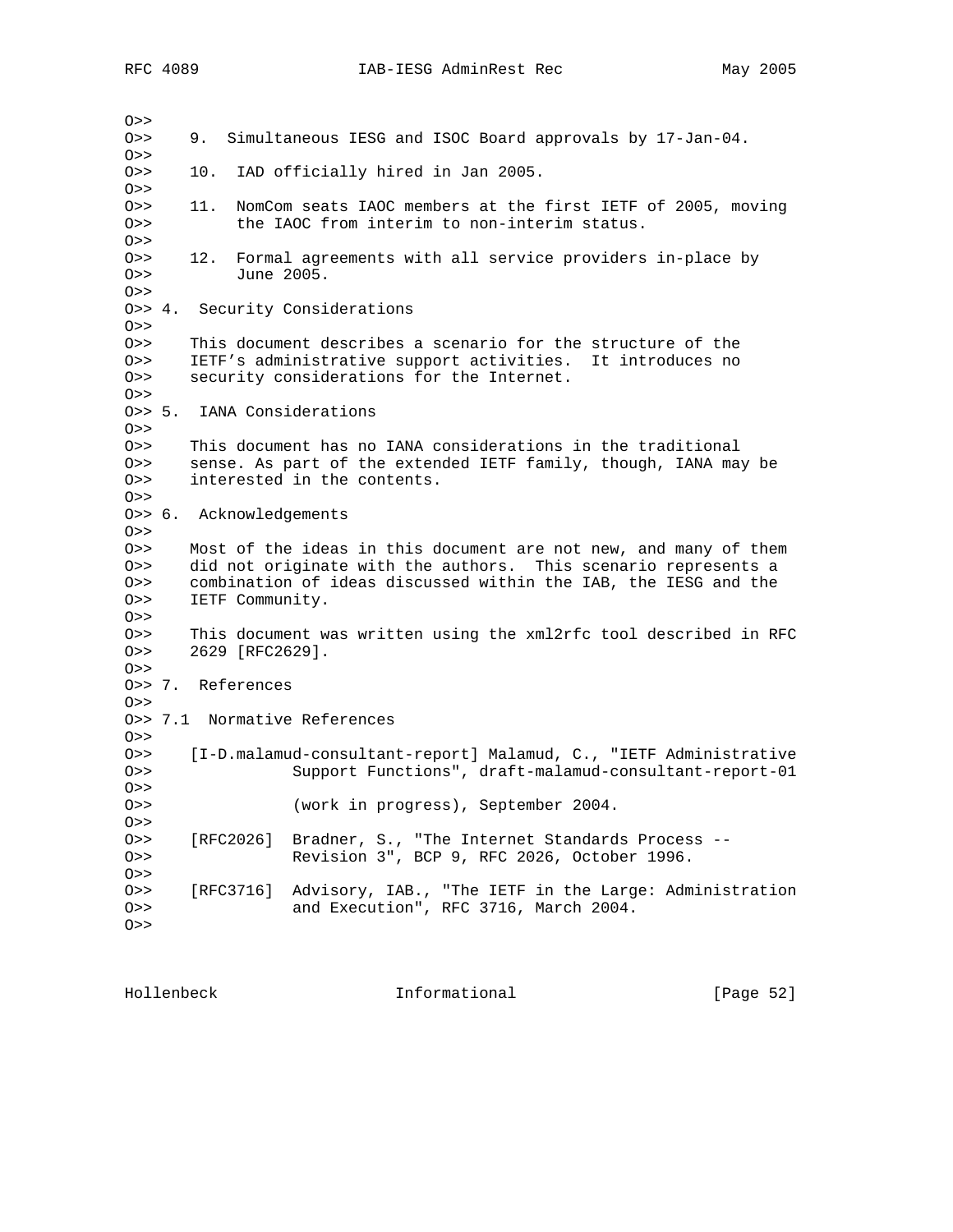O>> 7.2 Informative References O>> O>> [RFC2629] Rose, M., "Writing I-Ds and RFCs using XML", RFC 2629, O>> June 1999. O>> O>> [RFC3667] Bradner, S., "IETF Rights in Contributions", BCP 78, O>> RFC 3667, February 2004. O>> O>> [RFC3668] Bradner, S., "Intellectual Property Rights in IETF O>> Technology", BCP 79, RFC 3668, February 2004. O>> O>> Authors' Addresses  $O>>$ O>> Leslie Daigle O>> VeriSign O>> EMail: leslie at verisignlabs.com, leslie at thinkingcat.com O>> O>> Margaret Wasserman O>> ThingMagic O>> One Broadway, 14th Floor O>> Cambridge, MA 02142 USA O>> O>> Phone: +1 617 758-4177 O>> EMail: margaret at thingmagic.com O>> URI: http://www.thingmagic.com

Hollenbeck Informational [Page 53]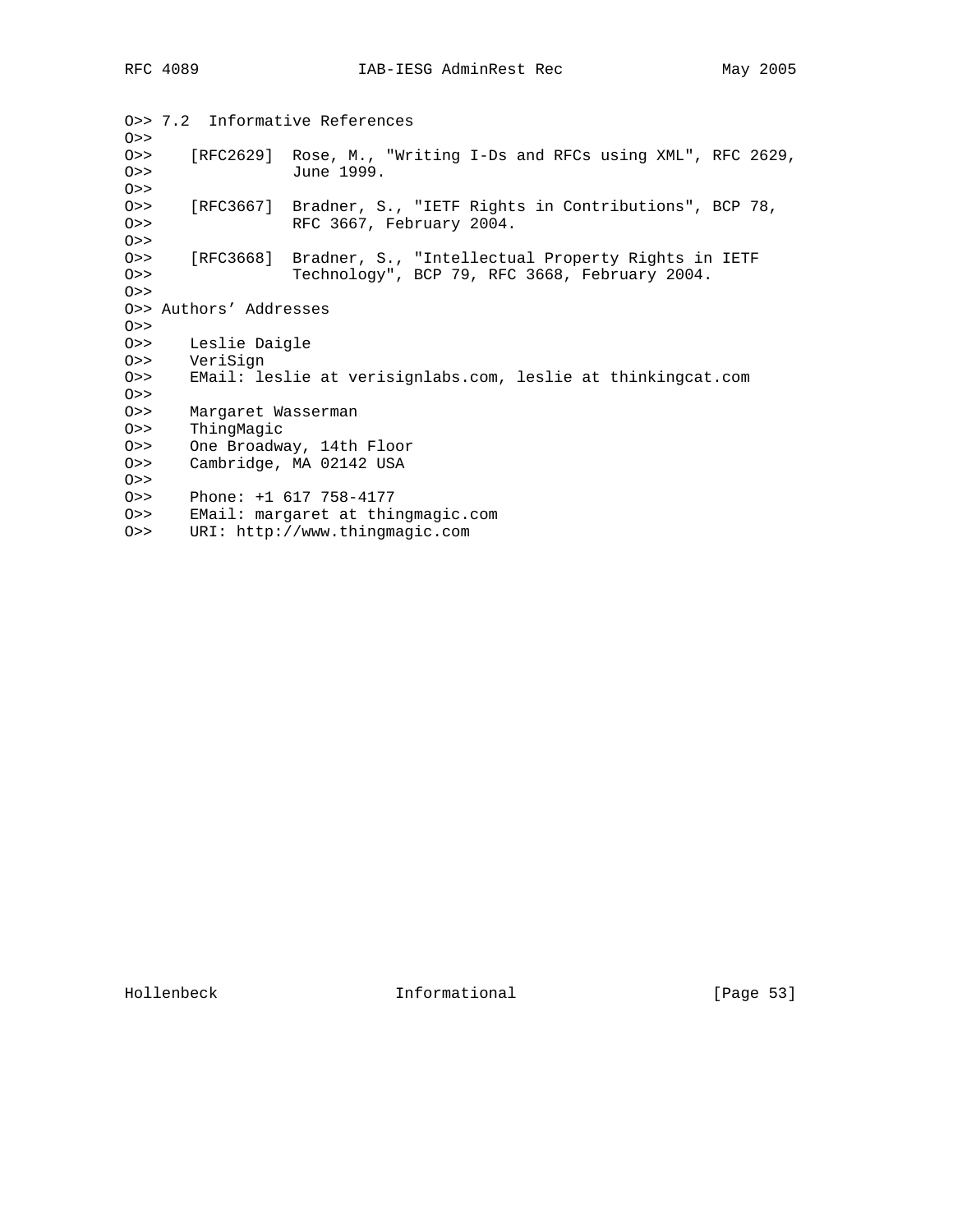Informative References

- [1] IAB Advisory Committee, "The IETF in the Large: Administration and Execution", RFC 3716, March 2004.
- [2] Malamud, C., "IETF Administrative Support Functions", Work in Progress, September 2004.
- [3] <http://www.ietf.org/mail-archive/web/ietf/current/ msg31321.html>
- [4] <http://www.ietf.org/mail-archive/web/ietf/current/ msg31326.html>
- [5] <http://www.ietf.org/mail-archive/web/ietf/current/ msg31493.html>
- [6] <http://www.ietf.org/mail-archive/web/ietf/current/ msg31609.html>

Author's Address

 Scott Hollenbeck, Editor IAB and IESG

EMail: sah@428cobrajet.net

Hollenbeck Informational [Page 54]